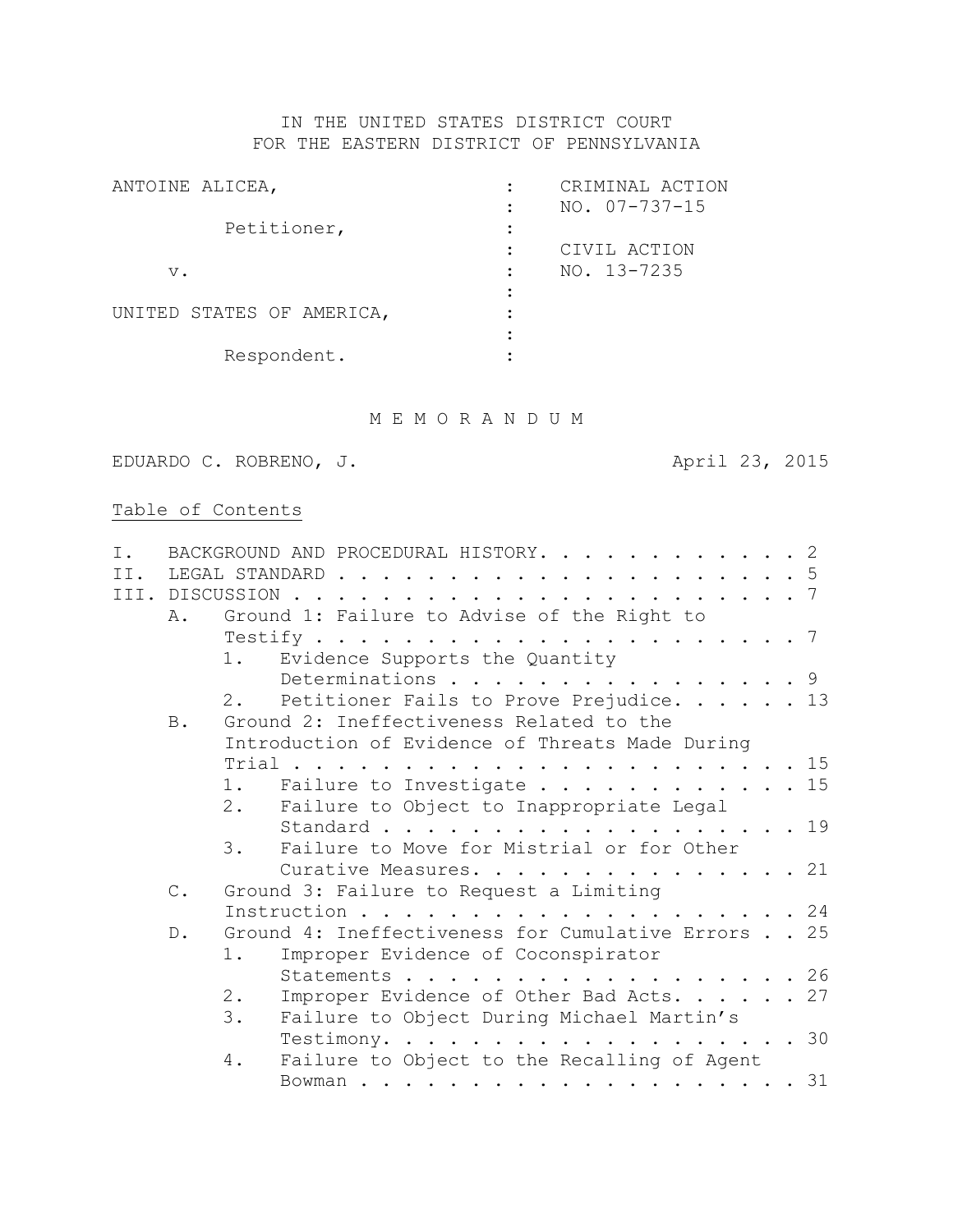|     |       | 5.         | Failure to Recognize a Discrepancy in Kareem          |  |  |  |  |  |
|-----|-------|------------|-------------------------------------------------------|--|--|--|--|--|
|     |       |            | Smith's Testimony. 33                                 |  |  |  |  |  |
|     |       | 6.         | Ineffective Cross-Examination of Kareem               |  |  |  |  |  |
|     |       |            |                                                       |  |  |  |  |  |
|     |       | 7.         | Ineffective Cross-Examination of James                |  |  |  |  |  |
|     |       |            | Robinson 36                                           |  |  |  |  |  |
|     |       | 8.         | Failure to Object to the Summary Charts. 41           |  |  |  |  |  |
|     | Ε.    |            | Ground 5: Failure to Object to the Government's       |  |  |  |  |  |
|     |       |            |                                                       |  |  |  |  |  |
|     |       | 1.         | Vouching for Witnesses 45                             |  |  |  |  |  |
|     |       |            | 2. Misstating the Record. 50                          |  |  |  |  |  |
|     |       |            | 3. Attacking Defense Counsel. 51                      |  |  |  |  |  |
|     |       |            | 4. Referencing the Social Benefits of Conspiracy      |  |  |  |  |  |
|     |       |            |                                                       |  |  |  |  |  |
|     |       |            | F. Ground 6: Failure to Object to Jury Instruction 55 |  |  |  |  |  |
|     | G.    |            | Ground 7: Ineffectiveness at Bifurcated Sentencing    |  |  |  |  |  |
|     |       |            |                                                       |  |  |  |  |  |
|     | $H$ . |            | Ground 8: Ineffectiveness at Appellate Stage. 60      |  |  |  |  |  |
| IV. |       |            | CERTIFICATE OF APPEALABILITY 62                       |  |  |  |  |  |
| V.  |       | CONCLUSION |                                                       |  |  |  |  |  |
|     |       |            |                                                       |  |  |  |  |  |

Antoine Alicea ("Petitioner") is a federal prisoner incarcerated at FCI-Elkton in Lisbon, Ohio. Petitioner filed a pro se petition under 28 U.S.C. § 2255 to vacate, set aside, or correct his sentence. In his petition, he makes numerous claims that his trial counsel was ineffective. For the reasons that follow, the Court will deny the petition without an evidentiary hearing or certificate of appealability.

# **I. BACKGROUND AND PROCEDURAL HISTORY**

On November 27, 2007, a number of defendants were charged in a three-count indictment. This case ultimately involved eighteen defendants, who were all members of the Smith Crack Cocaine Gang ("SCCG") drug organization, and who were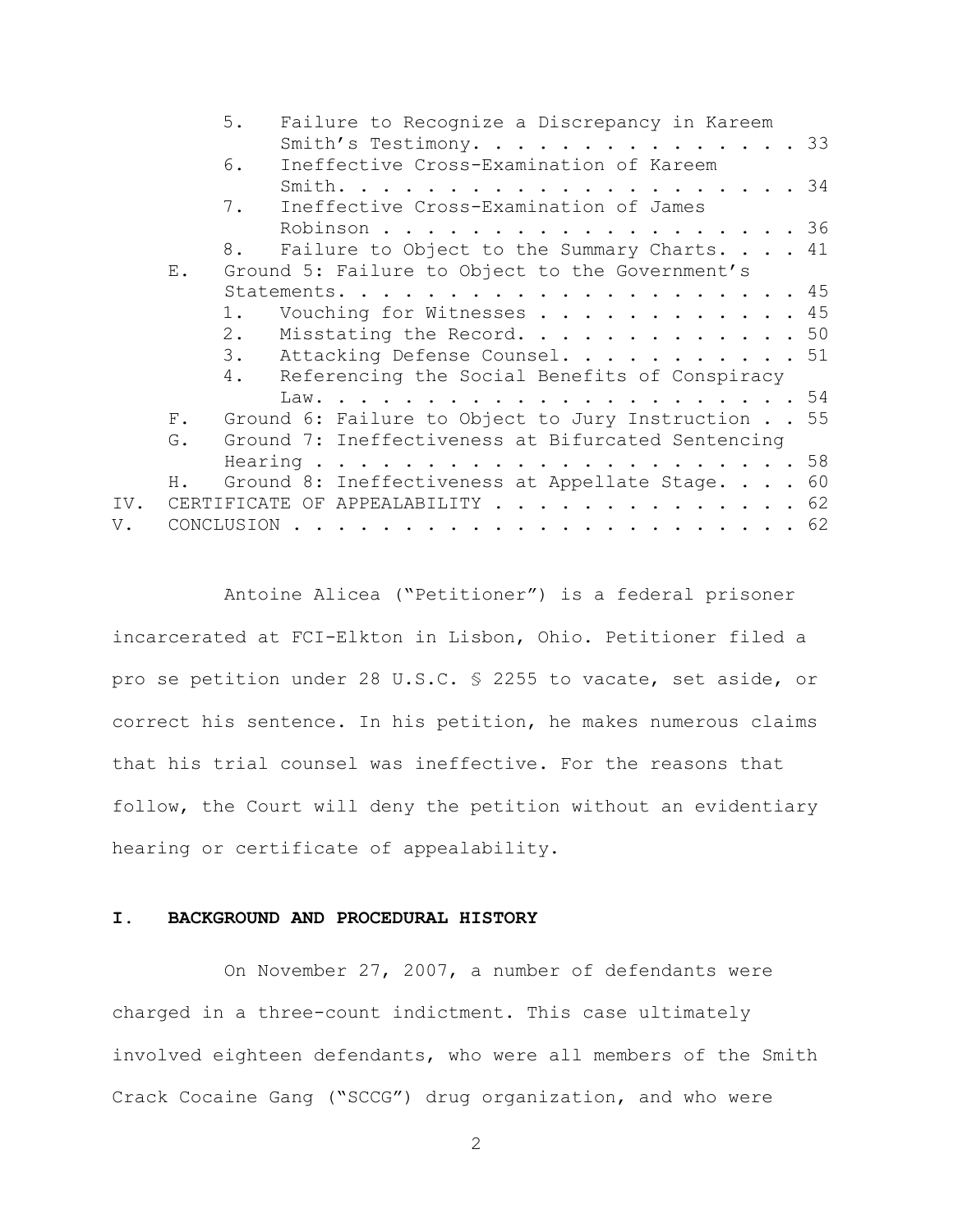charged with conspiracy to distribute 5 kilograms or more of cocaine and 50 or more grams of cocaine base ("crack") in violation of 21 U.S.C.  $\S$ § 846 and 841(a)(1)(A). Certain defendants were also charged with substantive drug and firearm offenses, including Petitioner Antoine Alicea.

The SCCG conspiracy was a multi-state pyramidal drug network led by coconspirator Kareem Smith. Beginning in November 2002, Smith led at least seventeen other coconspirators in the purchasing of cocaine in Philadelphia, Pennsylvania, the "cooking" of cocaine into crack in homes and rented hotel rooms in Philadelphia and Maryland, and the selling of crack throughout Philadelphia and Maryland. Once Smith learned that the demand for crack was higher in Maryland, he moved a large part of the organization there to capitalize on those potential profits. The conspiracy ended with Smith's arrest in September  $2007.1$  As the Court previously found, Petitioner supplied powder

a<br>B

Upon Smith's arrest, the Government learned of SCCG's pyramidal structure, with Smith at the apex. Of the other defendants, the Government learned that the second tier included Robert Williams, Antoine Alicea, and James Robinson as the cocaine suppliers; the third tier included Jamal Turnquest, Darryle Dunbar, and Landrum Thompson as principal managers; the fourth tier included Malik Bland, Daaniyal Muhammad, Vernice Garvin, Frederick Lecount, Steven Bernard, and Kenneth Baldwin as principal sellers; the fifth tier included David Spratt, David Carter, and Jeff Nunley as straight sellers; and the sixth tier included Jason Yurth and Michael Martin, in their minor roles as drivers and procurers of hotel rooms. All defendants either pleaded guilty or were found guilty at trial.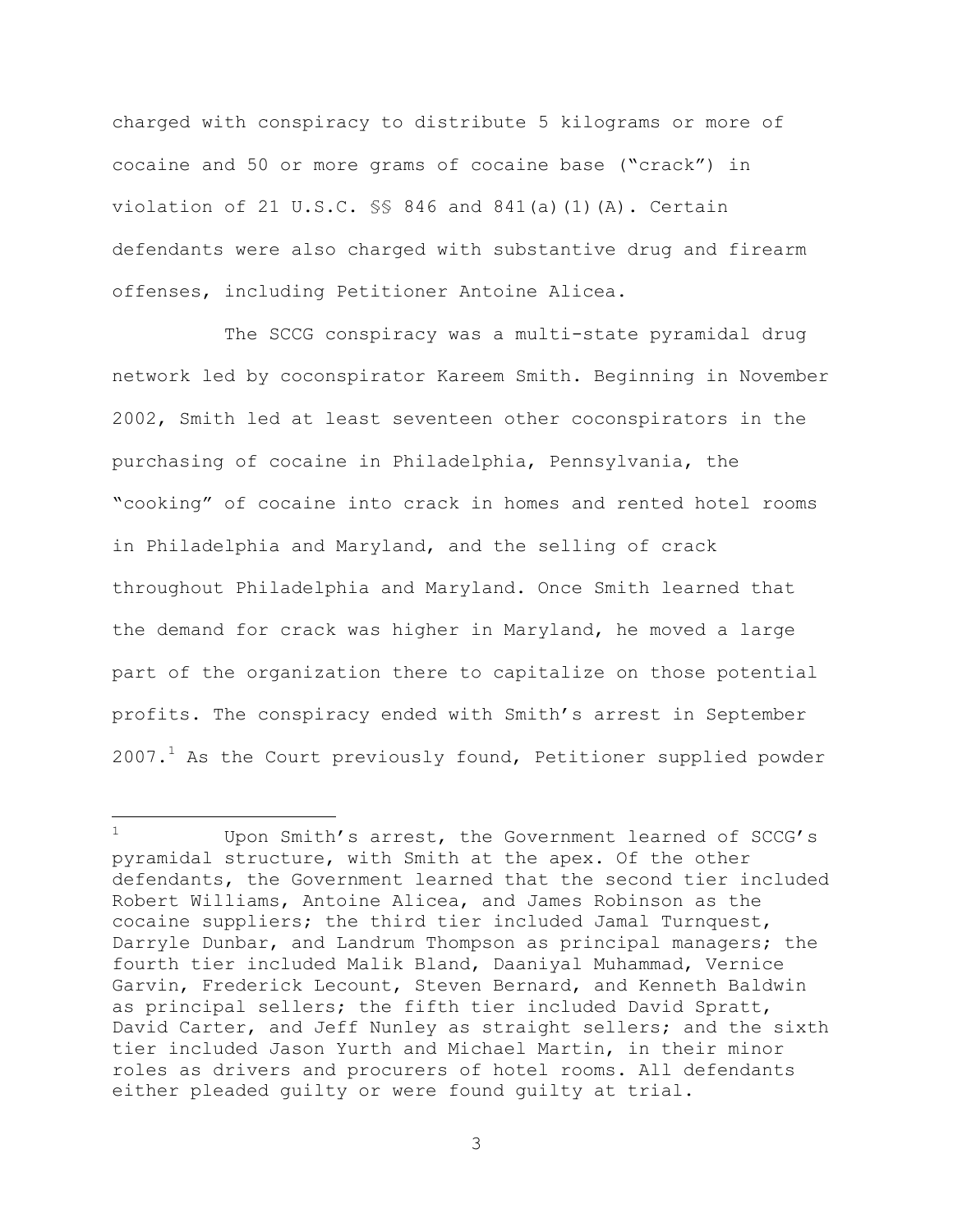cocaine to members of the conspiracy throughout the life of the conspiracy. See United States v. Turnquest, 724 F. Supp. 2d 531, 536, 541-42 (E.D. Pa. 2010), aff'd 497 F. App'x 155 (3d Cir. 2012) (concerning only Jamal Turnquest) and aff'd in part, rev'd in part sub nom. United States v. Bland, 502 F. App'x 143 (3d Cir. 2012) (concerning only Malik Bland).

After a trial that began on May 8, 2009, Petitioner was found guilty of Count One of the indictment--conspiracy to distribute 50 or more grams of crack and 5 kilograms or more of cocaine--and the jury determined that the amounts distributed in furtherance of the conspiracy were in excess of 5 kilograms and 50 grams, respectively. Petitioner was acquitted of Counts Two and Three--the charges of possession of cocaine with intent to distribute and possession of a firearm in furtherance of a drug trafficking crime.

Petitioner filed a post-trial motion for judgment of acquittal or for new trial. ECF No. 533. The Court denied the motion on March 10, 2010. ECF No. 760. Petitioner was sentenced on August 19, 2010, to 292 months' imprisonment, with five years of supervised release. ECF No. 818.

On September 17, 2012, the Court of Appeals affirmed the judgment of the District Court. ECF No. 919. Petitioner did not file a petition for certiorari in the United States Supreme Court. On December 13, 2013, Petitioner filed a petition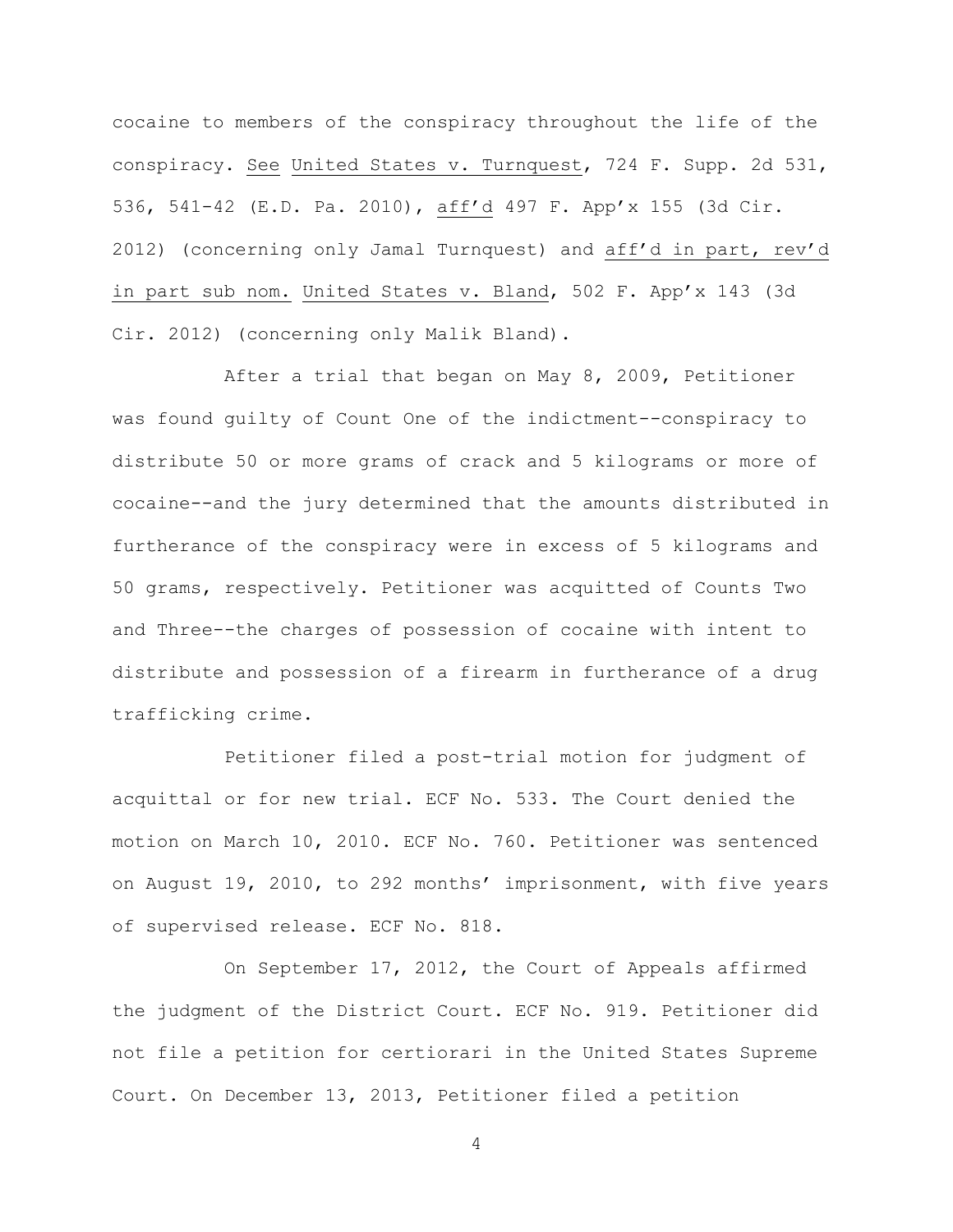pursuant to 28 U.S.C. § 2255, in which he makes numerous claims that his trial counsel was ineffective. ECF No. 952. For the reasons set forth below, Petitioner's claims have no merit, and therefore his petition will be denied.

# **II. LEGAL STANDARD**

A federal petitioner "claiming the right to be released . . . may move the court which imposed the sentence to vacate, set aside or correct the sentence." 28 U.S.C. § 2255(a). Such a petitioner may attack his sentence on any of the following grounds: (1) "the sentence was imposed in violation of the Constitution or laws of the United States"; (2) "the court was without jurisdiction to impose such sentence"; or  $(3)$  "the sentence was in excess of the maximum authorized by law." Id. An evidentiary hearing on the merits of a petitioner's claims is necessary unless it is clear from the record, viewed in the light most favorable to the petitioner, that he is not entitled to relief. See § 2255(b). The court must construe a petitioner's pro se pleading liberally, see Estelle v. Gamble, 429 U.S. 97, 106 (1976), but "vague and conclusory allegations contained in a § 2255 petition may be disposed of without further investigation by the District Court." United States v. Thomas, 221 F.3d 430, 437 (3d Cir. 2000).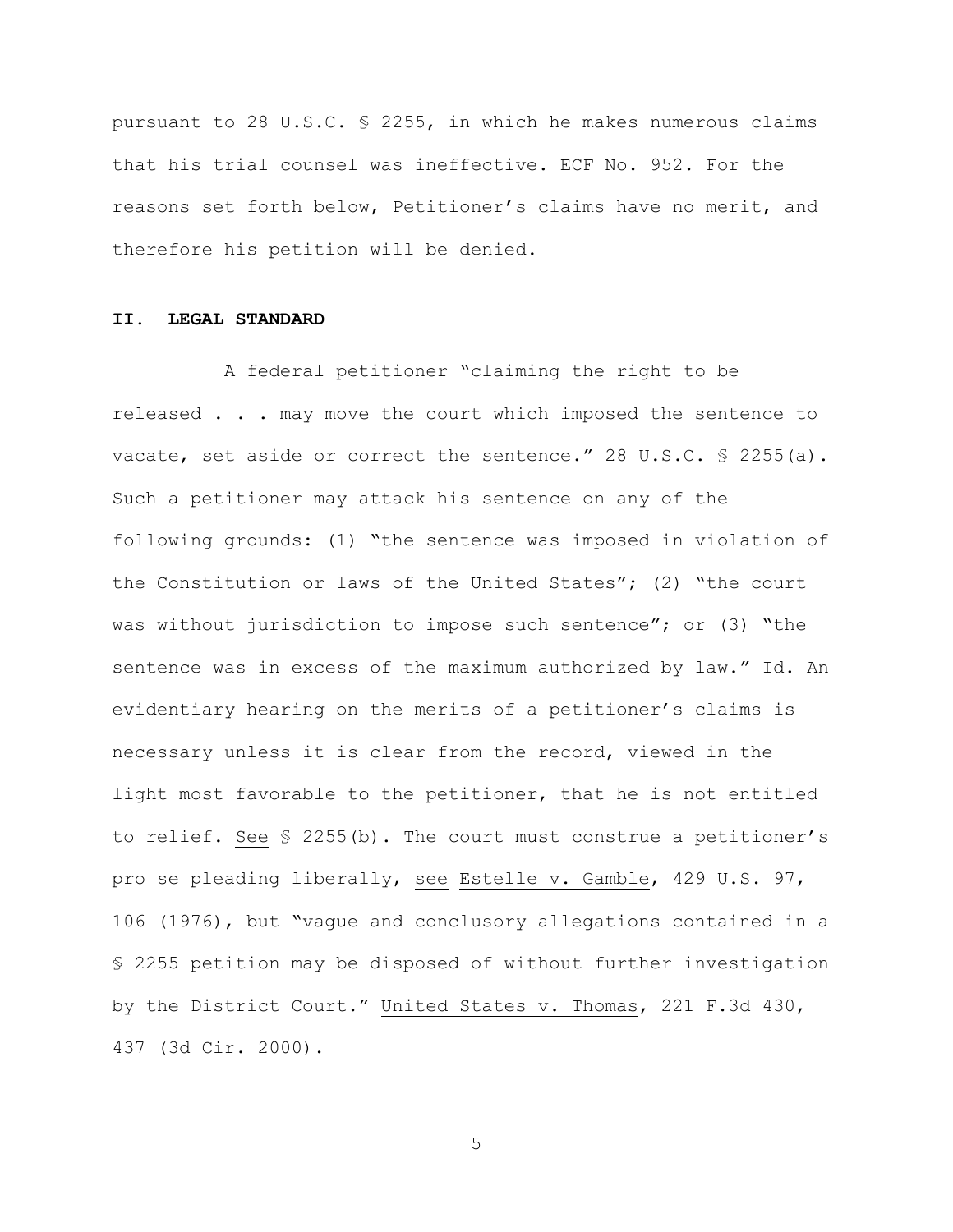A § 2255 petition can be based upon a violation of the Sixth Amendment right to effective assistance of counsel. See Strickland v. Washington, 466 U.S. 668, 697 (1984). By claiming his counsel was ineffective, a petitioner attacks "the fundamental fairness of the proceeding." Id. Therefore, as "fundamental fairness is the central concern of the writ of habeas corpus," "[t]he principles governing ineffectiveness claims apply in federal collateral proceedings as they do on direct appeal or in motions for a new trial." Id. Those principles require a petitioner to establish both that (1) his counsel's performance was deficient, and (2) the deficient performance prejudiced his defense. Id. at 687; Holland v. Horn, 519 F.3d 107, 120 (3d Cir. 2008).

To prove deficient performance, a petitioner must show that his "counsel's representation fell below an objective standard of reasonableness." Strickland, 466 U.S. at 688. The court's "scrutiny of counsel's performance must be highly deferential." Douglas v. Cathel, 456 F.3d 403, 420 (3d Cir. 2006) (citing Strickland, 466 U.S. at 689). In raising an ineffective assistance claim, a petitioner first "must identify the acts or omissions of counsel that are alleged not to have been the result of reasonable professional judgment." Strickland, 466 U.S. at 690. Next, the court must determine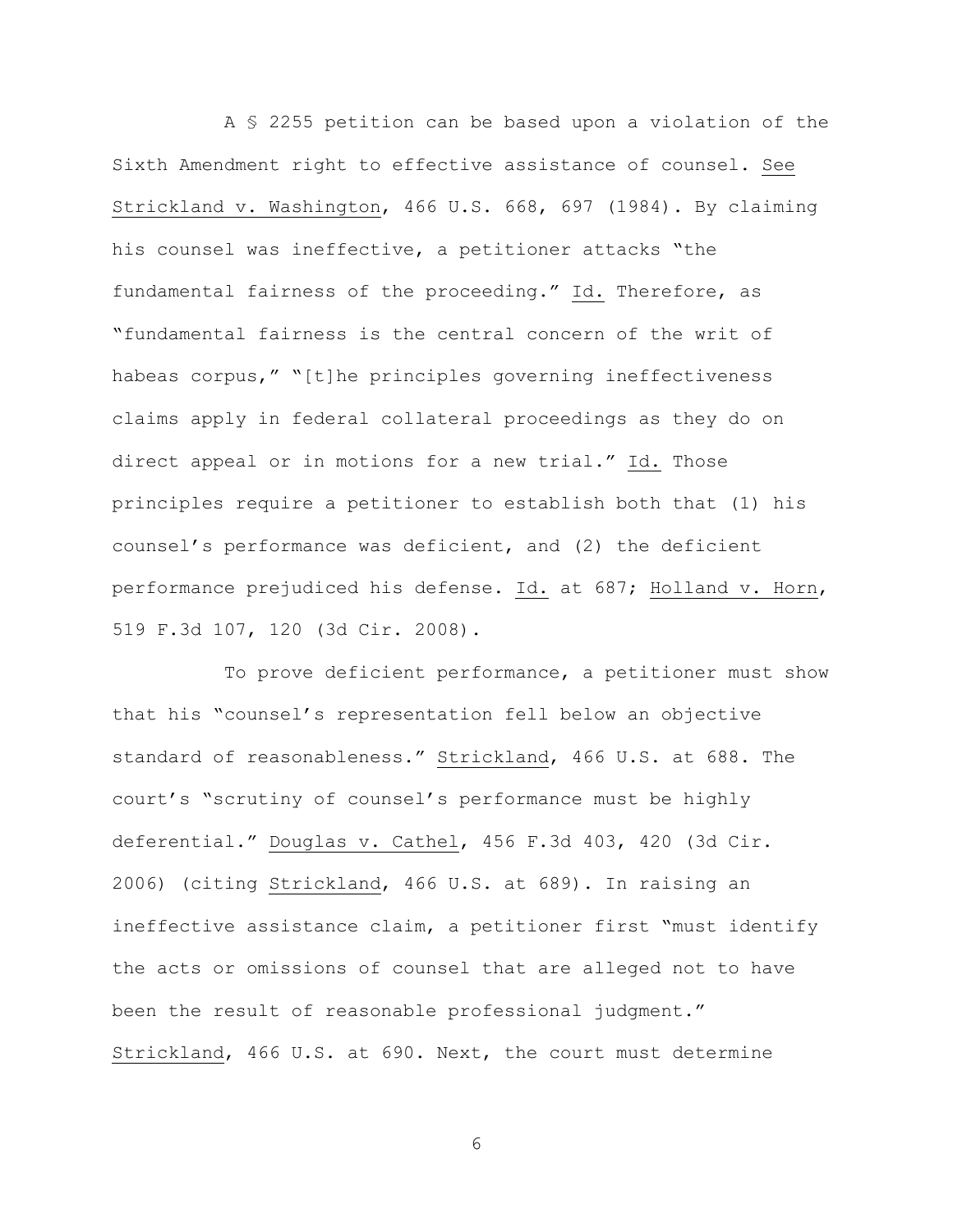whether the "acts or omissions were outside the wide range of professionally competent assistance." Id.

To prove prejudice, a petitioner must affirmatively prove that the alleged attorney errors "actually had an adverse effect on the defense." Id. at 693. The petitioner "must show that there is a reasonable probability that, but for counsel's unprofessional errors, the result of the proceeding would have been different. A reasonable probability is a probability sufficient to undermine confidence in the outcome." Id. at 694.

# **III. DISCUSSION**

Petitioner raises at least eight different arguments that his counsel, Henry S. Hilles, III, was constitutionally ineffective. Each claim will be considered in turn.

### A. Ground 1: Failure to Advise of the Right to Testify

Petitioner claims that his trial counsel, Mr. Hilles, was ineffective for failing to advise him of his right to testify. Pet'r's Br. 63, ECF No. 952. The Third Circuit has stated that the Strickland standard is "applicable when a petitioner claims his attorney was ineffective by denying him his constitutional right to testify." Palmer v. Hendricks, 592 F.3d 386, 394 (3d Cir. 2010) (citation and internal quotation marks omitted).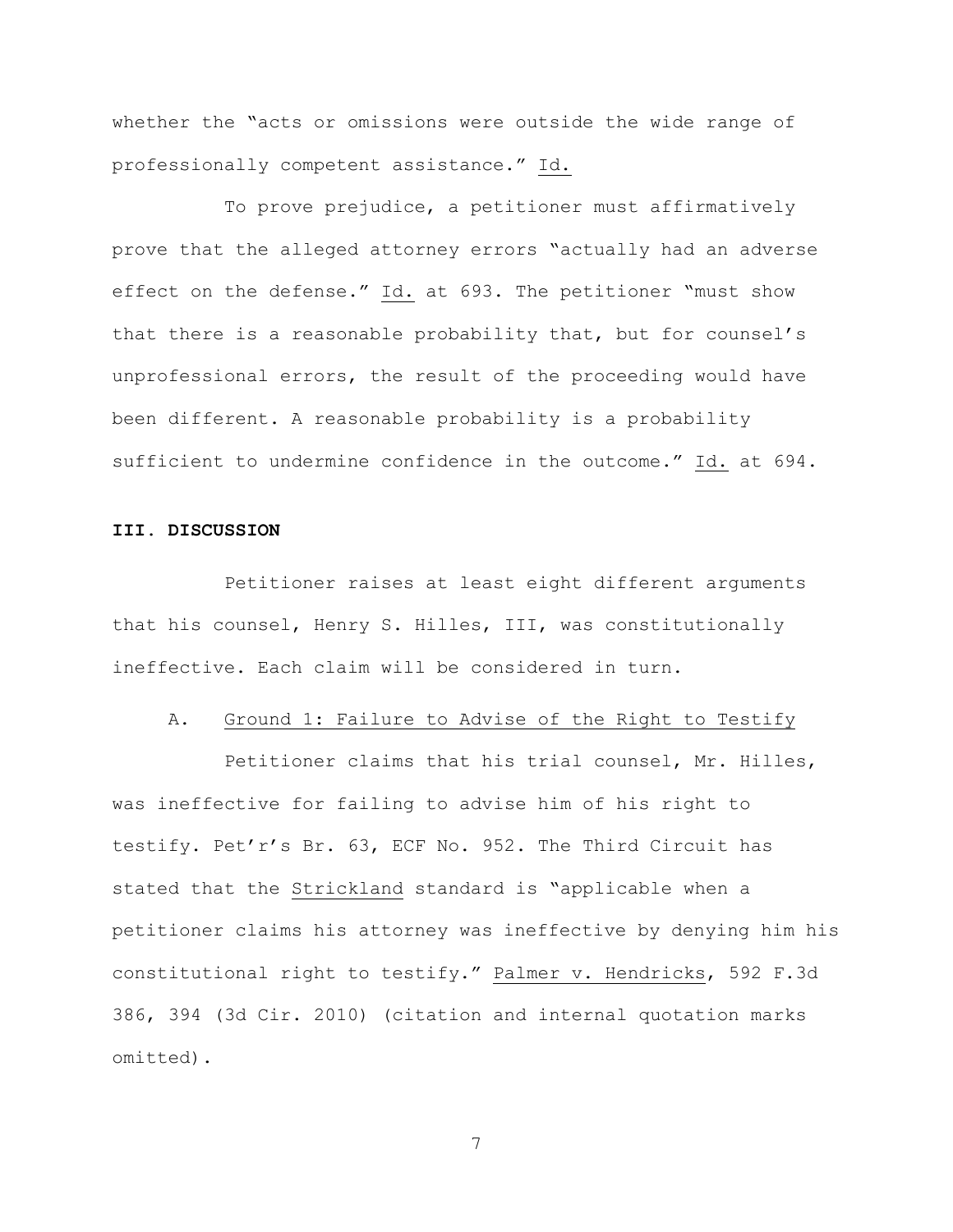While an accused has a constitutional right to testify in his own defense, he may waive this right. United States v. Pennycooke, 65 F.3d 9, 10 (3d Cir. 1995) (citing Jones v. Barnes, 463 U.S. 745, 751 (1983)). Petitioner and the Government disagree as to whether counsel failed to inform Petitioner of his right to testify, or whether Petitioner knowingly waived that right. In his unsigned affidavit, Petitioner attests that he informed counsel of his desire to testify at trial and at his sentencing hearing, but Mr. Hilles never advised him of his right to testify. Pet'r's Br. Ex. C, Alicea Aff. ¶¶ 3-7 [hereinafter "Alicea Aff."]. In response, the Government proffers Mr. Hilles' affidavit, in which he describes numerous discussions that he had with Petitioner regarding his right to testify and the advisability of taking the stand. Gov't's Br. Ex. A, Hilles Aff. ¶¶ 3-12, ECF No. 964 [hereinafter "Hilles Aff."].

The Court need not entangle itself in a he-said-shesaid scrum of warring affidavits, however, because Petitioner fails to satisfy the prejudice prong of the Strickland inquiry. As the Supreme Court has clearly stated, "a court need not determine whether counsel's performance was deficient before examining the prejudice suffered . . . . If it is easier to dispose of an ineffectiveness claim on the ground of lack of sufficient prejudice, which we expect will often be so, that course should be followed." Strickland, 466 U.S. at 697; see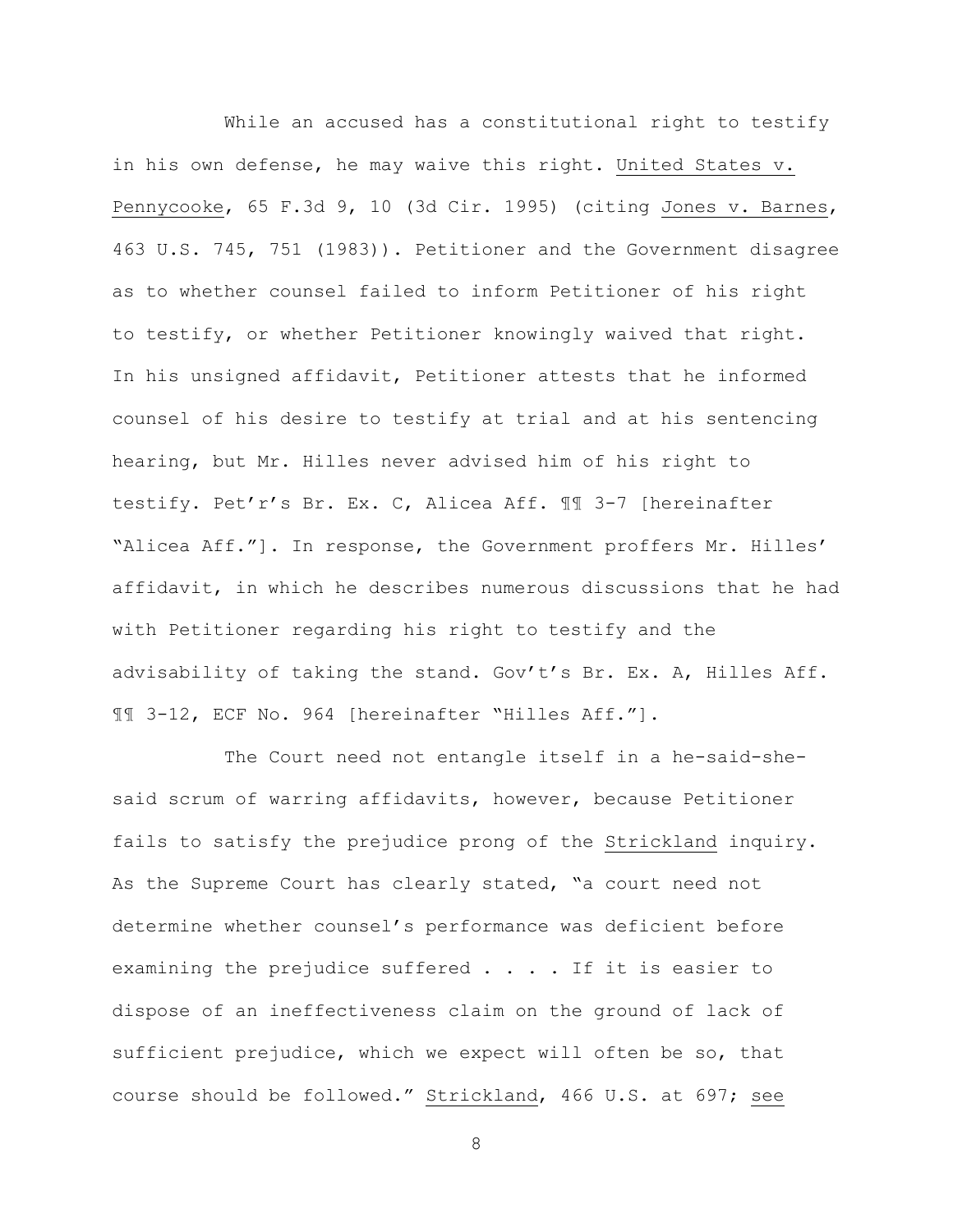also United States v. Cross, 308 F.3d 308, 315 (3d Cir. 2002) ("[B]ecause it is preferable to avoid passing judgment on counsel's performance when possible . . . we begin with the prejudice prong." (citing Strickland, 466 U.S. at 697-98)). Accordingly, the Court may skip the Strickland performance prong to reach the prejudice prong, as Petitioner has not shown that there is a reasonable probability that his testimony would have altered the outcome of his bifurcated sentencing hearing. See Strickland, 466 U.S. at 694.

# 1. Evidence Supports the Quantity Determinations

Petitioner's claim of prejudice is greatly undermined by the evidence that overwhelmingly supported the Court's conclusions concerning the amounts of drugs attributable to each defendant--conclusions that ultimately determined the length of each defendant's sentence. This is particularly so, considering the conservative estimates employed by the Court. On July 16, 2010, the Court entered an order in which it (1) estimated that the amount of crack to have been distributed, for the life of the conspiracy, was 9 ounces per week, and (2) concluded that Petitioner participated in the conspiracy for 232 weeks. Turnquest, 724 F. Supp. 2d at 536, 541. The Court also concluded that each defendant was responsible for the crack that was distributed during the weeks in which he was engaged in the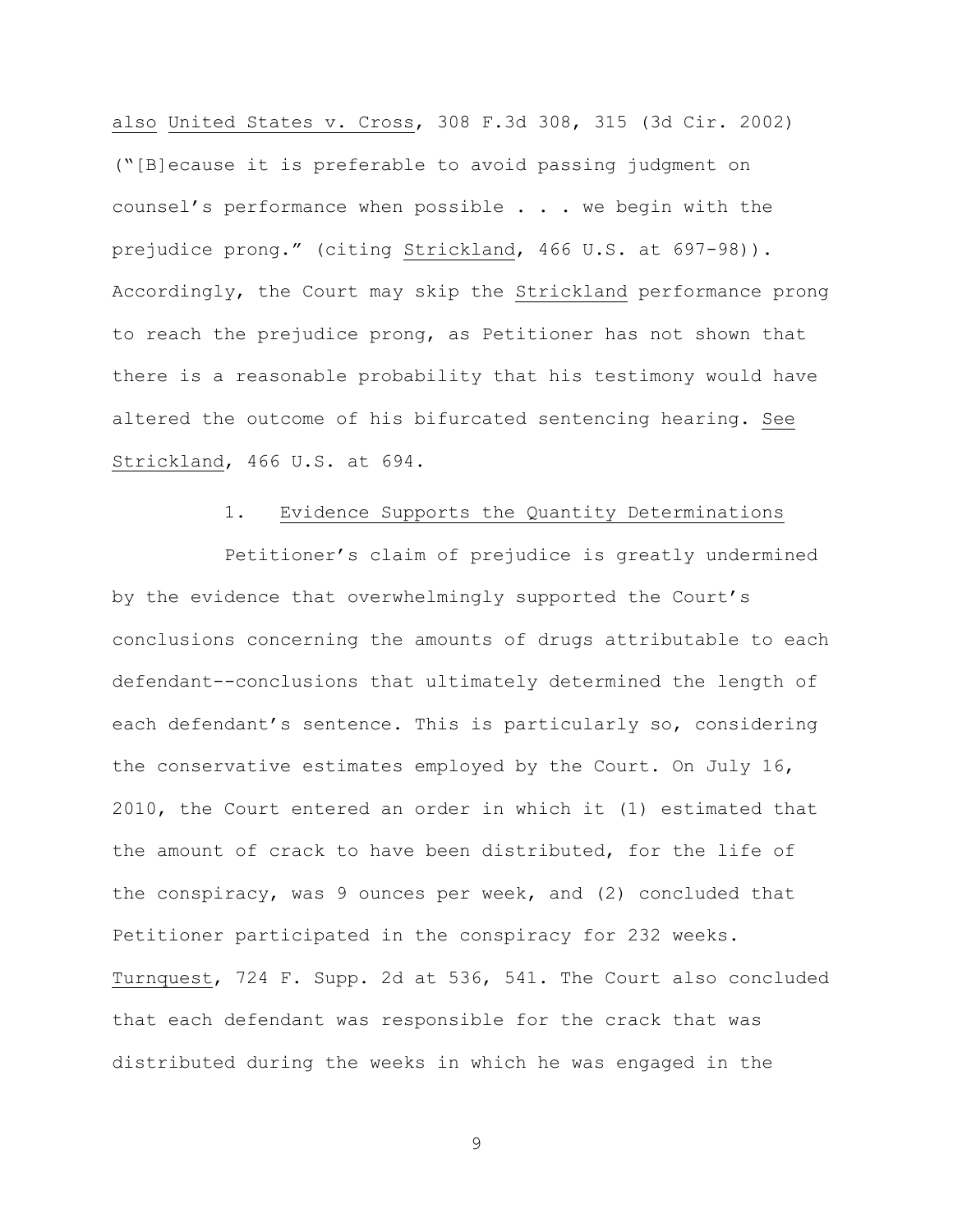conspiracy, as being reasonably foreseeable to him and part of the jointly undertaken criminal activity. Id. at 538.

To determine the total quantity of crack attributable to each defendant, the Court multiplied 9 ounces by the number of weeks each defendant participated in the conspiracy. Id. at 540. In reaching these determinations, the Court relied on trial testimony, including that of the coconspirators, and concluded that the testimony provided reliable estimations of the drug quantities sold weekly. Id. The Court also properly conducted a "searching and individualized determination of drug quantities attributable to each defendant," id. at 537 (internal quotation marks omitted), and "carefully scrutinize[d] the government's proof to ensure that its estimates [were] supported by a preponderance of the evidence," id. (quoting United States v. Paulino, 996 F.2d 1541, 1545 (3d Cir. 1993)).

As the Court found previously, Petitioner was involved from the conspiracy's beginning in 2002 until its end in 2007- for a total of 232 weeks--and he supplied powder cocaine to his coconspirators throughout the life of the conspiracy. Id. at 536, 541-42. It was estimated that, together, Petitioner and Robert Williams supplied well over 100 kilograms of powder cocaine to Smith, Landrum Thompson, and Steven Bernard for distribution in Philadelphia and Maryland. See id. at 538-39. Again, the Court found that "[t]his estimate [was] corroborated by testimony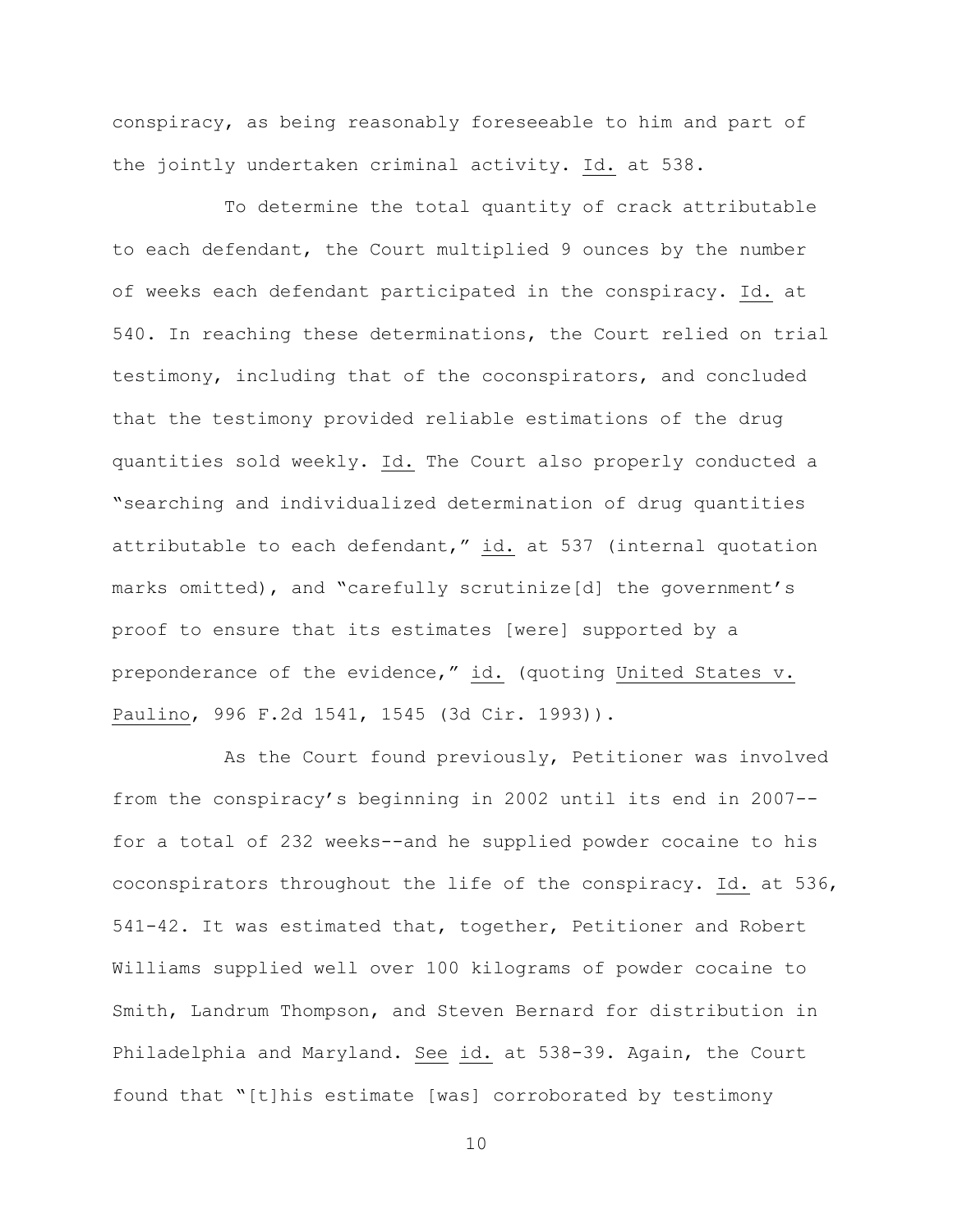given at trial by cooperating [SCCG] co-conspirators, which specifies instances of drug purchases (from Defendants Williams and Alicea) . . . over the course of the conspiracy." Id. at 537. The Court further found that "[t]he testimony also indicates that the drug quantities distributed were known by each Defendant and/or were 'reasonably foreseeable in connection with the' joint criminal activity underway." Id. at 537-38 (quoting United States v. Collado, 975 F.2d 985, 995 (3d Cir. 1992)). For these reasons, the Court determined that it was "appropriate . . . to attribute the full drug quantities sold each week to each individual Defendant for the length of their involvement in the SCCG conspiracy." Id. at 538.

The Court's quantity determinations were overwhelmingly supported by the evidence. Smith's testimony revealed that his only two cocaine suppliers were his cousin--Williams--and Petitioner until approximately June 2006, when coconspirator James Robinson became a third source of cocaine (augmenting, not replacing, Williams and Petitioner). See id. at 540-41. Smith testified that after his release from prison in September 2002, he decided to go with Thompson and Bernard to Maryland to sell crack obtained from Williams and Petitioner. See id. at 538. Smith obtained cocaine from Petitioner at Petitioner's house on Reinhard Street, and from Williams at Williams' house on Old York Road. Id. at 538 n.7. From September 2002 to November 2002,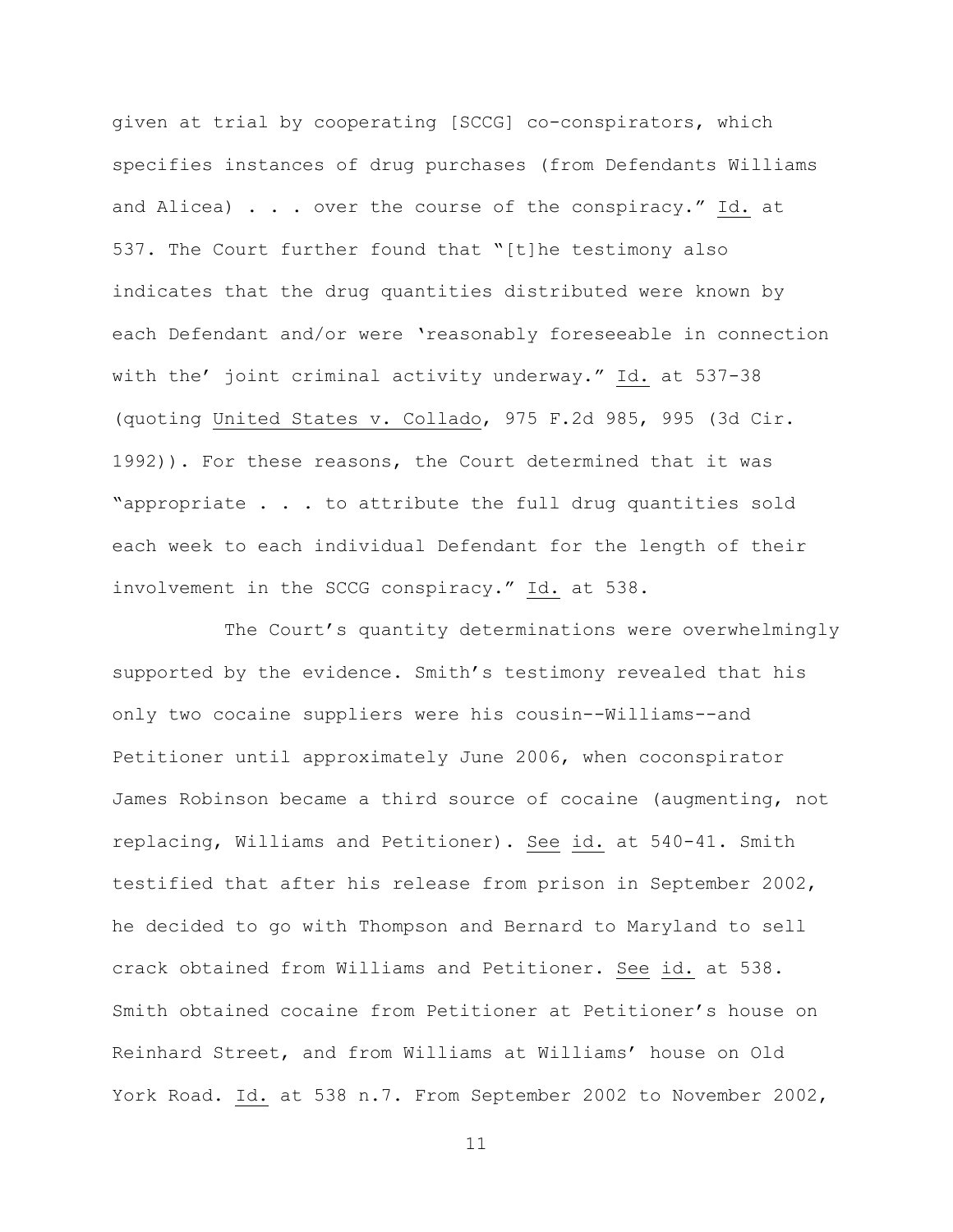Smith was obtaining approximately 9 ounces of cocaine per trip to Philadelphia. Id. at 538. By November 2002, Smith testified that he was obtaining 18 ounces of cocaine from Williams and Petitioner (whoever had a supply), every two to three days, which he then transported to Maryland to be sold. Id. Smith estimated that by December 2002, he had increased his trips to Philadelphia from Cecil County, Maryland, to two to three trips per day, during which he would obtain 9 to 132 ounces of cocaine from either Petitioner or Williams. Id.

The Court conservatively estimated that the SCCG was distributing 9 ounces of crack per week. Id. at 540. Smith's testimony alone supports this modest estimation and would have supported a much higher weekly estimation, given his testimony that at one point he was making two to three trips per day to Philadelphia to obtain up to 13.6 ounces of cocaine per trip from Williams and/or Petitioner. Id. at 538. In addition, Smith's testimony made it clear that it was reasonably foreseeable to both Williams and Petitioner that the cocaine they were supplying was being resold by Smith and his associates to their customers in Maryland. Smith testified about conversations with both suppliers concerning the operation in Maryland, their ability to sell a bag of crack cocaine that would bring \$5 in Philadelphia for \$20 in Maryland, and the crack's extreme popularity with Maryland users. Id.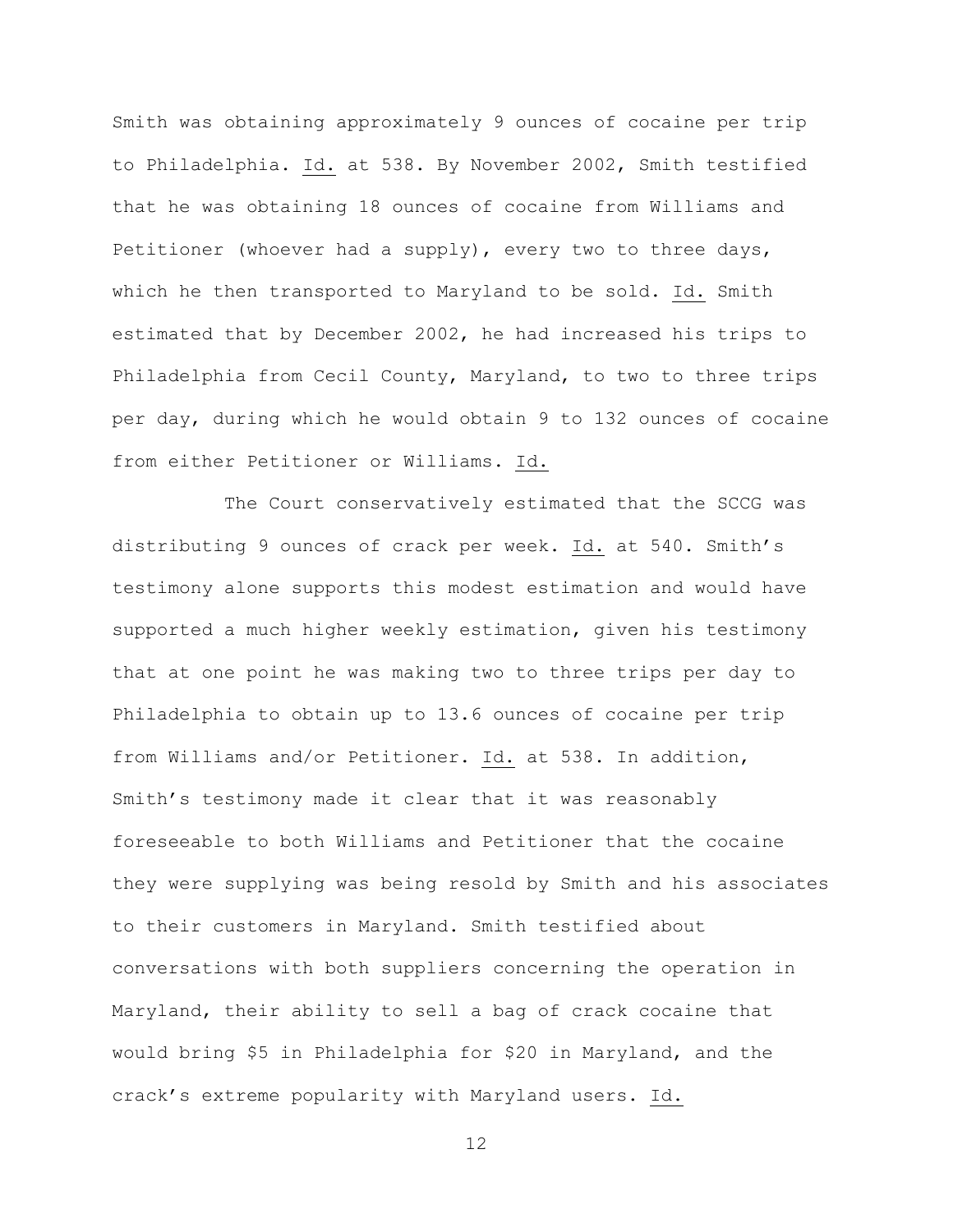Smith's testimony regarding Petitioner was also corroborated by the testimony of coconspirators Thompson and Bernard. Each stated that he met with Petitioner or Williams to obtain cocaine, either alone or accompanied by Smith, and each reported comparable quantities. See id. at 539. For instance, Bernard said that starting in 2002, he was purchasing roughly 4.5 ounces of crack cocaine every three days. Over time this amount increased, to the point that, in 2006, he would purchase approximately 4.5 ounces of crack twice a day. Id. This testimony illustrates the conservative nature of the 9-ounceweekly estimate.

## 2. Petitioner Fails to Prove Prejudice

Petitioner argues that his testimony would have changed the outcome of his sentence. In light of the overwhelming and thoroughly corroborated evidence outlined above, however, it is not reasonably probable that, even if believed, Petitioner's testimony would have had any impact in the Court's determinations of drug quantity.

In his unsigned affidavit, Petitioner claims that if he had been properly advised by his attorney of his right to testify, he would have testified that the drug amounts testified to by Smith at trial were greatly exaggerated, and that he did not sell during certain periods. He also asserts that if some of his codefendants had testified at the sentencing proceedings--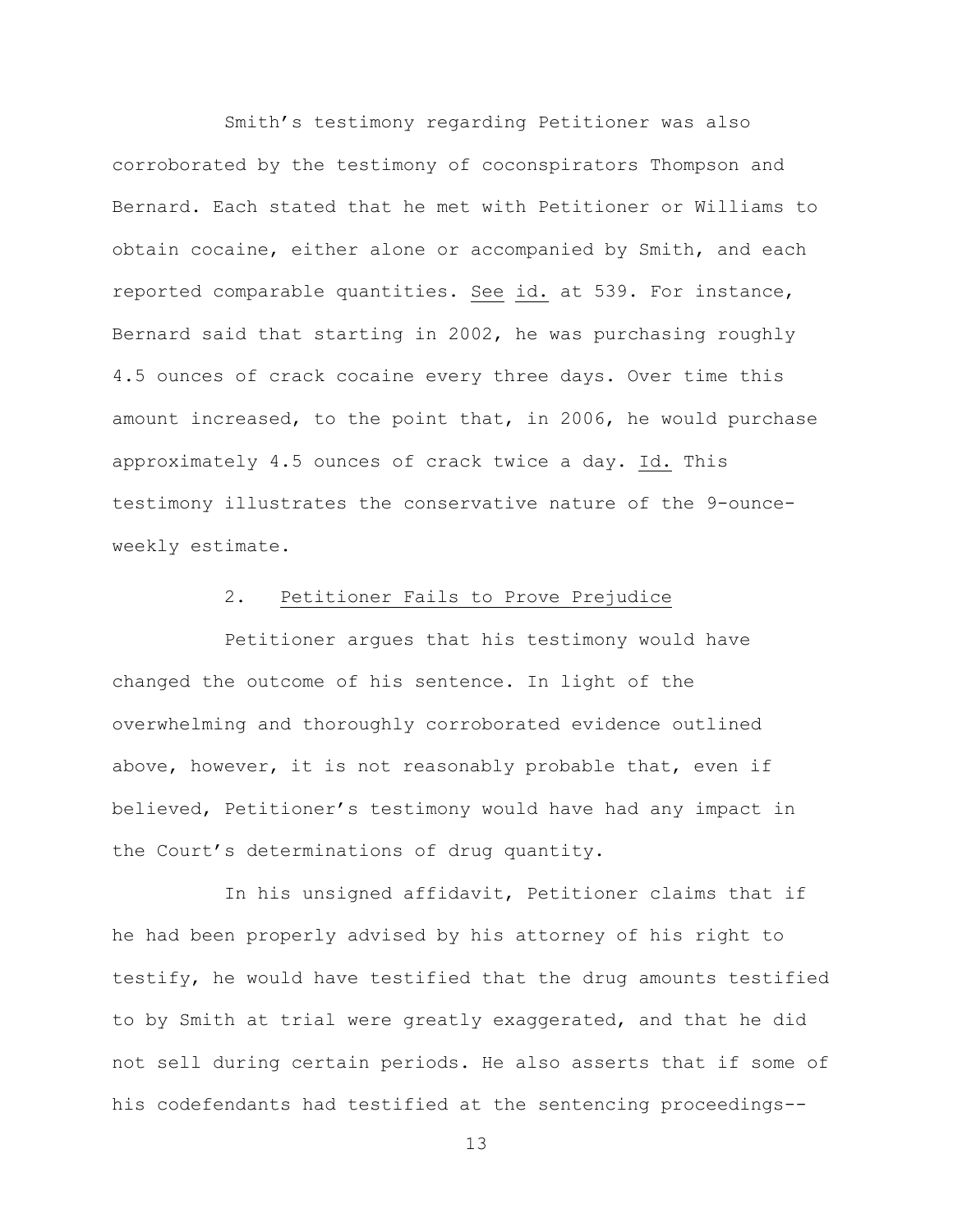specifically, Williams, Bland, Bernard, and Thompson--they would have similarly testified that the drug amounts were exaggerated, and that Petitioner did not sell them cocaine during certain years of the conspiracy. However, Petitioner's conclusory assertions fall short of the stringent prejudice standard articulated in Strickland.

Petitioner's claims of prejudice, viewed in context, are not "sufficient to undermine confidence in the outcome." Strickland, 466 U.S. at 694. His claim that Smith's testimony greatly exaggerated the drug amounts is unconvincing, given the fact that Smith's testimony was substantially corroborated by the testimonies of Petitioner's codefendants. Moreover, any risk of exaggeration was further mitigated by the Court's conservative 9-ounce-per-week estimate.

Petitioner's assertions as to his codefendants' likely testimonies are similarly unavailing. In particular, Petitioner claims that Bernard and Thompson would have testified that Petitioner did not sell cocaine to the group during certain years of the conspiracy. But such bald assertions conflict with the testimony actually offered by these defendants, see Turnquest, 724 F. Supp. 2d at 539--which supported the Court's finding that Petitioner sold for the SCCG throughout the entire life of the conspiracy.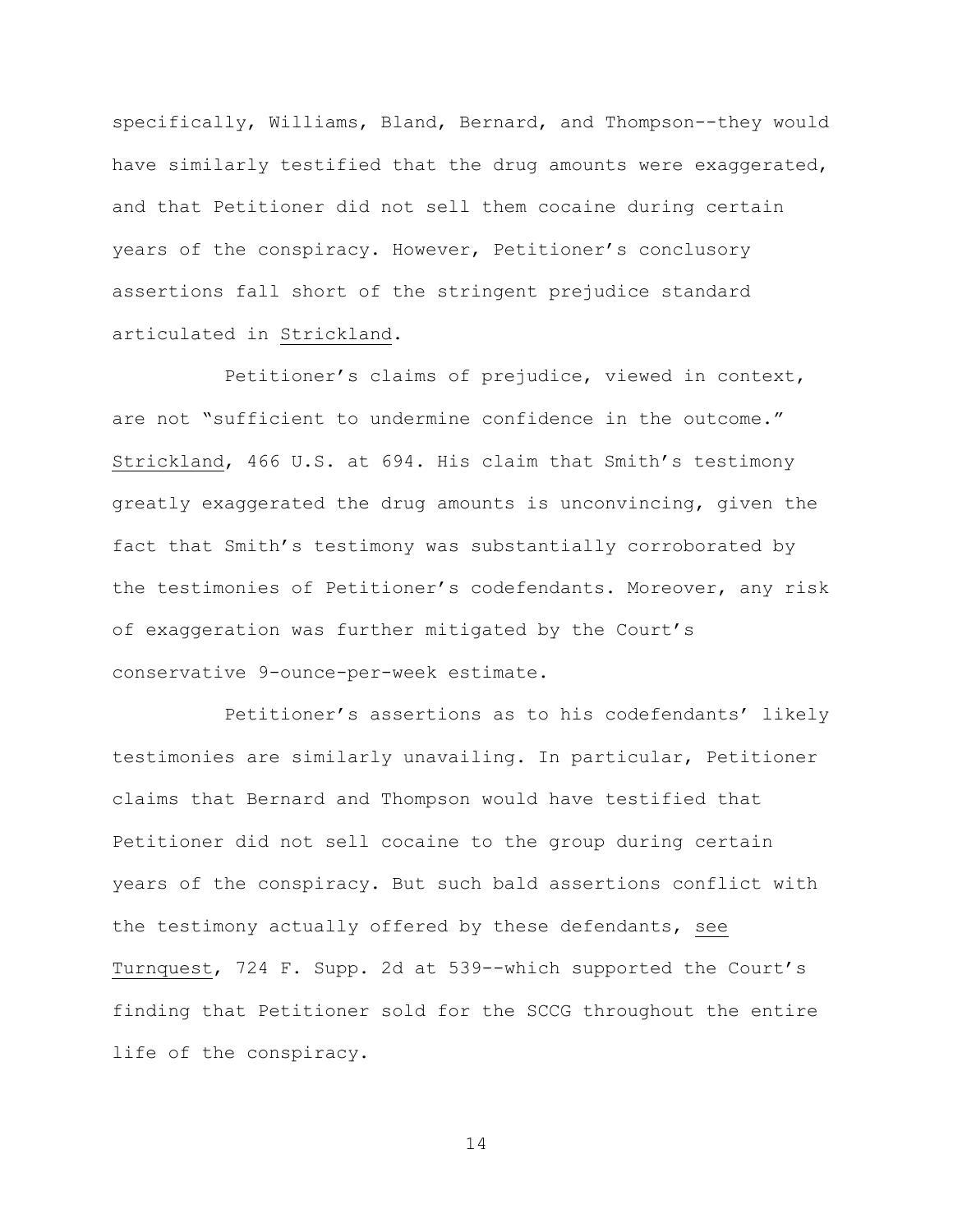At best, Petitioner presents the remote possibility of a different outcome, which is insufficient to show prejudice. See Strickland, 466 U.S. at 694 (requiring proof of "a reasonable probability that, but for counsel's unprofessional errors, the result of the proceeding would have been different"). In essence, Petitioner presents conclusory claims that his testimony would have swayed the Court--insufficient claims that do not account for the specific evidence which the Court considered at sentencing. Thus, Petitioner has failed to show prejudice, and his right-to-testify ineffectiveness claim must fail.

# B. Ground 2: Ineffectiveness Related to the Introduction of Evidence of Threats Made During Trial

Petitioner next claims that Mr. Hilles was ineffective in how he handled the introduction of evidence that Petitioner threatened witness Darryle Dunbar during trial. Specifically, he asserts that Mr. Hilles failed to investigate the threats, failed to object to the Court's application of the wrong legal standard in determining the admissibility of the threats, and failed to move for a mistrial or other curative measures. Pet'r's Br. 66. For the reasons that follow, each argument must fail.

# 1. Failure to Investigate

Petitioner first argues that Mr. Hilles failed to investigate threats that Petitioner allegedly made to a witness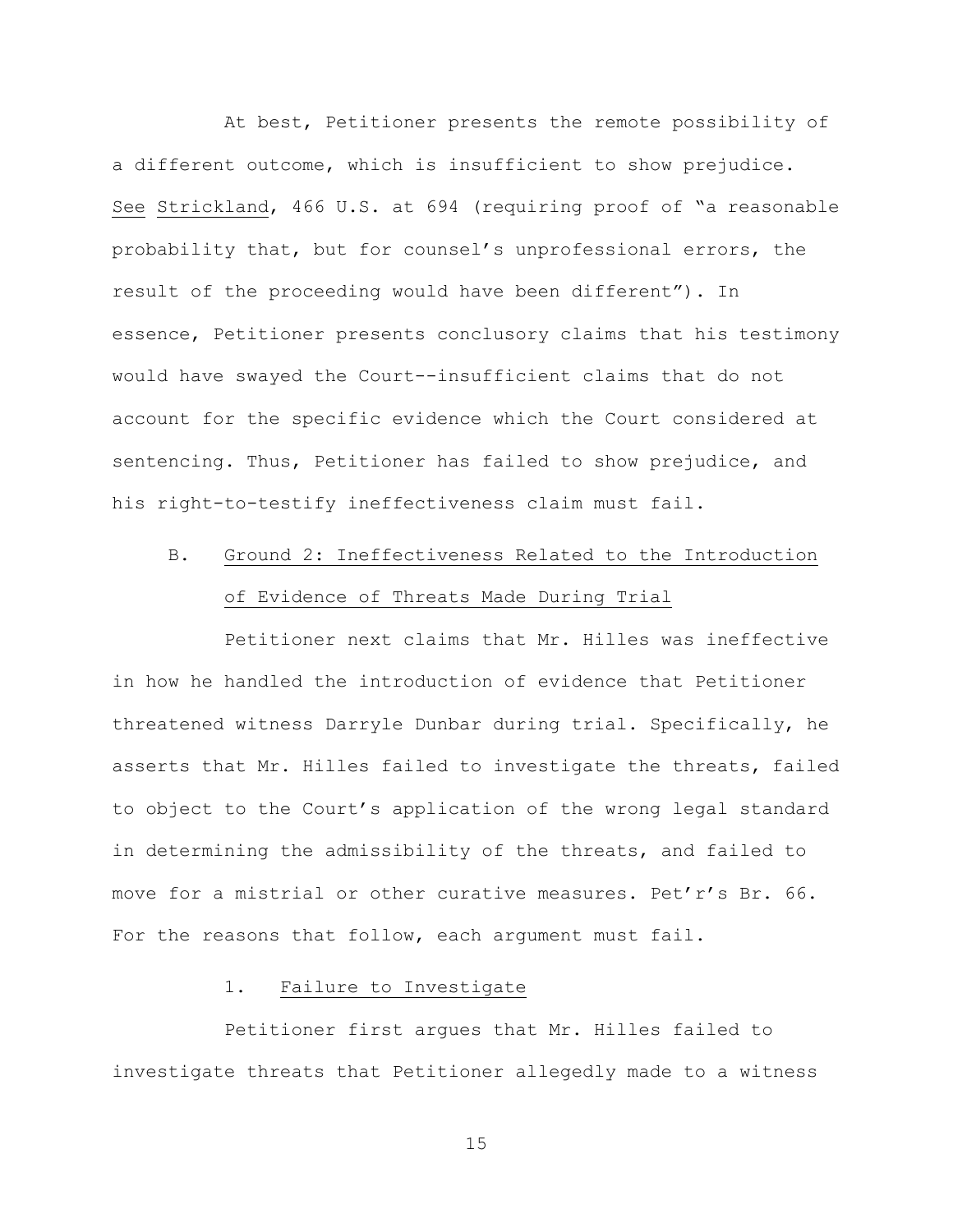in a holding cell, just before the witness testified at Petitioner's trial. The witness, Darryle Dunbar, testified at a hearing held to determine the admissibility of threatening statements made by Petitioner and three other defendants. Trial Tr. 145-65, May 13, 2009, ECF No. 568. According to Dunbar, Petitioner--whom Dunbar had known only by name up until that point--walked by Dunbar's cell, asking aloud who in the cells was named Darryle Dunbar. Id. at 150. When Dunbar did not respond, Petitioner proceeded to his own cell, a few cells down, and began yelling out threats. Id. In Dunbar's words, the threats were to "[k]eep his name out of my mouth and he know where I live at, Conestoga Street, 54th Street, and he said he would have everybody from the neighborhood come to trial so that [they] could see what I'm doing, testifying." Id. Petitioner further threatened Dunbar that he would "get[] his head cracked." Id.

At the hearing, Mr. Hilles objected to the admissibility of this evidence, arguing that the evidence was unfairly prejudicial. Id. at 168. The Government argued that the threats were admissible as evidence of consciousness of guilt. Id. at 166. Dunbar testified at this hearing about the specific details of the threats and was subjected to cross-examination by all defense counsel, including Mr. Hilles. Id. at 154-63. At the conclusion of the hearing, the Court determined that the threats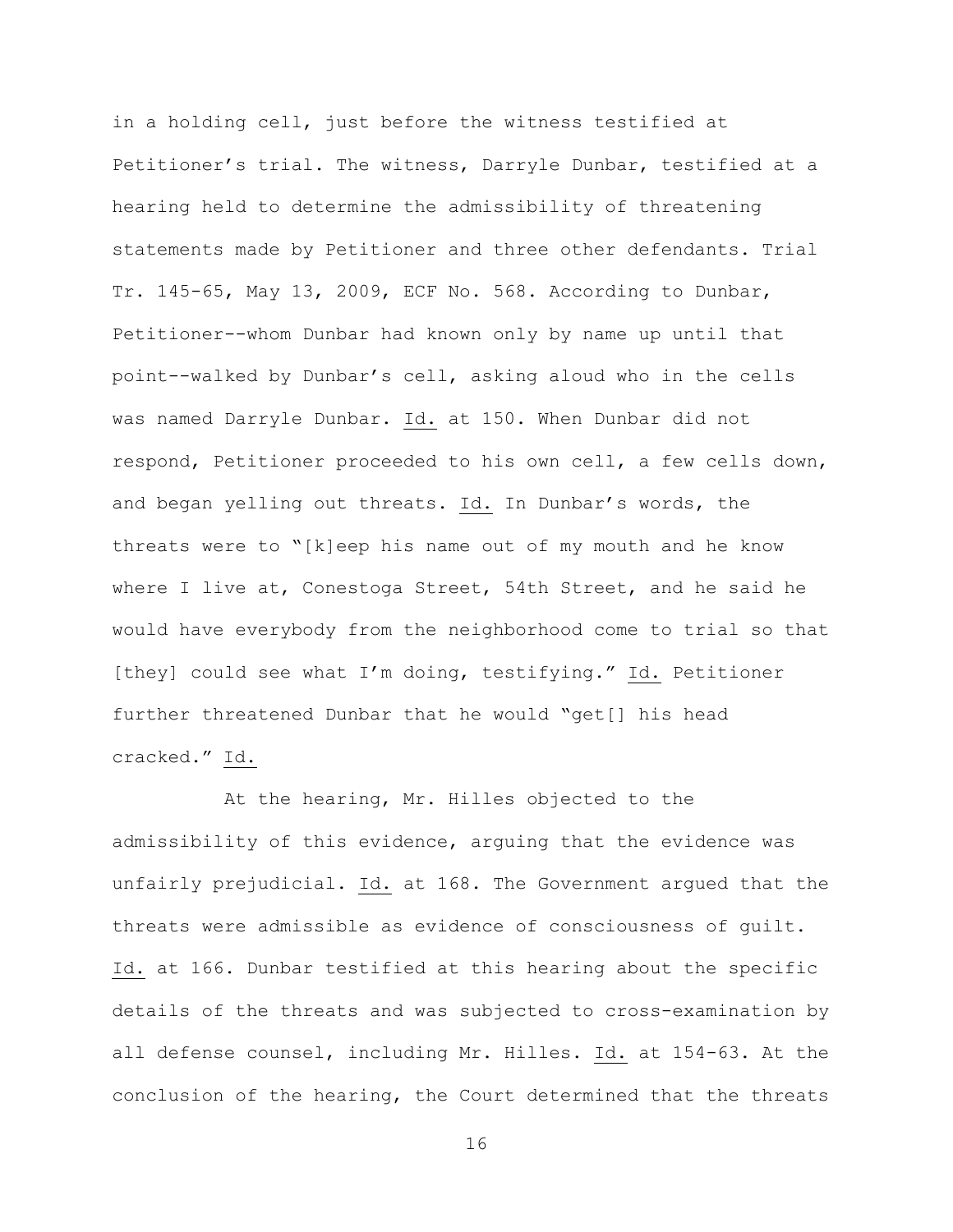were admissible pursuant to Federal Rule of Evidence 404(b), as evidence of consciousness of guilt. Id. at 174-76.

After this evidence was offered at trial, Mr. Hilles cross-examined Dunbar about the alleged threats, emphasizing with his questions that Dunbar was unfamiliar with Petitioner and his voice and had never met Petitioner before the alleged threat occurred. See Trial Tr. 21, May 14, 2009, ECF No. 650. These points were again underscored in Mr. Hilles' closing argument urging the jury to reject the evidence. See Trial Tr. 114-16, May 28, 2009, ECF No. 577. However, Petitioner argues that Mr. Hilles should have done more, and contends that the evidence should never have been admitted.

Petitioner observes that Mr. Hilles did not interview any of the people in the holding cell where the threats were heard, nor did he interview any of the U.S. Marshals that heard and reported the yelling and threats. In his affidavit, Petitioner claims that he made no threatening statements to Dunbar--which, according to Petitioner, would have been verified by the marshals, had they been interviewed. Alicea Aff. ¶¶ 14- 18. In Mr. Hilles' affidavit, he asserts that he "did not conduct any independent investigation of these alleged threats in part because the Defendant admitted to [him] that he had, indeed, uttered aggressive remarks to Mr. Dunbar with the hope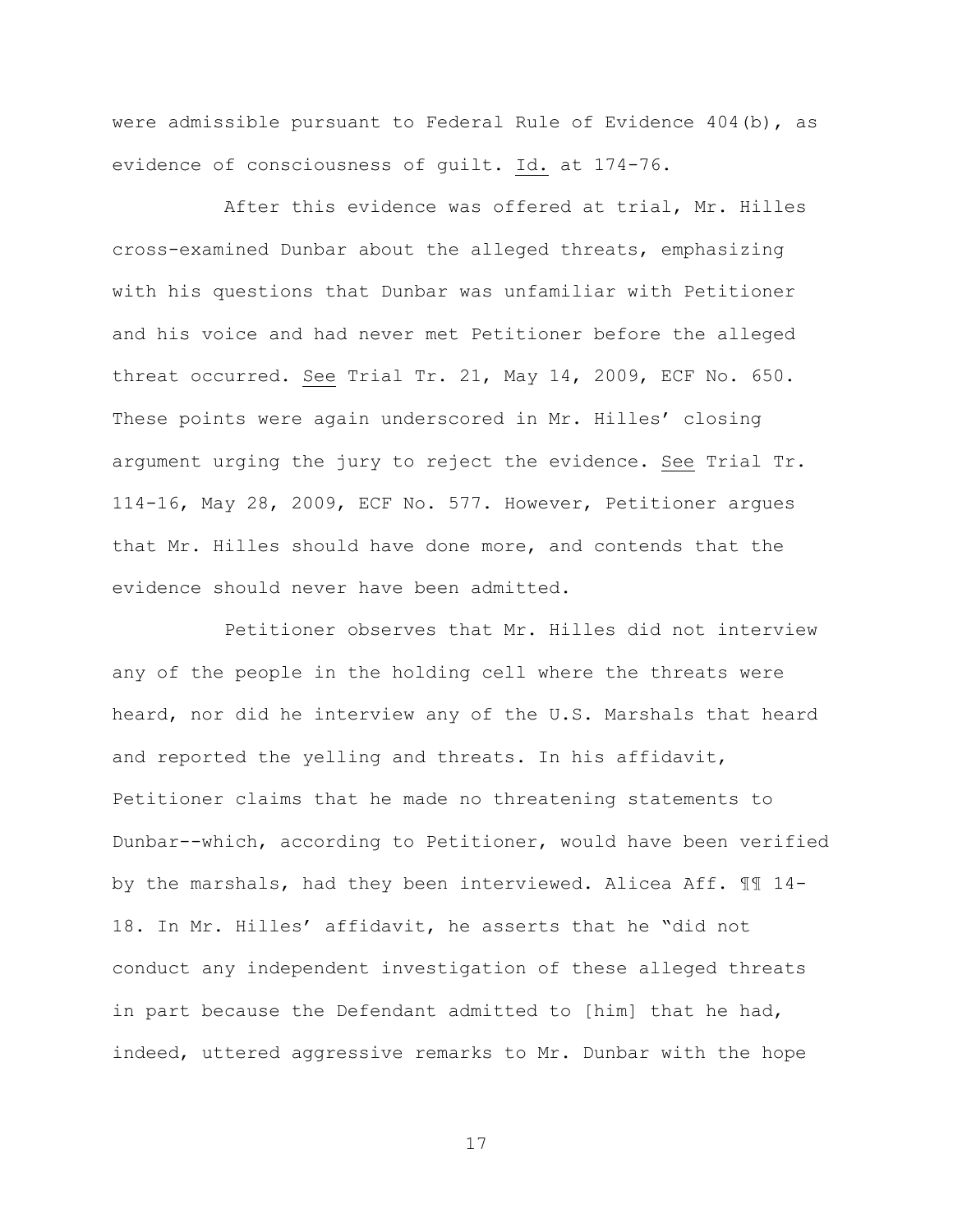that Mr. Dunbar would ultimately refuse to testify at trial." Hilles Aff. ¶ 14.

Petitioner's failure-to-investigate argument is unavailing. Although, again, the Court is faced with greatly diverging affidavits, the Court's finding of Dunbar's testimony as credible was well supported, as his account was "straight forward [sic]" and evinced "a good recollection of an event that occurred just a few hours [prior to the hearing]." Trial Tr. 175, May 13, 2009. Moreover, "the events were reported by the marshals . . . promptly and Mr. Dunbar was interviewed also shortly after the events occurred." Id. Under these circumstances, it is not surprising that Mr. Hilles did not further investigate an event that--based on substantial and corroborated evidence--allegedly occurred mere minutes before, in the midst of trial and in front of several witnesses.

Nevertheless, even assuming, arguendo, that Mr. Hilles was ineffective for failing to investigate the threats further, Petitioner still cannot satisfy the prejudice prong of Strickland. As mentioned in the previous section, the evidence presented at trial concerning Petitioner's involvement in the drug conspiracy was overwhelming--and the result would have been the same without the evidence of the threats. As before, Petitioner has failed to prove that there is "a reasonable probability that, but for counsel's unprofessional errors, the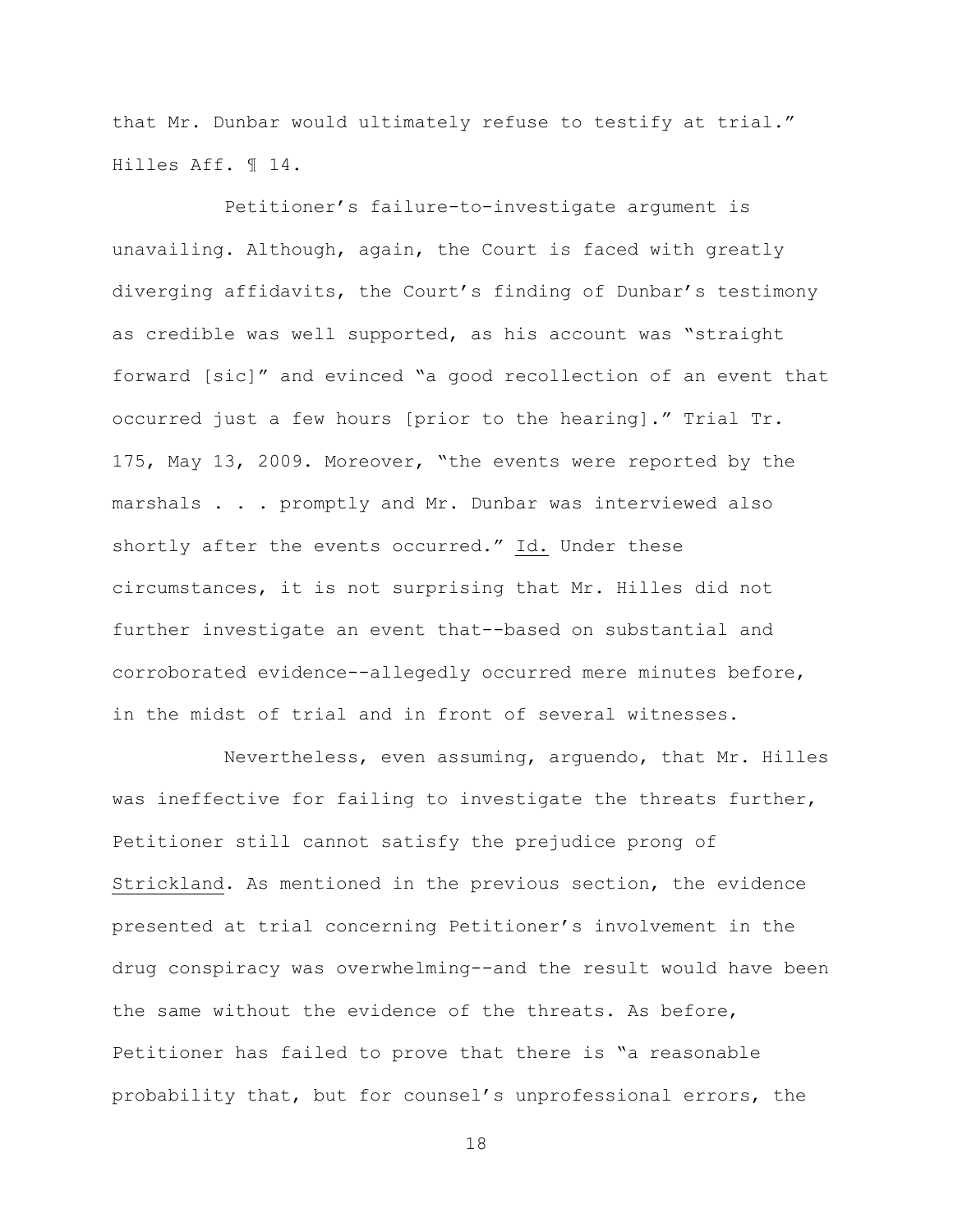result of the proceeding would have been different." Strickland, 466 U.S. at 694. Thus, Petitioner's failure-to-investigate argument falls flat.

#### 2. Failure to Object to Inappropriate Legal Standard

Petitioner further argues that counsel failed to object when the Court applied the incorrect legal standard in its ruling on the admissibility of the evidence of threats against Dunbar. In Petitioner's view, the Court "relied exclusively on [United States v. ]Brazel[, 102 F.3d 1120 (11th Cir. 1997)] in its decision to admit the evidence." Pet'r's Br. 70. This is simply not true.

The Court applied Federal Rule of Evidence 404(b) to evaluate the admissibility of the threat evidence--which is the rule applicable to evidence of wrongful acts that are "extrinsic" to the charged offense. Huddleston v. United States, 485 U.S. 681, 685 (1988). The Supreme Court has established a four-prong test to determine the admissibility of evidence under Rule 404(b):

(1) the evidence must have a proper purpose under Rule 404(b); (2) it must be relevant under Rule 402; (3) its probative value must outweigh its prejudicial effect under Rule 403; and (4) the court must [upon request] charge the jury to consider the evidence only for the limited purpose for which it is admitted.

United States v. Sampson, 980 F.2d 883, 886 (3d Cir. 1992) (citing Huddleston, 485 U.S. at 691–92). This is the standard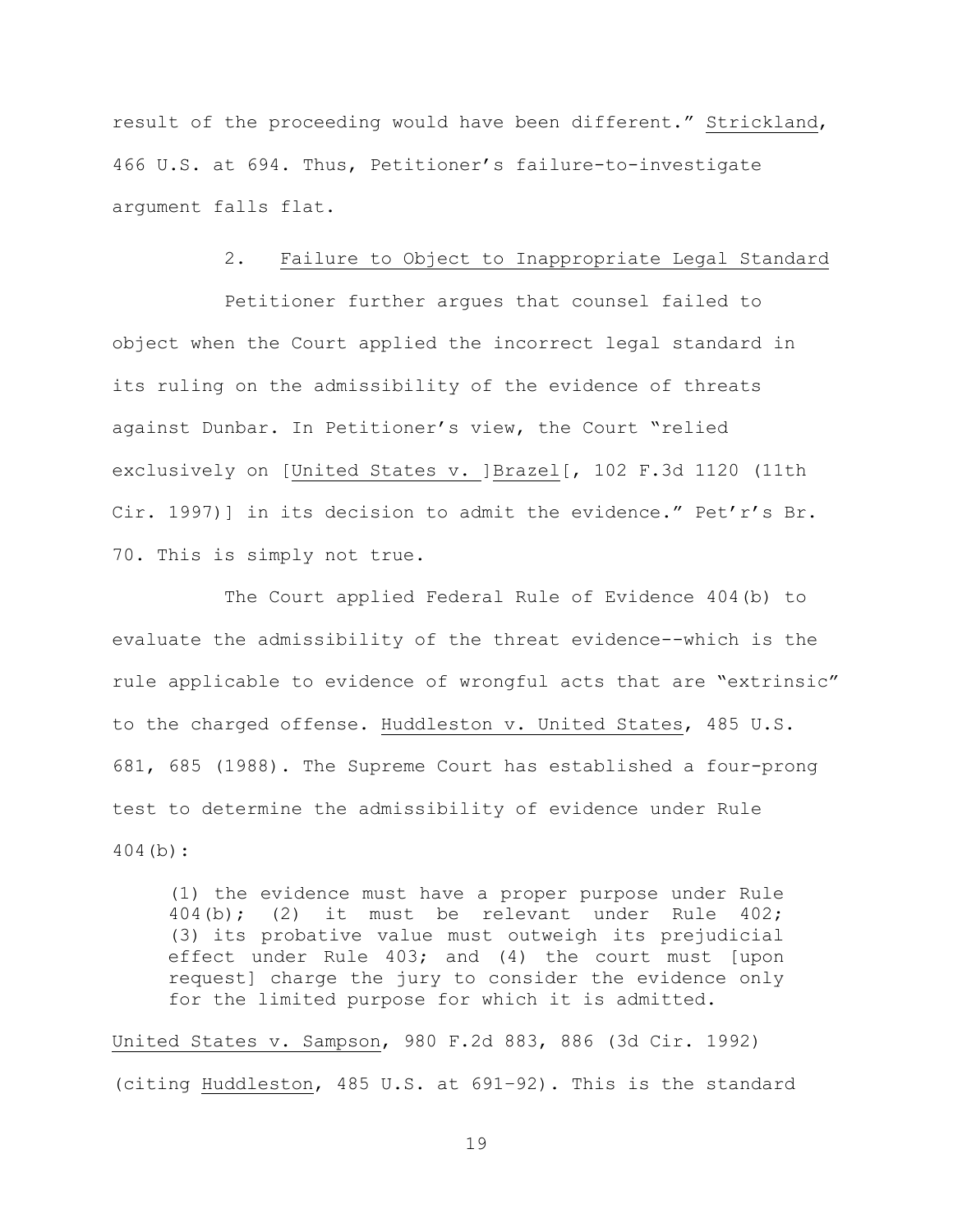that the Court applied in its decision to admit the threat evidence. Trial Tr. 174-76, May 13, 2009. Moreover, the Third Circuit has recognized that evidence of consciousness of guilt is properly admissible under Rule 404(b). United States v. Kemp, 500 F.3d 257, 296 (3d Cir. 2007) (citing United States v. Gatto, 995 F.2d 449, 455 (3d Cir. 1993)).

It is true that the Court mentioned the Brazel case in support of the proposition that the Court's role was to ensure that the testimony regarding the threats was credible enough to allow the jury to consider it, and it was for the jury to determine whether, based on the evidence presented, the threats actually occurred. Trial Tr. 166-67, May 13, 2009. But contrary to Petitioner's claim,<sup>2</sup> the Court did not rely on Brazel as the

a<br>B

<sup>&</sup>lt;sup>2</sup> Petitioner also claims that the Court should have applied the factors set forth in United States v. Guerrero, 803 F.2d 783 (3d Cir. 1986):

Elements that enter into this question include: the tendency of the particular conduct alleged to "suggest decision on an improper basis, commonly, though not necessarily, an emotional one[]"[;] the nature or style of the specific witness's narrative, cf.[,] e.g., United States v. Burton, 525 F.2d 17, 19 (2d Cir. 1975) (harmless error to admit threat evidence where, among other things, "testimony in question was passed over quickly"); the likelihood that the testimony is true; and the sufficiency of the other evidence presented to make a reasonable connection between the defendant and the offense charged, see, e.g., C. Wright & Graham, Federal Practice & Procedure § 5216. A final factor in considering the prejudicial nature of the evidence is the extent to which any possible inflaming of the jury can be cured by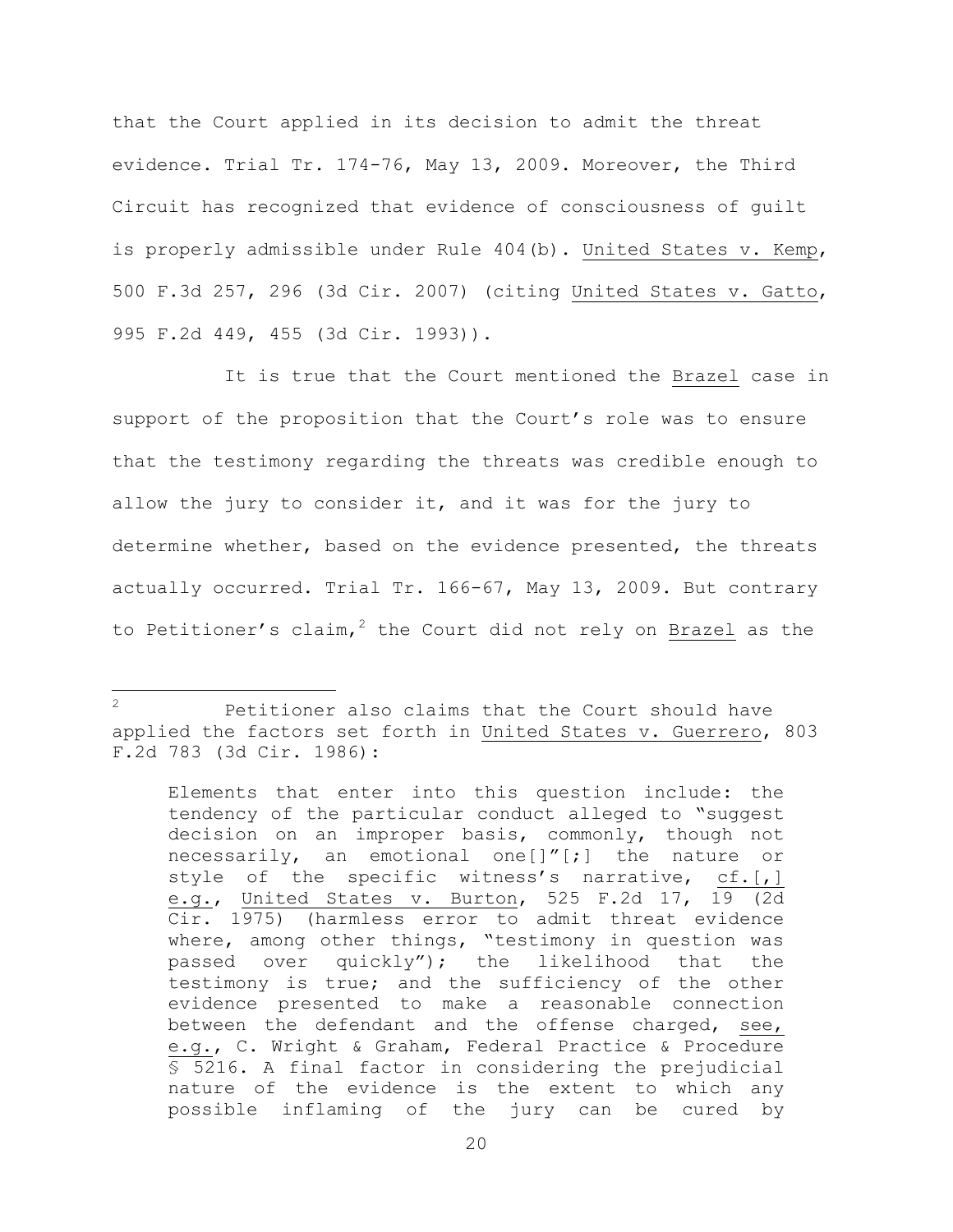standard of admissibility. And given that Mr. Hilles cannot be considered ineffective for failing to object to the Court's application of the proper legal standard, Petitioner's claim founders.

# 3. Failure to Move for Mistrial or for Other Curative Measures

Petitioner next argues that Mr. Hilles was ineffective for failing to move for a mistrial or for other curative measures based on the fact that the Government's witnesses made it "abundantly clear" that Petitioner and the other alleged "threateners" were incarcerated. Pet'r's Br. 72. According to Petitioner, the Government represented to the Court that the cooperating witnesses could testify about the threats without making it obvious that the defendants were incarcerated, and in his view this breach led to a deprivation of his presumption of innocence. Id.

limiting instructions either at the time the testimony is tendered or when the case is submitted to the jury.

Id. at 786.

a<br>B

However, although the Court did not cite to Guerrero, the Court did in fact discuss the nature of Dunbar's narrative, the likely truthfulness of his account, and the sufficiency of the other evidence against Petitioner. Trial Tr. 174-76, May 13, 2009. The Court also stated that limiting instructions would be given upon request at trial and at the conclusion of trial. Id. at 176. Accordingly, Mr. Hilles could not be ineffective for failing to object to the Court's supposed failure to apply analytical factors that it did in fact apply.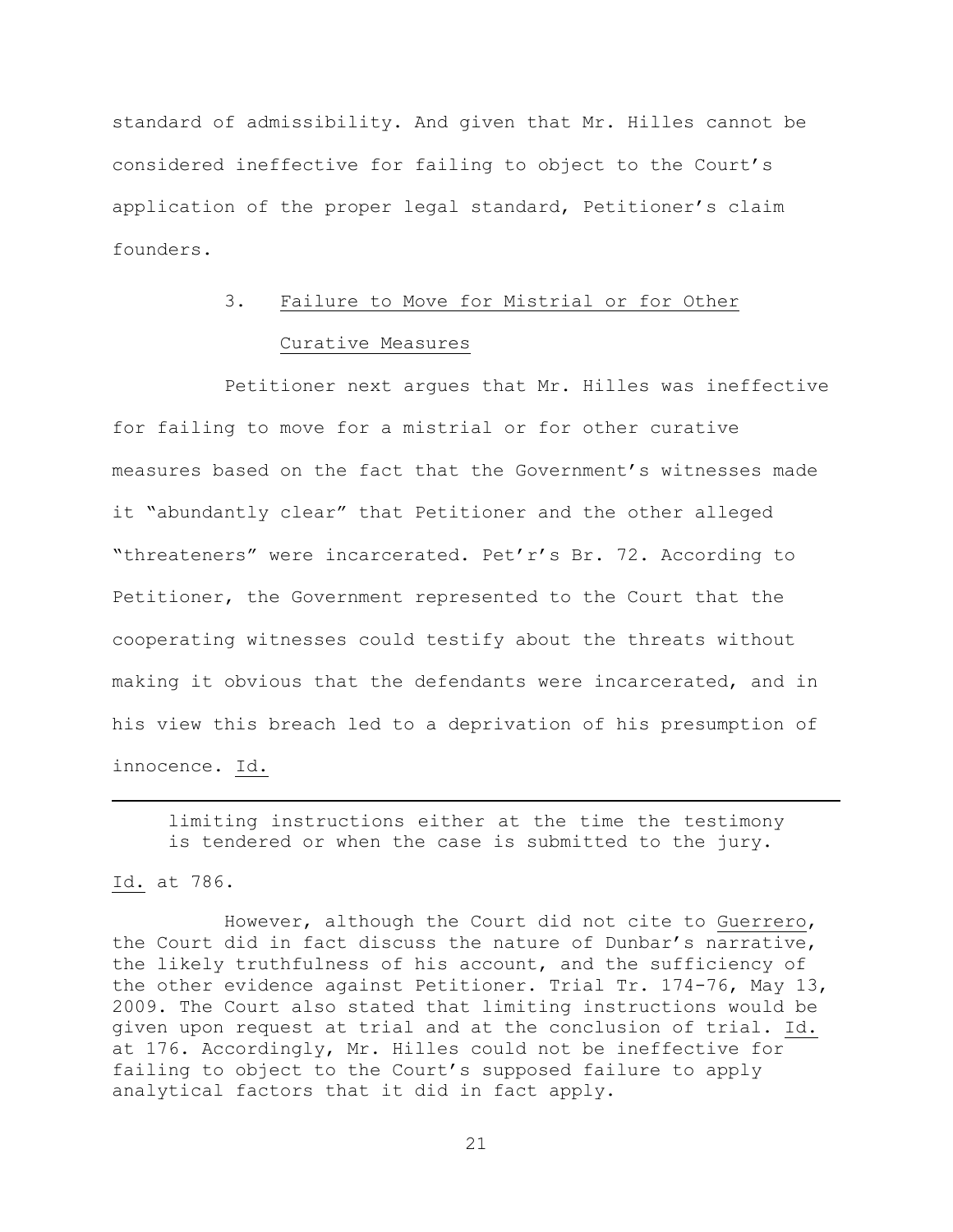As previously mentioned, the threats made by Petitioner to Dunbar occurred in the holding cell outside of the courtroom during trial. In his argument, Petitioner refers to a specific portion of Dunbar's testimony that occurred on May 14, 2009. Trial Tr. 7-10, May 14, 2009. However, a close reading of Dunbar's testimony, specifically pages 7-10, clearly demonstrates that the witness did not make it "abundantly clear" that Petitioner was incarcerated. The only reference made by the witness that can remotely be considered suggestive of Petitioner's incarceration was when the witness referred to Petitioner walking by his "cell." Id. at 9. This vague, passing reference is not a violation of Petitioner's constitutional rights. See United States v. Palma-Ruedas, 121 F.3d 841, 858-59 (3d Cir. 1997) (holding that jurors' hearing of a veiled reference to defendants' confinement did not rise to a constitutional violation), rev'd on other grounds sub nom. United States v. Rodriguez-Moreno, 526 U.S. 275 (1999); see also Coles v. Folino, 162 F. App'x 100, 105 (3d Cir. 2005) (nonprecedential) (holding that where defendant's confinement results from the case on trial, reference to defendant's incarceration is not improper).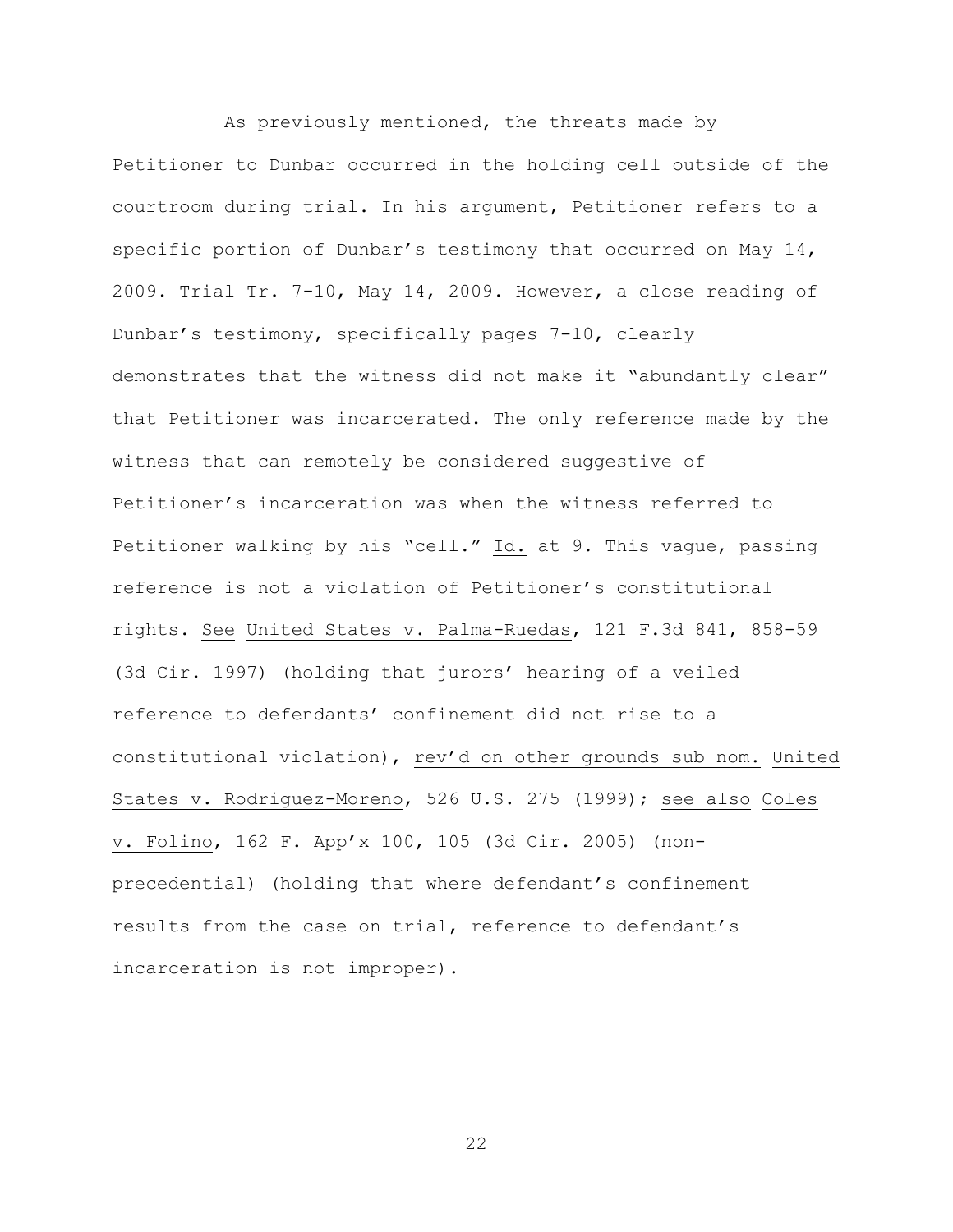Petitioner's argument that this reference<sup>3</sup> overcame his presumption of innocence misses the mark. The Court specifically charged the jury concerning the defendants' presumption of innocence. Trial Tr. 86-87, May 29, 2009, ECF No. 578. It is well established that the jury is presumed to follow the court's instructions. Richardson v. Marsh, 481 U.S. 200, 211 (1987); United States v. Hakim, 344 F.3d 324, 326 (3d Cir. 2003). Thus, Petitioner is incorrect in suggesting that a fleeting reference to a "cell" would be sufficient to overcome the presumption of innocence--particularly when the Court provided a clear and detailed instruction to the jury that the defendants were presumed innocent and that presumption remains unless and until the Government proves their guilt beyond a reasonable doubt.

L,

And don't forget, ladies and gentlemen, consciousness of guilt. Judge Robreno will instruct you that threats against witnesses can be considered by you as evidence of their knowledge of consciousness of guilt. . . . Bland and Turnquest and Alicea threatened Darryle Dunbar, just weeks ago, right before he testified before you.

<sup>3</sup> Petitioner asserts in a footnote that "[t]he Government also reminded the jury during closing argument that the threats occurred while detained pre-trial, Tr. 5/28/2009, at 73-74." Pet'r's Br. 72. The record, however, reveals otherwise. In closing, the Government argued:

Trial Tr. 73-74, May 28, 2009. That is the closest that the Government came to a reference to Petitioner's confinement, and it falls short. Nowhere did the Government mention or even suggest that the defendants were detained when the threats were made. Again, Petitioner is mistaken.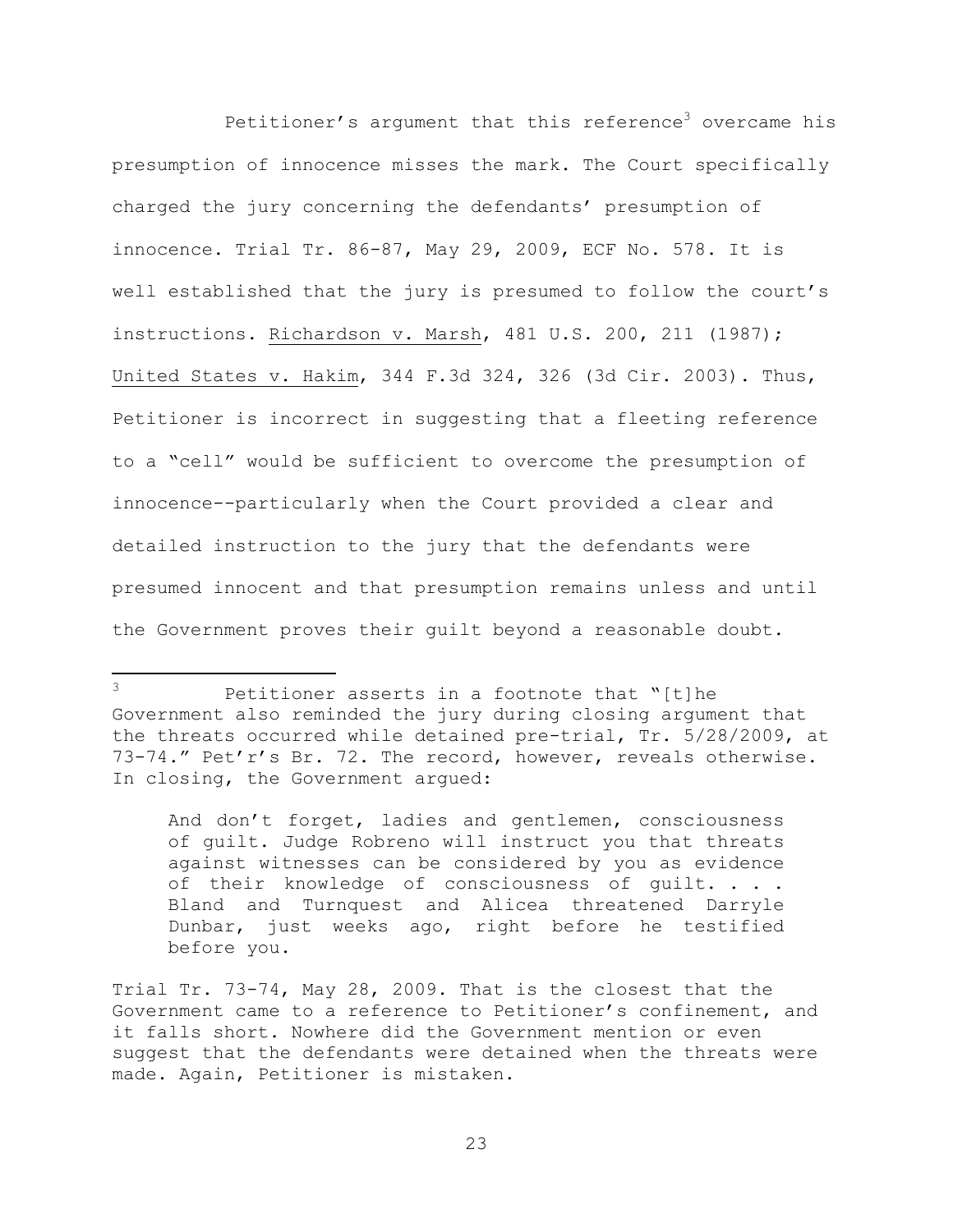Mr. Hilles' decision to forego making a request for a mistrial and to seek a curative instruction did not amount to ineffectiveness. It is readily apparent that the Court would not have granted a mistrial based on this passing reference. Also, a limiting instruction would have brought greater attention to this matter and made an otherwise unclear statement quite clear to the jury--leaving no doubt that Petitioner and the other defendants were incarcerated. As with Petitioner's other claims regarding Mr. Hilles' conduct vis-à-vis the threat evidence, this claim must fail.

## C. Ground 3: Failure to Request a Limiting Instruction

In the same vein, Petitioner argues that Mr. Hilles' decision to forego a limiting instruction for the threat evidence amounts to ineffectiveness of trial counsel. Once again, Petitioner is wrong. Upon determining that the evidence of Petitioner's threats against a Government witness was admissible pursuant to Rule 404(b), the Court advised counsel that it was willing to give the jury a limiting instruction if requested. Trial Tr. 176, May 13, 2009. According to his affidavit, Mr. Hilles claims that he believed that such an instruction would bring greater attention to the evidence, and after discussing his views with Petitioner, as well as with the codefendants' attorneys, the decision was made to forego the instruction. Hilles Aff. ¶¶ 15-16.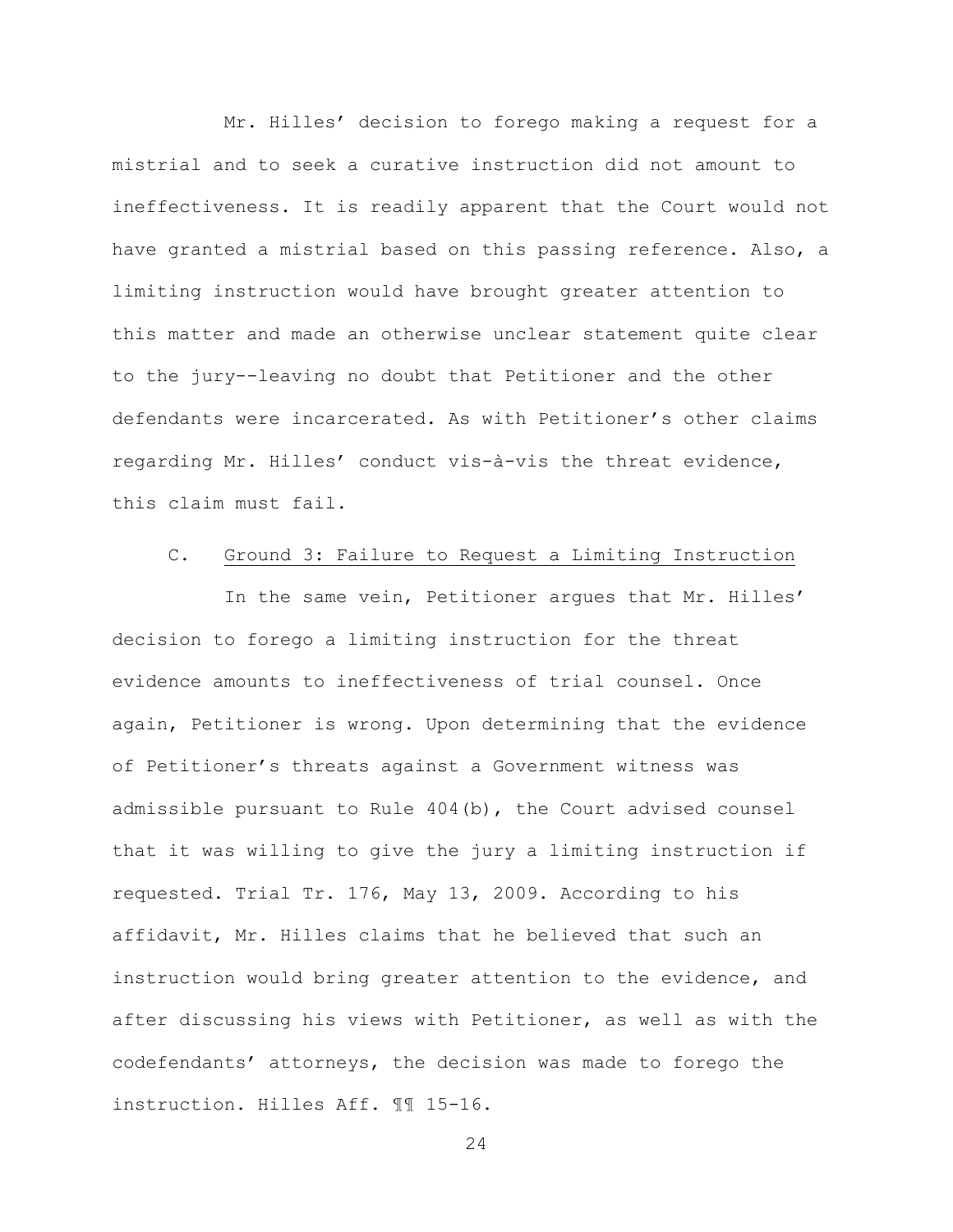If true, Mr. Hilles' strategy of declining to draw attention to the testimony by referencing it in a curative instruction fell well within the wide range of reasonable professional assistance; to be sure, Petitioner has failed to prove otherwise. See Strickland, 466 U.S. at 689. However, even assuming that Mr. Hilles' decision to refrain from requesting a limiting instruction was unreasonable, Petitioner has failed to show he was prejudiced by the omission. Given the overwhelming evidence against Petitioner, his conclusory claims that Mr. Hilles' failure "infect[ed] the entire trial with unfairness" are unavailing. As with the previous threat-evidence claims, Petitioner has not satisfied Strickland's demanding standard.

# D. Ground 4: Ineffectiveness for Cumulative Errors

Petitioner claims that he is entitled to relief based on the "cumulative effect" of other alleged errors that occurred during trial. Pet'r's Br. 76-86. To prevail on this claim, Petitioner must show that "the . . . errors, when combined, so infected the jury's deliberations that they had a substantial effect on the outcome of the trial." United States v. Copple, 24 F.3d 535, 547 n.17 (3d Cir. 1994) (quoting United States v. Thornton, 1 F.3d 149, 156 (3d Cir. 1993)); see also United States v. Hoffecker, 530 F.3d 137, 171-72 (3d Cir. 2008) (following Copple). Petitioner has failed to meet this burden,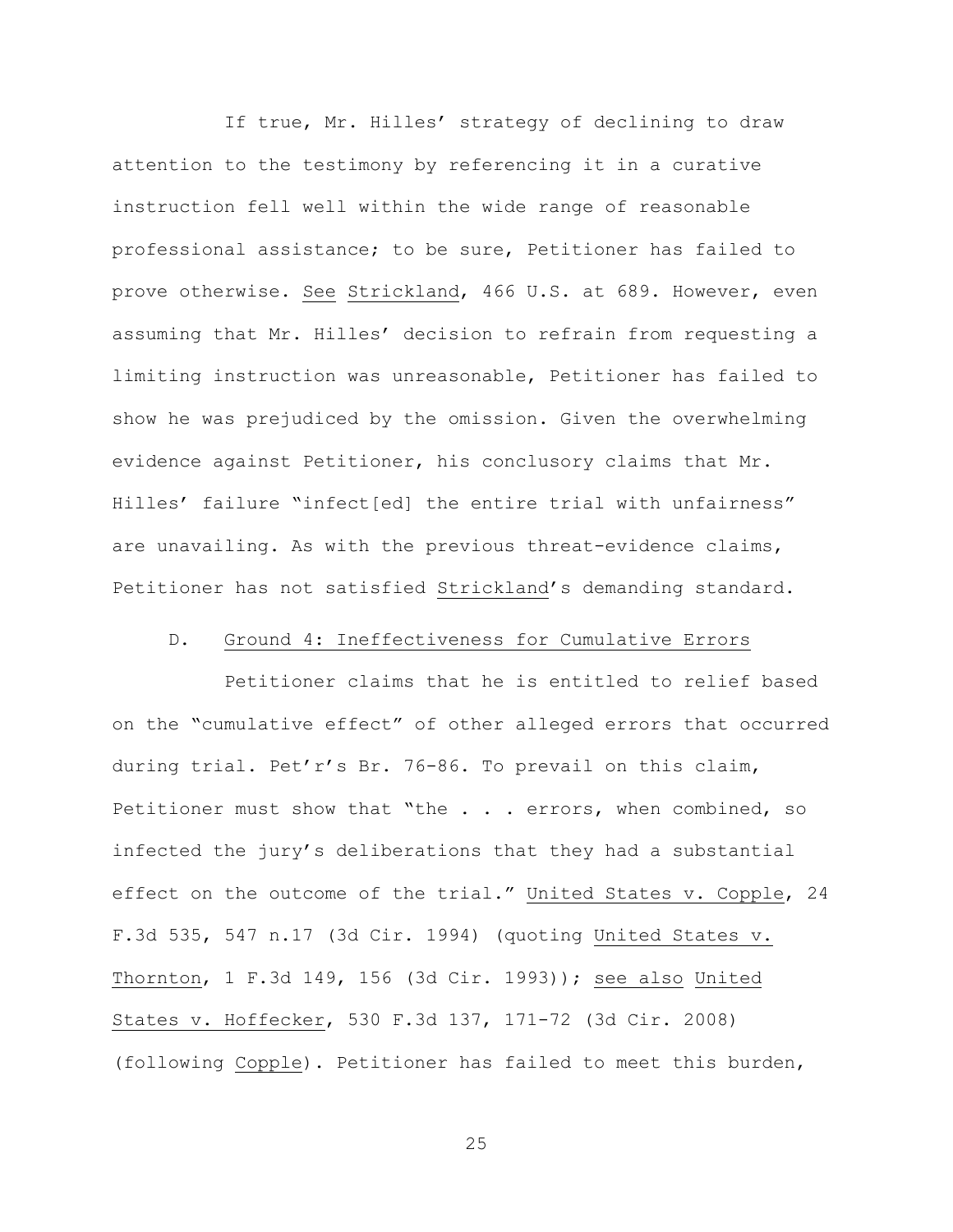given that the issues about which he complains were not errors at all, and given the weight of the evidence against him.

Petitioner lists at least eight separate claims in support of this argument. The Court will treat each in turn.

# 1. Improper Evidence of Coconspirator Statements

Petitioner first claims that the admission of coconspirator statements under Federal Rule of Evidence 801(d)(2)(E) was improper. The statements in question were offered by several of Petitioner's coconspirators as they testified about conversations they had with Smith regarding Petitioner. Although defense counsel objected to the admission of these statements, the Court properly admitted them pursuant to Rule 801(d)(2)(E).

Rule  $801(d)(2)$  (E) provides that "a statement made by a coconspirator of a party during the course and in furtherance of that conspiracy" is not hearsay and may be admitted as evidence against a coconspirator. For a court to admit the coconspirator statements, it must appear (1) that a conspiracy existed; (2) that the declarant and the defendant were both members of the conspiracy; (3) that the statements were made in the course of the conspiracy; and (4) that the statement was made in furtherance of the conspiracy. United States v. Bourjaily, 483 U.S. 171, 175 (1987); United States v. McGlory, 968 F.2d 309, 333-34 (3d Cir. 1992). In Bourjaily, the Supreme Court held that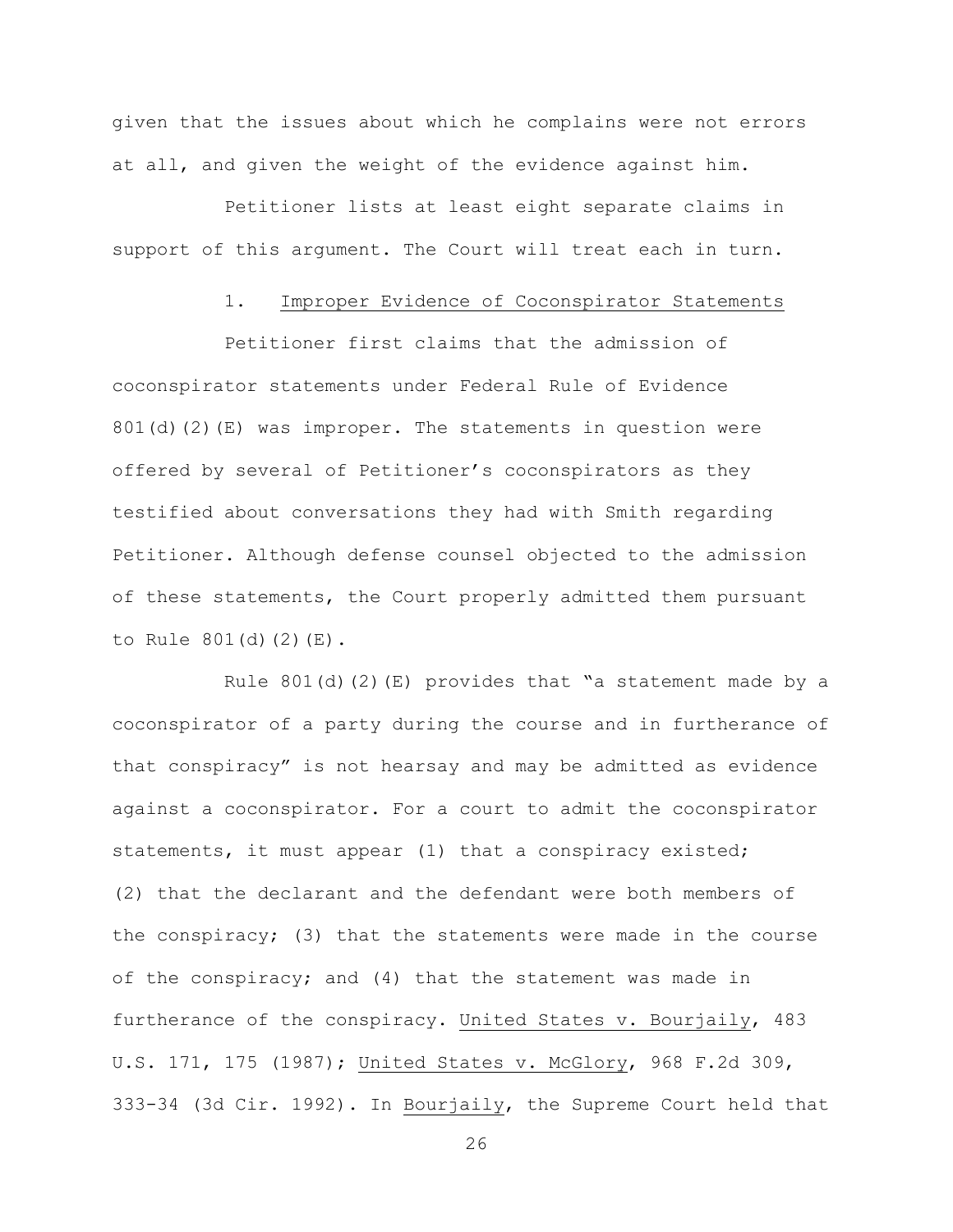factual predicates necessary for determining the admissibility of hearsay evidence under Rule 801(d)(2)(E) must be established by a preponderance of the evidence. See 483 U.S. at 175–76.

Here, Petitioner does not contest the fact that each of the Bourjaily factors were satisfied prior to the admission of the statements, and Petitioner himself even points out that these coconspirator statements were corroborated by Smith's own testimony in court. Pet'r's Br. 77. Rather, Petitioner argues<sup>4</sup> that using these inculpatory statements against Petitioner does not align with "the purpose of admittance of co-conspirator testimony." Id. However, these statements are precisely the sort of statements that  $801(d)$  (2) (E) deems admissible and defines as not impermissible hearsay. Moreover, as Petitioner acknowledges in his brief, defense counsel did object to the admission of this testimony. Id. at 76. Thus, Petitioner's counsel cannot be ineffective because the Court properly admitted this evidence over objection.

# 2. Improper Evidence of Other Bad Acts

a<br>B

Petitioner next claims that the Court admitted evidence of other bad acts in error. In particular, he refers to

Petitioner also states that "the source of these statements here was a testifying witness, not an unavailable declarant." Pet'r's Br. 76-77. However, Petitioner may mistakenly be referring to Rule 804's exceptions for unavailable declarants; Rule 801(d)(2)(E) contains no such requirement.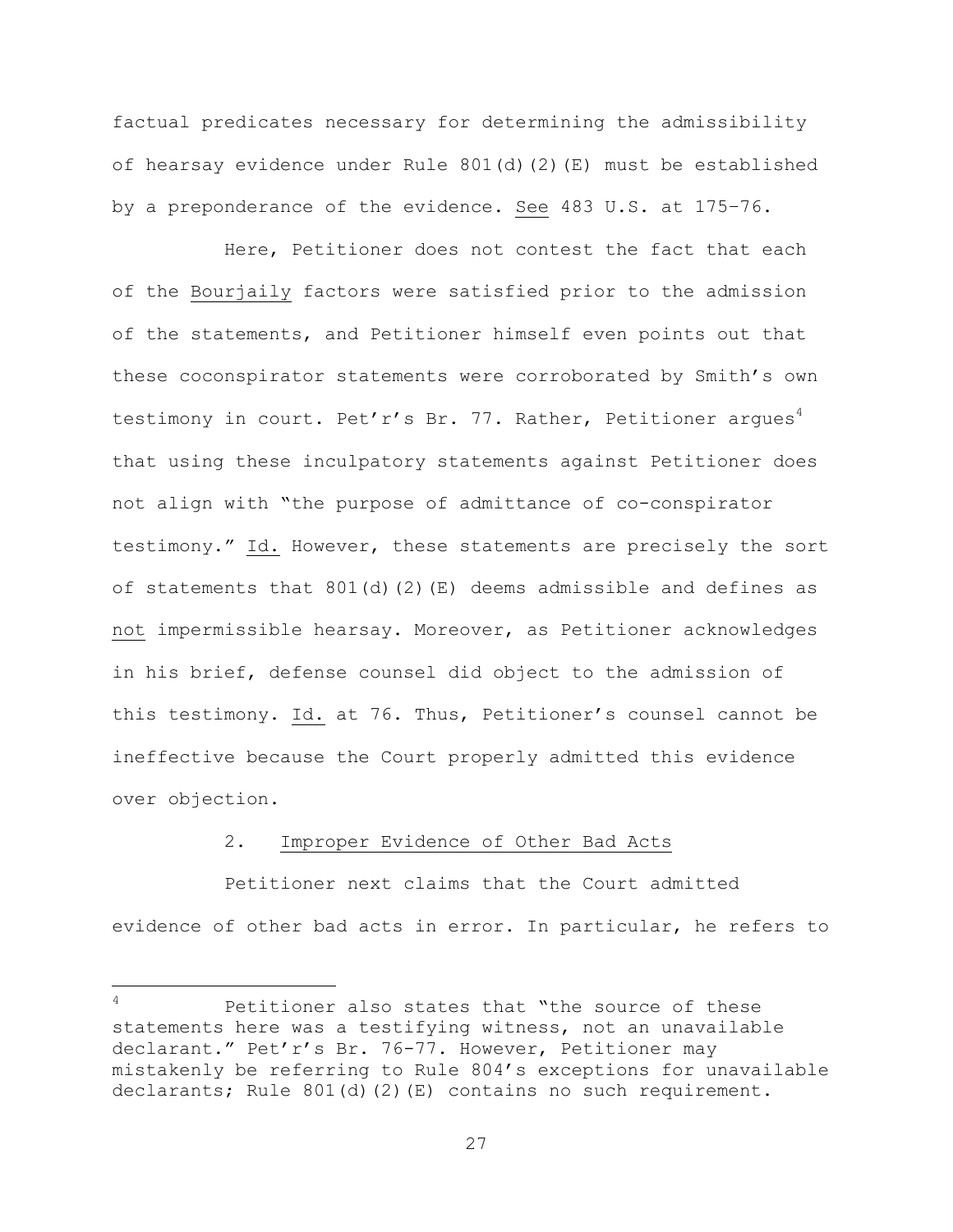Smith's testimony regarding the length of time that Petitioner supplied Smith with drugs, which included a period of time prior to the commencement date of the conspiracy in 2002: Q: Okay. Anyone else that you were getting cocaine from in 2002? A: Yes. Q: Who was the other person or persons? A: Toine. [Smith then identified Alicea in the courtroom.] . . . . Q: When did you first meet him? How old were you when you met Toine? A: I met Toine in '98--like '96--I was, like--I was a teenager. Q: You were a teenager? A: Yeah, I'm sure. Q: And where did Toine live in relation to where you lived? A: A couple of blocks down. Q: The same neighborhood in Southwest? A: Yes. Q: All right. Where do you remember first meeting the man you knew as Toine? A: I met him on his block. Q: And what was his block? A: Reinhard Street.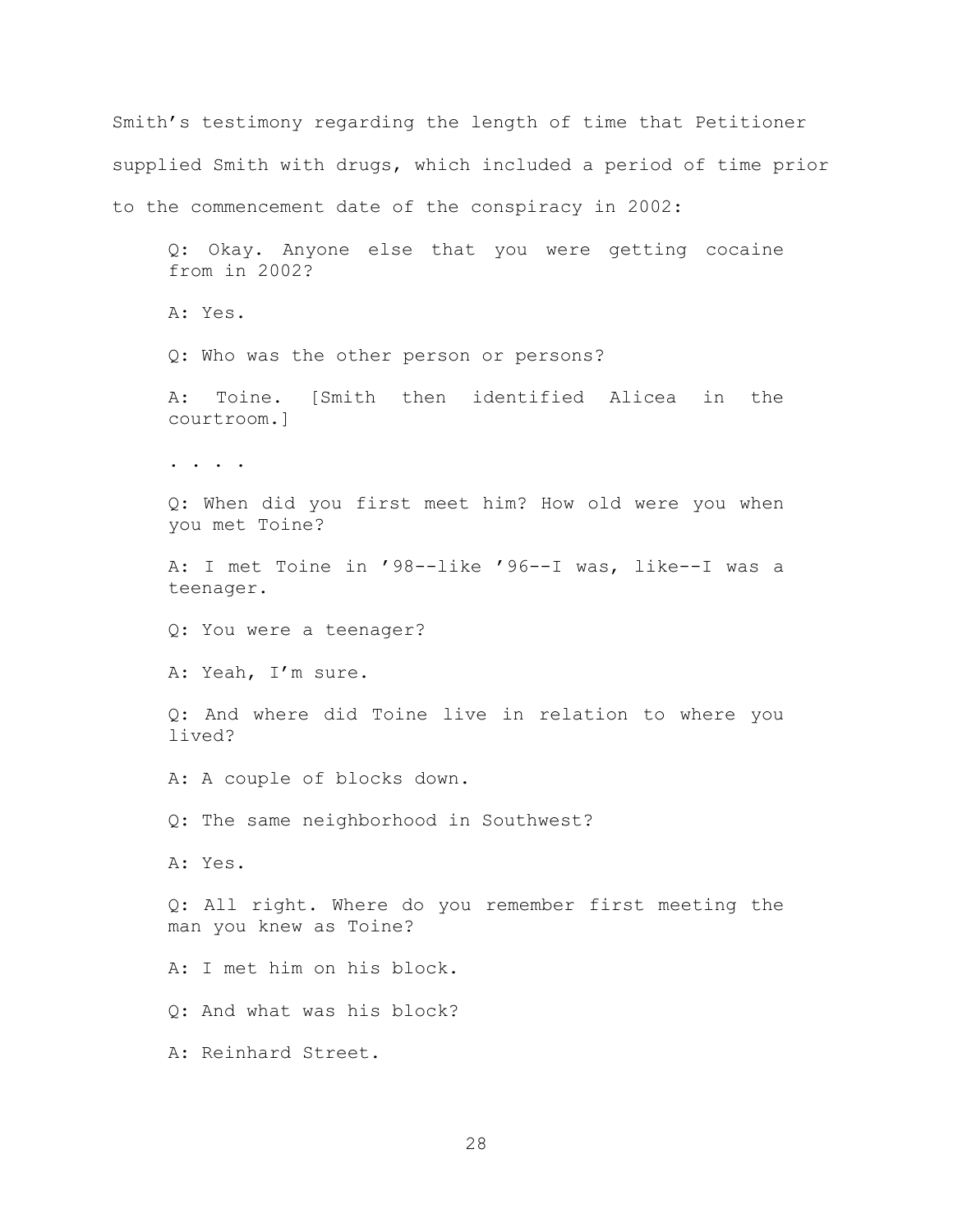Q: What hundred block of Reinhard Street was his block? A: 5300. Q: And did you know his particular house? A: No. Q: When did you first learn the particular house that he was in? A: When I started dealing with him. Q: And when was that? A: That was a few months after I met him.

Trial Tr. 155-57, May 20, 2009, ECF No. 572. Petitioner argues that Smith's statement that Petitioner started dealing with him "a few months after [he] met him" in 1996 constitutes evidence of uncharged criminal acts that his counsel should have objected to as inadmissible and "highly prejudicial." Pet'r's Br. 77.

This evidence was not elicited or employed as impermissible propensity evidence under Rule  $404$  (b).<sup>5</sup> Clearly, the Government was focused on Petitioner supplying the organization from 2002, and the Government properly questioned Smith to determine the background of his relationship with

 $\overline{5}$ Petitioner also claims that Smith's testimony is inadmissible under 801(d)(2)(E) because it was not "during and in furtherance" of the charged conspiracy. However, there is no declarant's testimony at issue here to implicate Rule 801's hearsay exclusions--these are Smith's direct statements given on the stand, when he was subject to cross-examination. Therefore, Rule  $801(d)(2)(E)$  is inapplicable.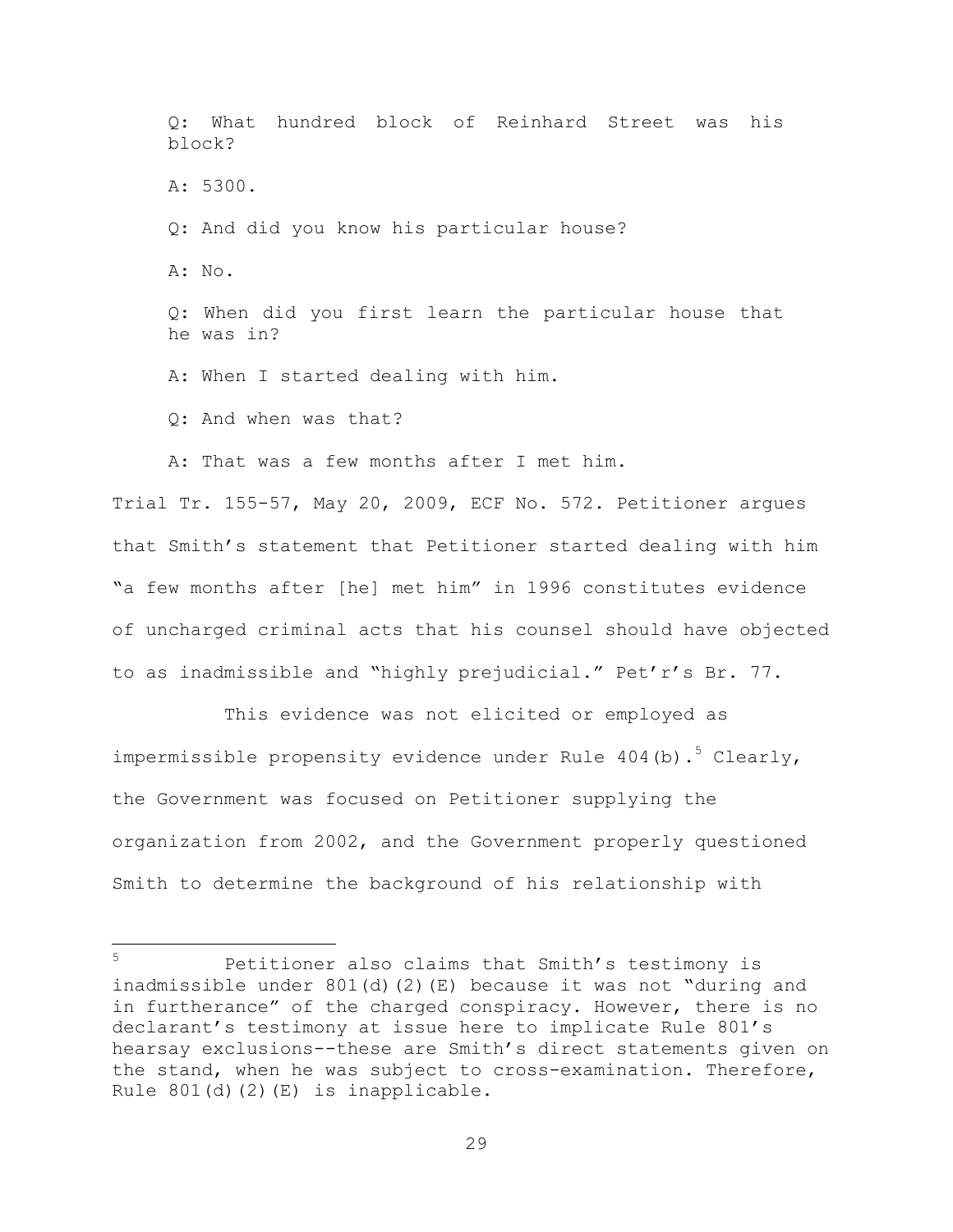Petitioner. That relationship did not simply spring into being in 2002, and Smith had to have met Petitioner at some point prior to their dealing. This background information was both relevant and admissible under Rules 401 and 402, and Mr. Hilles was not ineffective for not objecting to its admission.

# 3. Failure to Object During Michael Martin's Testimony

Petitioner next complains Mr. Hilles did not challenge the testimony of Michael Martin concerning his presence inside a vehicle when Petitioner received a gun from Smith in exchange for cocaine. Id. at 77-78. However, Petitioner simply ignores the record, as Mr. Hilles effectively cross-examined Martin about the encounters with Petitioner.

On direct examination, Martin testified that he drove Smith to meet with Petitioner for the purpose of obtaining cocaine, and during one of these encounters Petitioner received a gun from Smith in exchange for cocaine. Trial Tr. 238-44, May 18, 2009, ECF No. 570. On cross-examination, Mr. Hilles elicited that Martin was in the front driver seat of the vehicle facing forward and Petitioner entered the back seat, therefore Martin never saw Petitioner's face and could not identify him. Trial Tr. 30, May 19, 2009 ECF No. 571. Mr. Hilles also elicited that both encounters occurred at night, were brief, and Martin never spoke with Petitioner. Id. at 30, 33. Finally, Mr. Hilles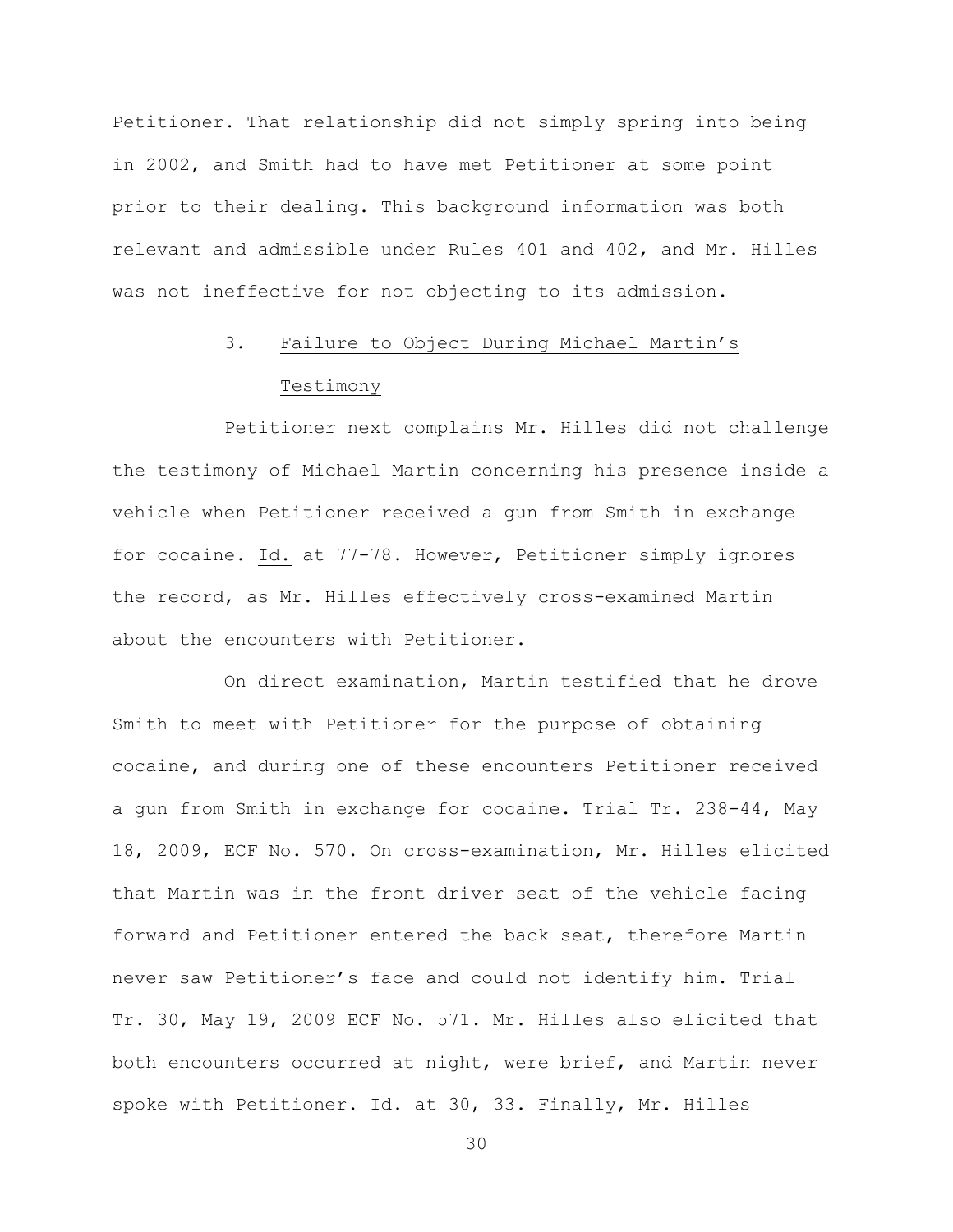elicited that when Martin testified before the grand jury he never mentioned that a gun was exchanged for cocaine. Id. at 31- 33. Thus, Mr. Hilles not only tested Martin's veracity, he also challenged Martin's ability to observe the events that he claimed had occurred. Clearly, this was an appropriate line of questioning and was within the realm of reasonable professional assistance. Accordingly, contrary to Petitioner's claim, the testimony was challenged, and his counsel was not ineffective.

# 4. Failure to Object to the Recalling of Agent Bowman

Petitioner claims that Mr. Hilles was ineffective for failing to object to the Government's calling of Special Agent Bowman as a witness several times during trial. This process ultimately benefited all parties, however, and it was not error for Mr. Hilles to agree to this procedure. But even assuming, arguendo, that it was error, Petitioner cannot show prejudice.

The investigation which led to the charges in this case lasted several years and was led by Agent Bowman. He was involved in numerous aspects of the investigation and coordinated the majority of law enforcement activities among the many agencies involved. At the beginning of trial, just prior to Agent Bowman's first appearance as a Government witness, the Government discussed on the record its intention to call the agent three separate times during trial. Trial Tr. 104-06, May 12, 2009, ECF No. 567. The reason for this was to present Agent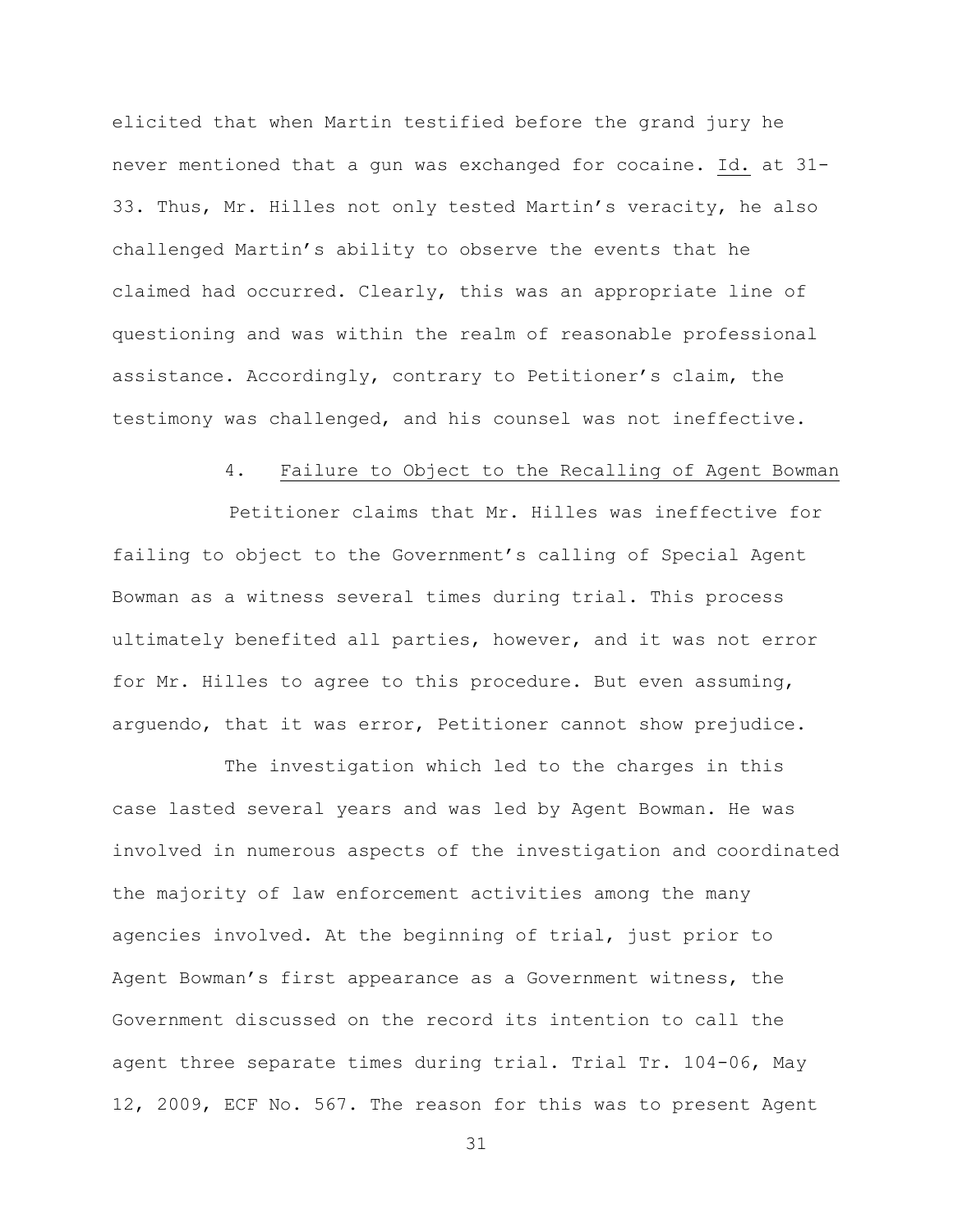Bowman's testimony in a logical manner, to avoid confusion of the issues, and to provide the parties with the opportunity to examine Agent Bowman on limited sets of issues. The parties agreed and this is how things proceeded until counsel for Robert Williams objected, not to the Government recalling its witness, but to the witness testifying about things that he previously testified to at a previous trial appearance. Trial Tr. 260, May 19, 2009. It was at this point that the Court raised a concern about the Government's recalling of the witness. Id. at 260-64. However, when the issue was revisited the next morning, the Court allowed the Government to proceed as agreed to by the parties. Trial Tr. 3-7, May 20, 2009.

Petitioner believes that he was somehow prejudiced by this, but he fails to explain how exactly he was prejudiced. Clearly, had Mr. Hilles, the other defense counsel, and ultimately the Court not agreed to the Government's proposal for presenting Agent Bowman's testimony, the Government would have called him to the witness stand only once and elicited all of his testimony at that time. The content of his testimony would not have been any different and the cross-examination would have been the same. Petitioner has utterly failed to show that the jury's verdict would have been different had Agent Bowman only testified once.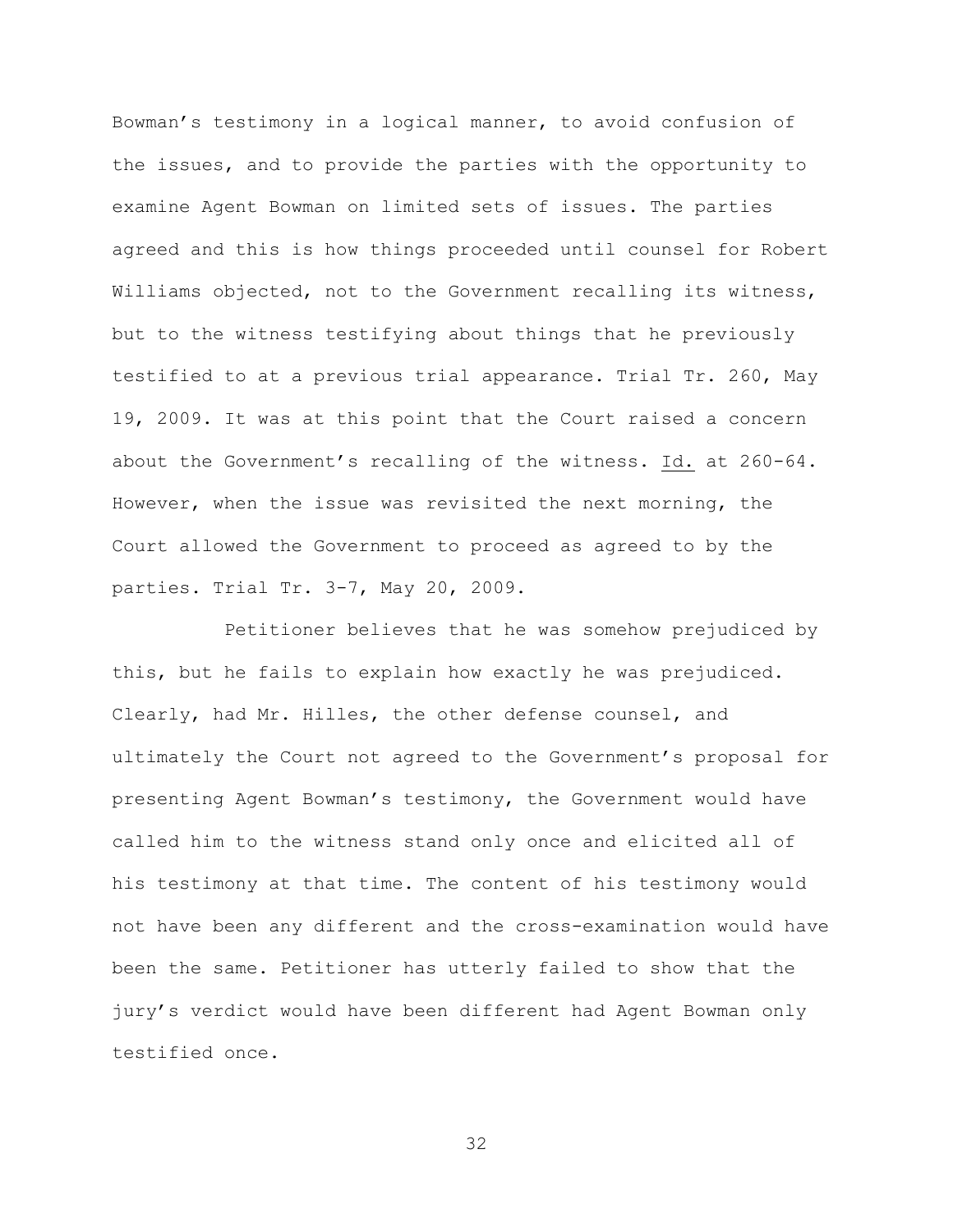# 5. Failure to Recognize a Discrepancy in Kareem Smith's Testimony

Petitioner next argues that Mr. Hilles failed to uncover a discrepancy regarding drug quantities in Smith's testimony, thereby missing a "golden opportunity to impeach Smith's credibility." Pet'r's Br. 78-79. On direct examination, Smith testified that in 2006, he relied on another coconspirator, Jeff Nunley, to drive from Maryland and pick up crack and transport it back down to Maryland. Trial Tr. 80-82, May 21, 2009, ECF No. 573. Although he initially gave Nunley 2.25 ounces of crack, id. at 83, this amount later increased to 9 ounces, two times per day, id. at 86. Upon receiving the crack, Nunley would take it to another coconspirator ("Junior"), who sold from the Knights Inn in Maryland. Id. at 83-85.

On one occasion, approximately one hour after Nunley delivered the crack to Junior at the Knights Inn, the police raided the hotel and recovered 4.5 ounces from Junior's room. Id. at 88-89. According to Petitioner, this amount contradicted Smith's earlier statement that he would give Nunley 9 ounces for Junior. Petitioner argues that Mr. Hilles was ineffective for not cross-examining Smith as to this discrepancy.

However, Petitioner fails to recognize that almost an hour elapsed from the time that Nunley delivered the crack to Junior and when the police arrived. During this time, Junior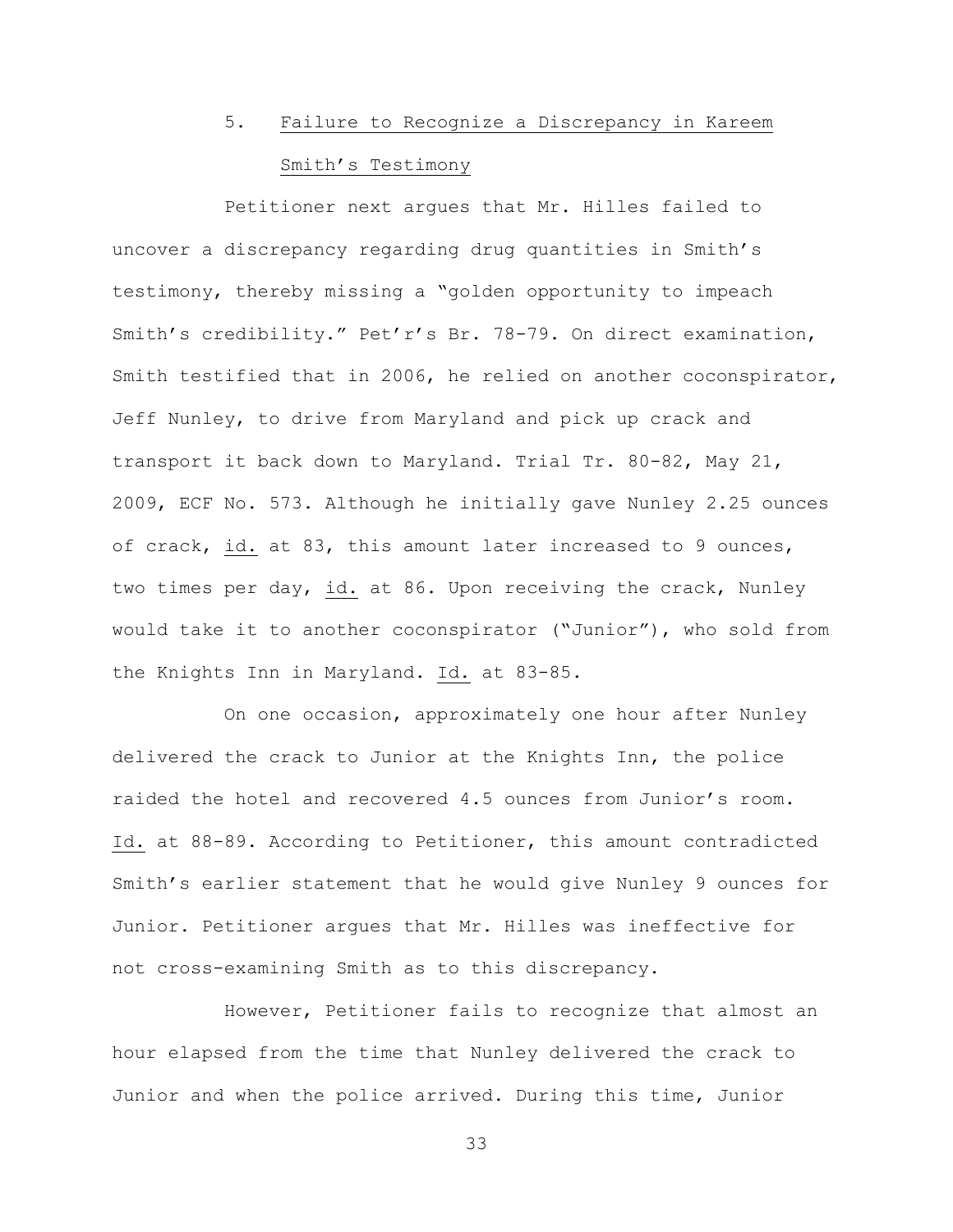certainly could have made sales--particularly given the volume of drug sales that members of this organization were engaging in on a daily basis. In any event, this apparent discrepancy is a minor point that had little, if any, bearing on Mr. Hilles' strategy in cross-examining Smith--which primarily consisted of Mr. Hilles' attempt to show that Petitioner was merely involved in a buyer/seller relationship with Smith. See id. at 151-69.

Nevertheless, even assuming that this was an unreasonable error on Mr. Hilles' part, Petitioner has made no attempt to show how he may have been prejudiced by the alleged lapse. As mentioned earlier, Smith's testimony regarding the drug quantities involved in this conspiracy was substantially corroborated by the testimonies of his coconspirators. Even had Mr. Hilles harped on these discrepant figures, it would not have shifted the great weight of evidence against Petitioner. Thus, upon inspection, the glimmer of Petitioner's "golden opportunity" reveals only nonprejudicial iron pyrite.<sup>6</sup>

# 6. Ineffective Cross-Examination of Kareem Smith

Petitioner complains about Mr. Hilles' crossexamination on other grounds as well. For one, Petitioner claims that Mr. Hilles erred in eliciting inculpatory testimony from Smith that did not come out on direct examination. Specifically,

a<br>B

<sup>6</sup> Commonly referred to as "fool's gold."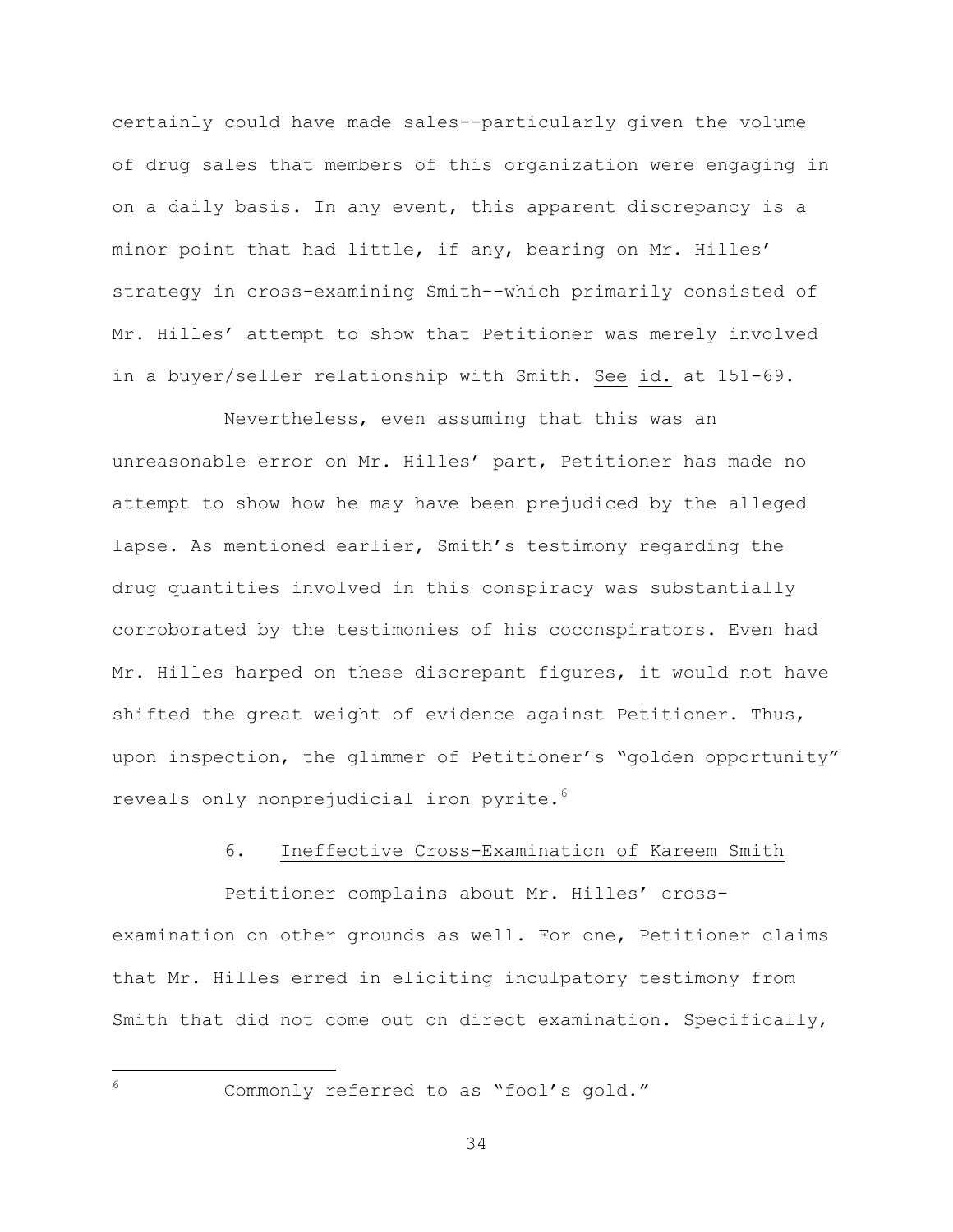when asked on direct if he exchanged any items, other than money, for crack, Smith testified that he exchanged "a gun." Id. at 92. He further testified that he had exchanged crack with David Spratt for Spratt's "Glock . . . nine" firearm, and that he gave the gun to Petitioner. Id. at 93-94. On crossexamination, Mr. Hilles asked Smith about his suggestion in direct testimony that he gave the gun to Petitioner in exchange for cocaine. Id. at 154-55. Petitioner argues that Smith only said he gave the gun to Petitioner--he did not testify that he exchanged the gun for cocaine. Pet'r's Br. 79. Thus, Petitioner contends that Mr. Hilles was ineffective and "reckless" in eliciting this inculpatory testimony.

Again, Petitioner misreads or ignores the record. On direct, Smith clearly testified that "I gave him the gun like for the exchange for the crack because he's my man," and he confirmed for the Government that "he" was "Twan." Trial Tr. 93, May 21, 2009 (emphasis added). Even though Smith had previously discussed receiving the gun from Spratt, he also testified that, in exchange for crack, he gave the gun to Petitioner. See id. Accordingly, Mr. Hilles' cross-examination on this point was neither in error nor ineffective.

Petitioner also complains about Mr. Hilles' failure to effectively cross-examine Smith concerning his "highly exaggerated" estimates of the quantities of crack he and other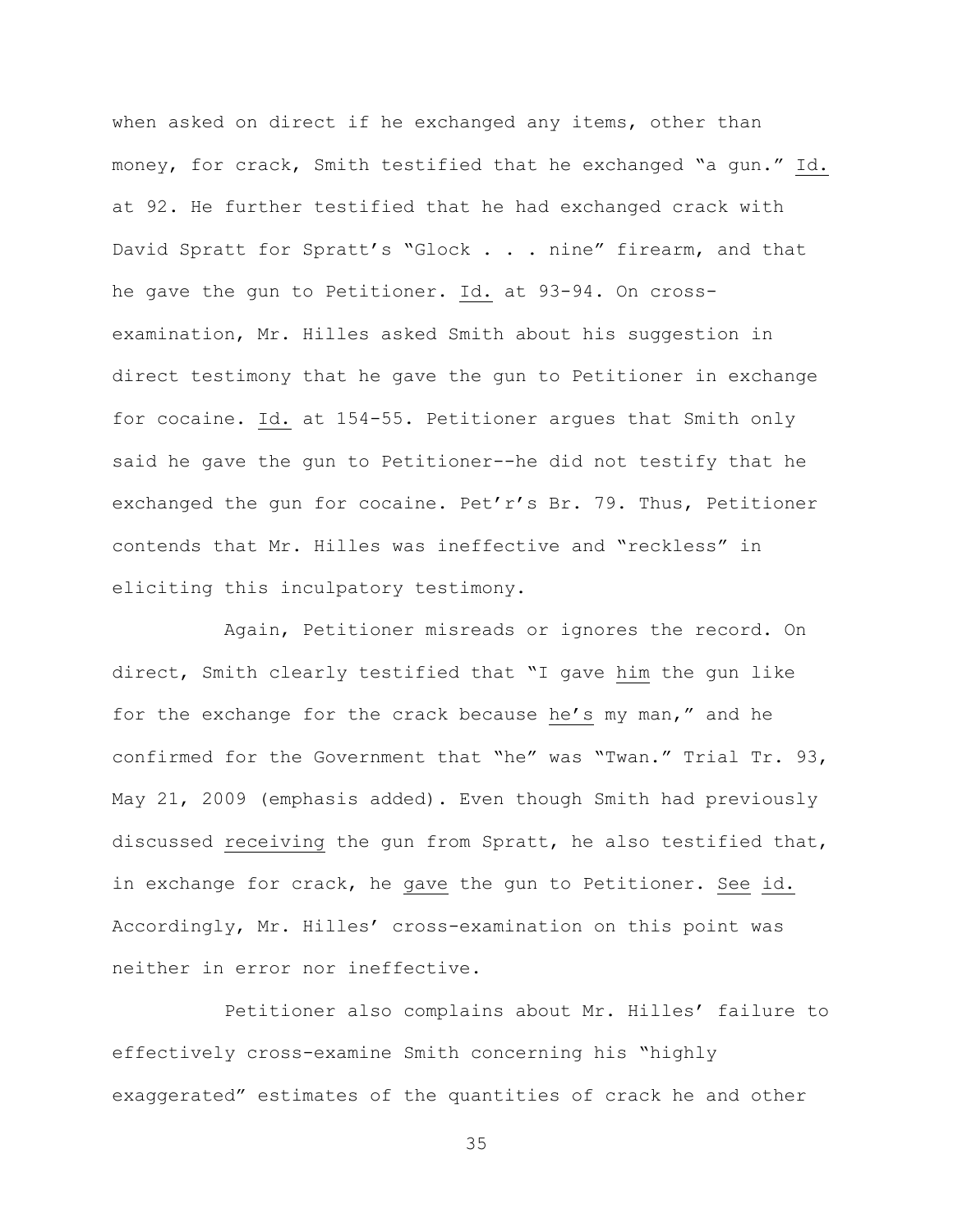members of his organization sold. Pet'r's Br. 79. Based on Petitioner's own calculations, see id. at 28 n.37, 30 n.41, he argues that had Mr. Hilles cross-examined Smith on these calculations, he would have discredited his own testimony.

But Petitioner ignores the fact that this exact line of questioning was used by another defense counsel, Laurence Narcisi, and it was not specific to his client Robert Williams. Trial Tr. 138-43, May 21, 2009. Mr. Narcisi repeatedly confronted Smith about the amount of crack that he claimed was distributed and the amount of money he claimed was being generated each week, and pointed out that the math did not support Smith's testimony. For Mr. Hilles to engage in the same line of inquiry--once the subject had been thoroughly examined by other counsel--would have been redundant, and would have run the risk of alienating the jury. Thus, Mr. Hilles' decision was well within the range of reasonable professional judgment, and was not in error.

# 7. Ineffective Cross-Examination of James Robinson

Petitioner next challenges Mr. Hilles' failure to point out a discrepancy in his cross-examination of witness James Robinson. However, a thorough reading of Robinson's testimony shows that there was no inconsistency, and thus Petitioner's argument falls flat. Robinson testified as follows: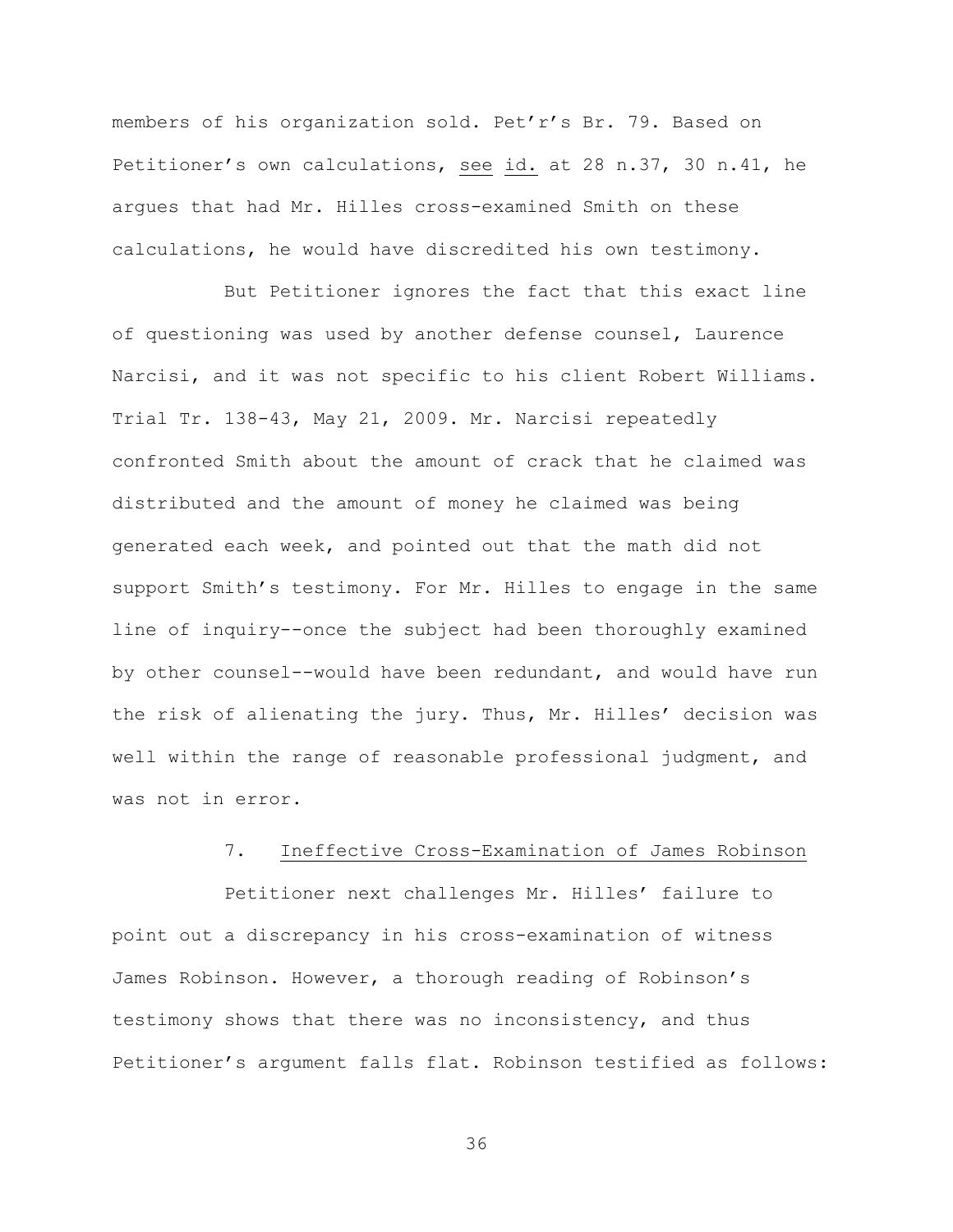Q: Now, when you would see Twan, you indicated that you would get nine ounces of powder that he would cook [into] crack. How often would you get from him? A: Every three days, three to four days. No more than four days. Q: Pretty consistent basis? A: Yes. Trial Tr. 170, May 26, 2009, ECF No. 575. This testimony indicates that, at this particular point in time, Robison obtained 9 ounces of crack from Petitioner every three to four days. The testimony continued: Q: And how long did that last for? A: It lasted for almost a year, and then I went back to prison. And then I got back out, and then we started again. . . . . Q: And did you pick [up] where you left off with Twan? A: Yes. Q: Pretty regular? A: Yes. Q: Now, did there come a point in 2005 where you and Twan had a little bit of a problem? A: Yes. Q: And what was that about? A: Just I was starting to buy more, I wanted to buy more, and he wanted to keep me at the same price, and I didn't think that was right. I was spending-- Q: So--I'm sorry.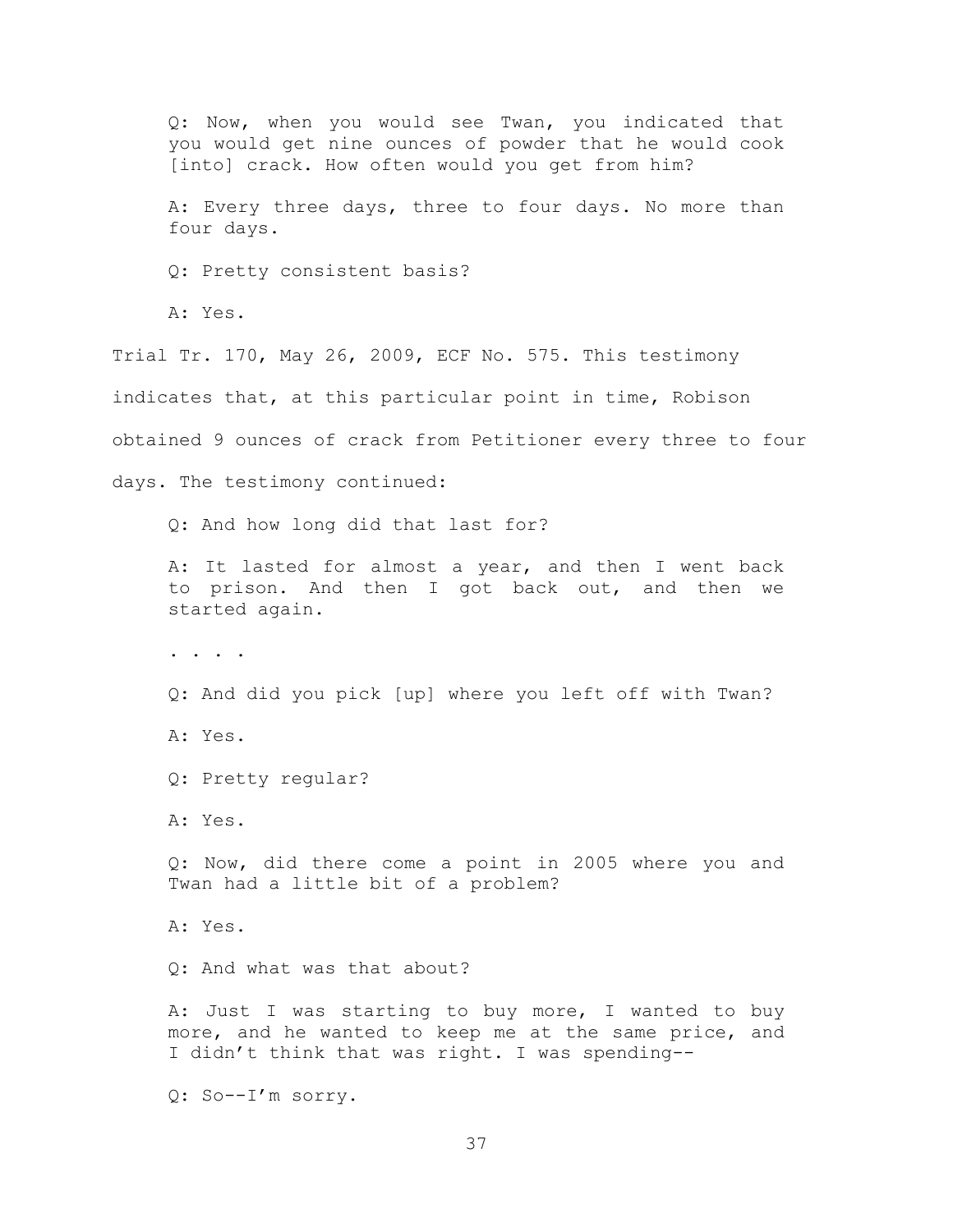A: I was spending enough money for him to come down. Q: So you thought that the more you bought, the better the price it should be? A: Yes. Q: But he didn't agree with you? A: No. Q: When you say you started to buy more, I mean how much did it get up to? You started off at nine ounces, what did it get up to? A: I wanted to buy a half a kilo. . . . . Q: Okay. But he was willing to give you a half a kilo at a time? A: Yes. Q: All right. And how often would you say that you would purchase a half a kilo of cocaine? A: Well, it take me about--about a week, seven to eight days. Id. at 170-72. Petitioner claims that this second exchange is inconsistent with the first--but he is mistaken. Robinson testified that when he began to purchase a half a kilogram (or roughly 18 ounces) of cocaine from Petitioner he expected a better price. Even though the total amount of cocaine purchased every seven or eight days remained the same (i.e., 18 ounces at once, rather than 9 ounces every three or four days), Robinson still expected a discount when he purchased the larger bulk quantity of half a kilogram. This was a reasonable commercial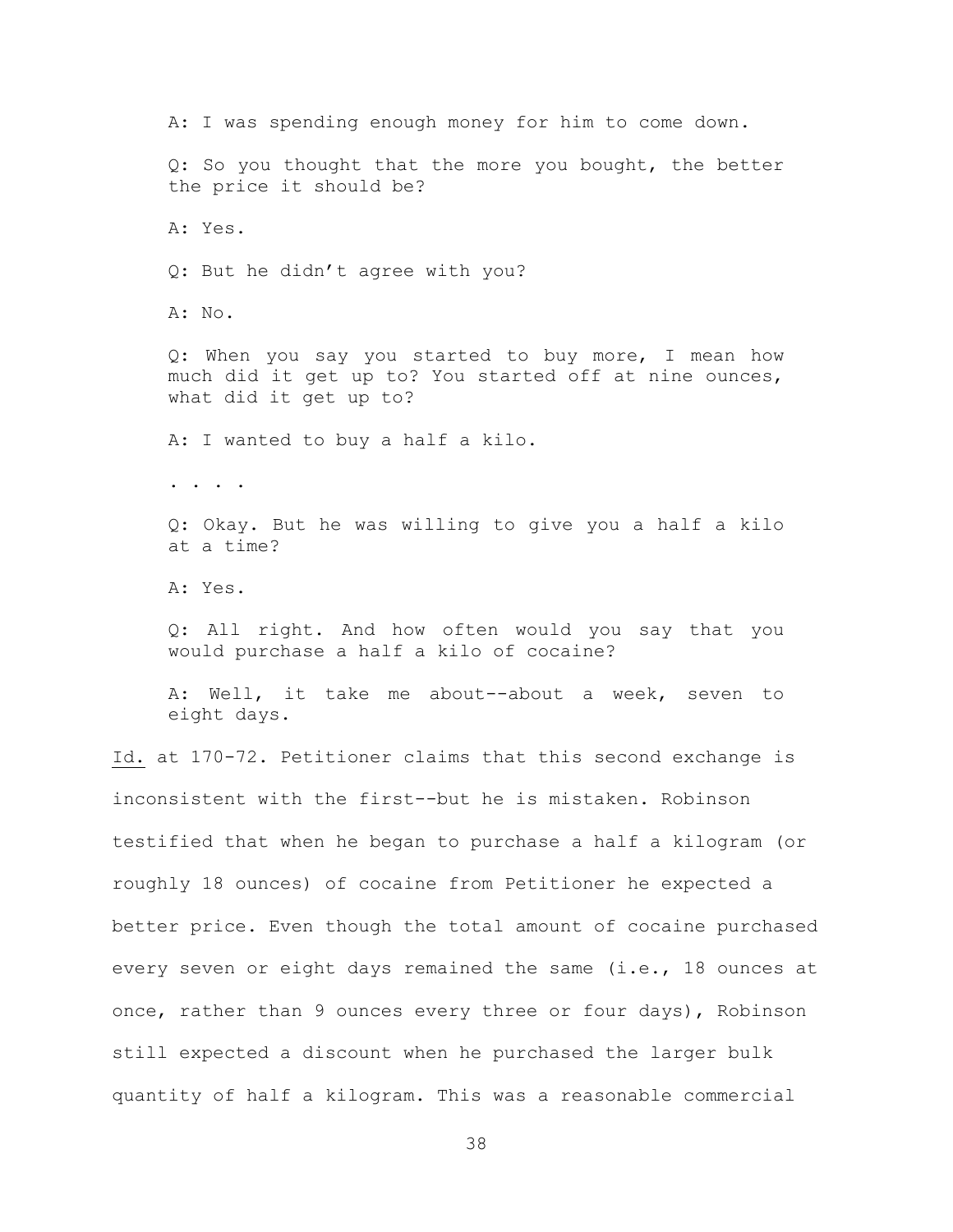expectation–-it is common sense to expect a lower price when a greater quantity is purchased. Accordingly, Mr. Hilles was not ineffective for not treating this point on cross-examination.

Petitioner also suggests that Mr. Hilles failed to attack Robinson on the issue of purchasing drugs on credit, but instead "legitimized" Robinson's testimony. Pet'r's Br. 80. During Mr. Hilles' cross-examination, Robinson mentioned that when he was buying 9 ounces, Petitioner would "front" him 9 additional ounces as well. Trial Tr. 172, May 26, 2009. Once Robinson started buying half a kilogram, however, he stated that he did not need to buy any more on credit--he had enough money to buy the entire half kilogram. Id. Petitioner argues that this is "entirely non-sensical,"<sup>7</sup> and that Mr. Hilles' crossexamination improperly "legitimized Mr. Robinson's claims by asking if fronting drugs was 'uncommmon.'" Pet'r's Br. 80. But once again, Petitioner misses the point.

Under cross-examination by Mr. Hilles, Robinson acknowledged that it was not uncommon for a drug seller to front drugs to someone else whom they trust will pay the debt. Trial Tr. 187-88, May 26, 2009. Mr. Hilles later argued that fronting drugs is not evidence of conspiracy but instead evidence that

a<br>B

 $7$  The notion that Robinson could only afford to buy 9 ounces of cocaine at one point in time and that he could afford to purchase 18 ounces at a later point in time is entirely reasonable. Financial circumstances change.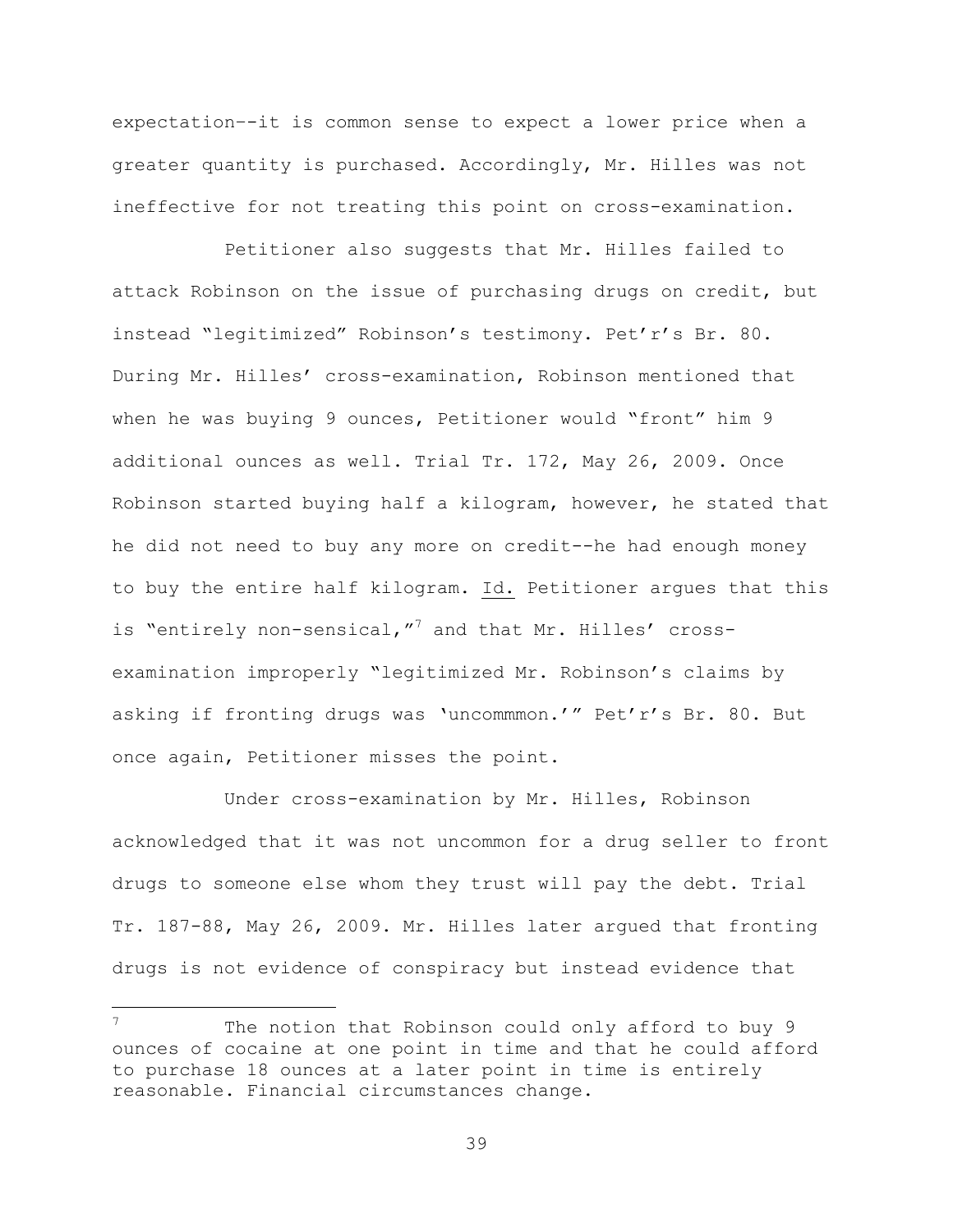two people know each other well enough to conduct a sale on credit. Trial Tr. 121-22, May 28, 209. This was a reasonable point aimed at refuting the Government's theory that a sale of drugs on credit is evidence of a conspiracy. Contrary to Petitioner's claims, this was not error on Mr. Hilles' part.

Petitioner makes a few more passing jabs at Mr. Hilles' alleged "bungl[ing of] Mr. Robinson's crossexamination." Pet'r's Br. 80-81. Mr. Hilles emphasized Petitioner's effective tutoring of Robinson in avoiding the police, yet he overlooked Robinson's two arrests during the two years he worked with Petitioner; he missed other potential discrepancies in Robinson's testimony; and he did not mention the fact that Robinson lied to a Government agent and two prosecutors in connection with the case.  $8$  Trial Tr. 203-04, May 26, 2009. Even assuming that Mr. Hilles' cross-examination was less than perfect, Petitioner has failed to show that Mr. Hilles' "representation fell below an objective standard of reasonableness," Strickland, 466 U.S. at 688, and he has made no effort to describe how these supposed errors prejudiced him.

In reality, the record supports a finding that Mr. Hilles' cross-examination of Robinson was objectively

a<br>B

<sup>8</sup> Notably, Mr. Narcisi questioned Robison about this on recross, see Trial Tr. 204-05, May 26, 2009, and he likely undermined the witness's credibility--as Mr. Hilles would have, had he done the same in his cross-examination.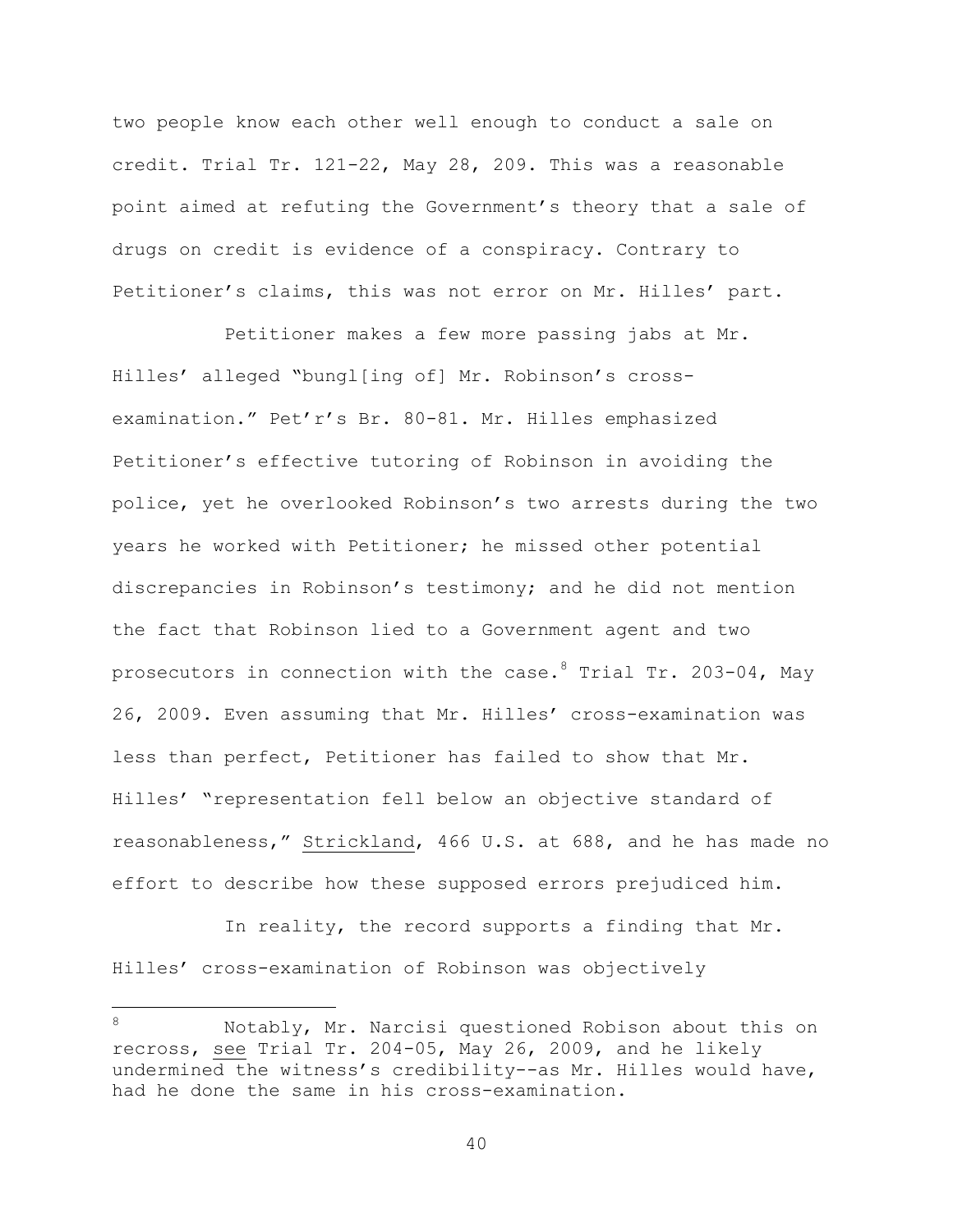reasonable. Right out of the gate, he attacked Robinson's credibility by pointing out that he had five prior felony drug convictions, two of which were still pending sentencing hearings. Trial Tr. 183, May 26, 2009. He emphasized that Robinson was facing significant penalties for his convictions in this case and that he was hoping to receive a benefit from the Government in exchange for his testimony. Id. at 184-86. Mr. Hilles then had Robinson acknowledge that he had committed perjury in connection with one of his open drug cases, when he testified at a hearing in state court. Id. Finally, in his closing argument, Mr. Hilles continued his attack on Robinson's credibility. Trial Tr. 110-11, May 28, 2009. Thus, Petitioner failed to show that his cross-examination of Robinson was either objectively unreasonable or prejudicial.

## 8. Failure to Object to the Summary Charts

Petitioner next complains that the Government's use of summary charts was inappropriate and Mr. Hilles was ineffective for failing to object to their admissibility and to request a limiting instruction. Pet'r's Br. 81-85. Specifically, Petitioner objects to the admission of (1) summary charts of Smith's cellphone contacts, and (2) a chart titled "Smith cocaine gang," which included the names and photographs of Smith's alleged coconspirators. Id. Petitioner asserts that these exhibits were employed impermissibly; again, Petitioner is wrong.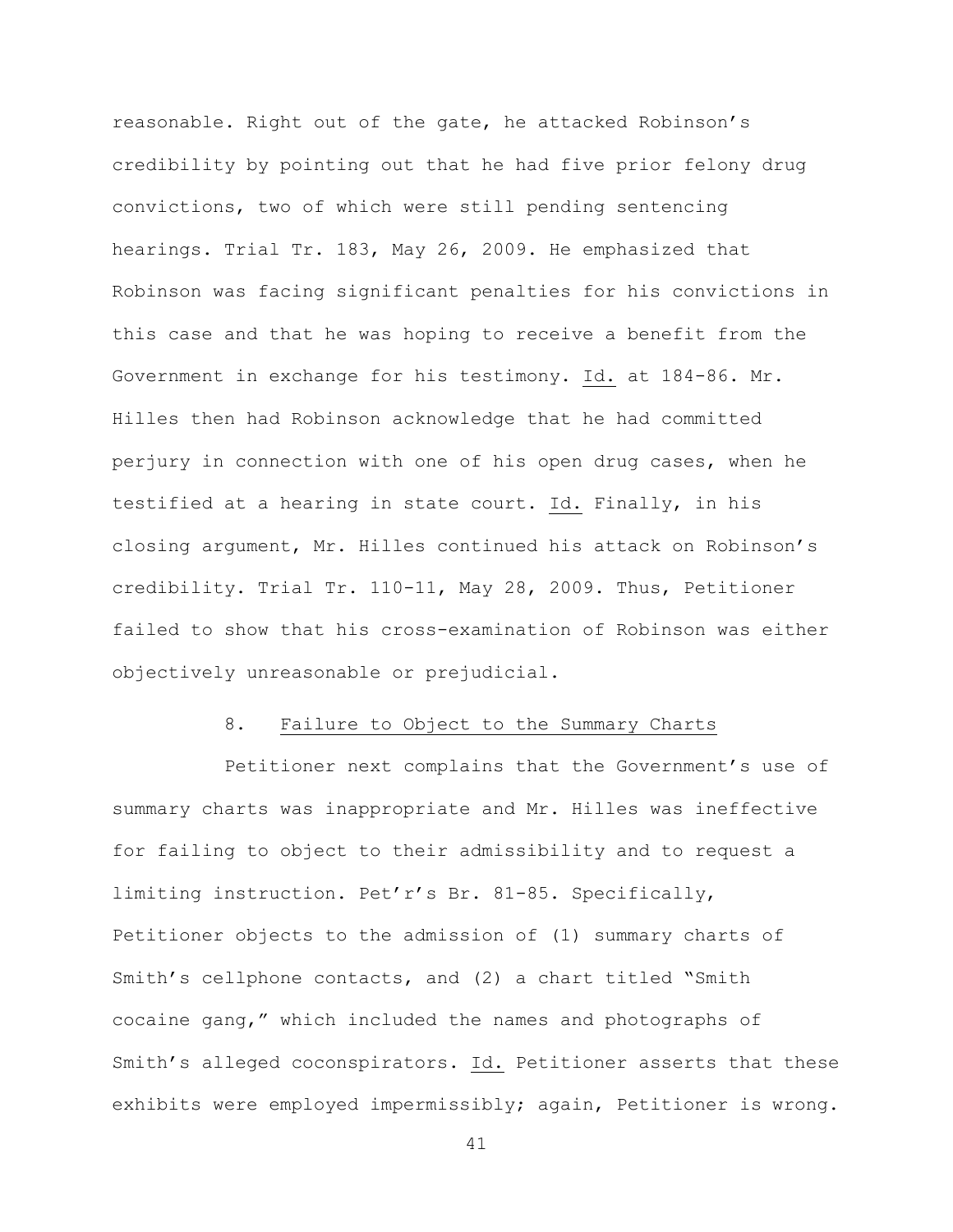As to the summary charts of the cellphone contacts, Federal Rule of Evidence 1006 "permits parties to use charts or other exhibits to summarize voluminous materials if a summary would be helpful to the jury. Decisions in this connection are committed to the sound discretion of the trial court, which in this context is very broad." United States v. Bansal, 663 F.3d 634, 668 (3d Cir. 2011) (citing Pritchard v. Liggett & Myers Tobacco Co., 295 F.2d 292, 299 (3d Cir. 1961)). The Third Circuit has indicated that the voluminous document requirement under Rule 1006 should not be interpreted literally or restrictively. See United States v. Valasquez, 304 F.3d 237, 240 (3d Cir. 2002) (citing United States v. Winn, 948 F.2d 145, 157- 59 (5th Cir. 1991)). A summary witness draws conclusions based upon the evidence presented at trial, and these conclusions can properly be reflected in summary charts. See United States v. Stadtmauer, 620 F.3d 238, 271 n.38 (3d Cir. 2010).

Here, the Government used charts to summarize the voluminous phone records and contact directories contained within several phones that were seized during the investigation. See Trial Tr. 101-42, May 27, 2009, ECF No. 576. The Government called records custodians from each phone company to authenticate the phone records prior to their admission into evidence. Trial Tr. 245-59, May 21, 2009. Agent Bowman then described how he obtained those records and entered them into a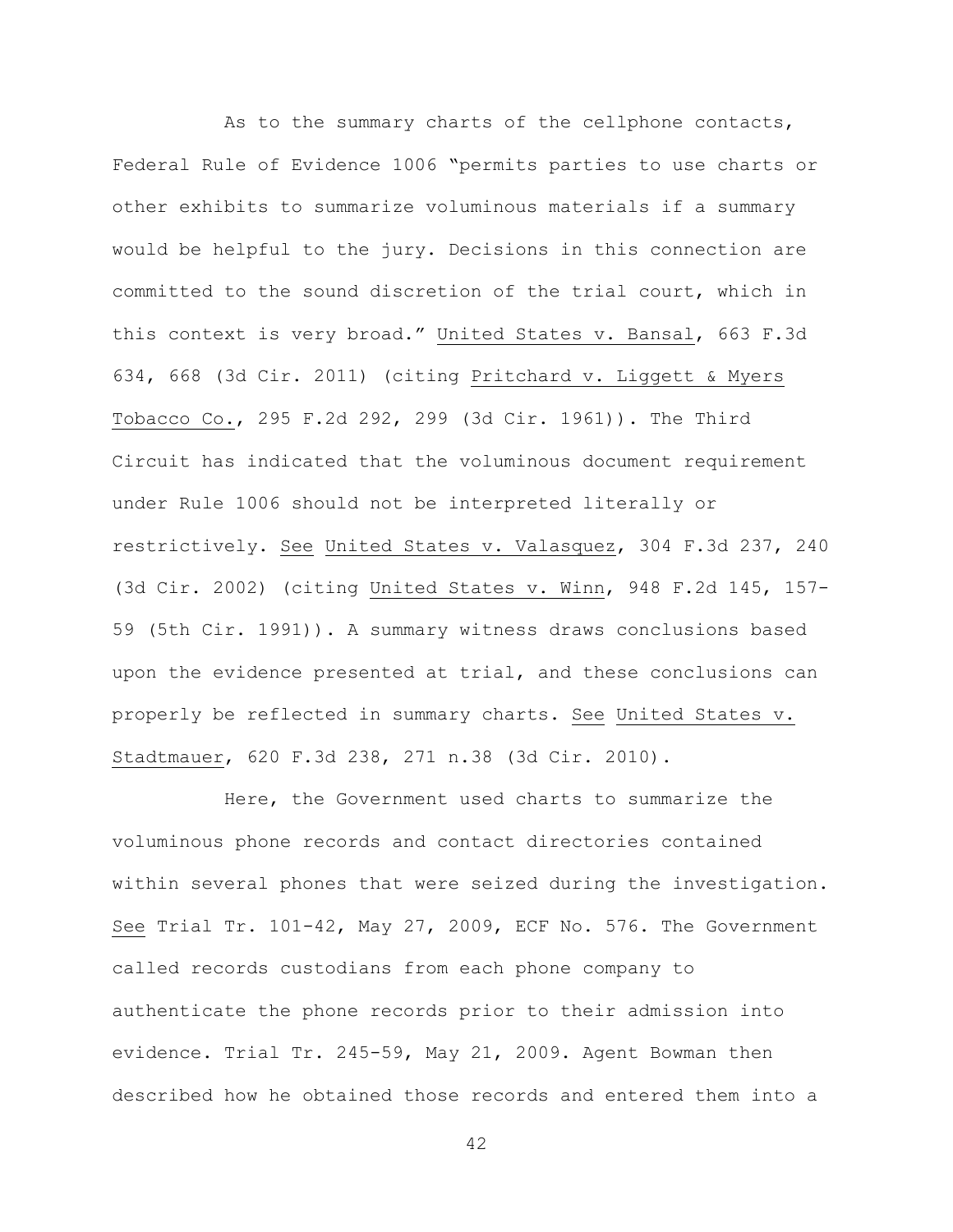database to analyze the information. Trial Tr. 104-07, May 27, 2009. All of the information in the charts came directly from the records, which had all been previously admitted as evidence in the case. See id. at 106.

Petitioner argues that the summary charts of Smith's cellphone contacts "were distorted to exclude all reference [to calls] to and from others that the Government deemed of no interest." Pet'r's Br. 82. Petitioner also claims that the Government's reference to the phone entries as "conversations" was misleading, given that some calls lasted only seconds, and may have been attempted calls going to voicemail. Id.

But Petitioner's qualms with the Government's use of the cellphone summary charts do not change the fact that the charts were clearly admissible pursuant to Rule 1006 and that they were properly admitted under the Court's broad discretion. The Government's use of the charts was indeed appropriate, as all of the information contained therein and the inferences and conclusions drawn therefrom were supported by evidence admitted at trial. Even if Mr. Hilles had objected, the evidence would have been admitted and, thus, Petitioner was not prejudiced by Mr. Hilles' reasonable decision not to object to the cellphone summary charts.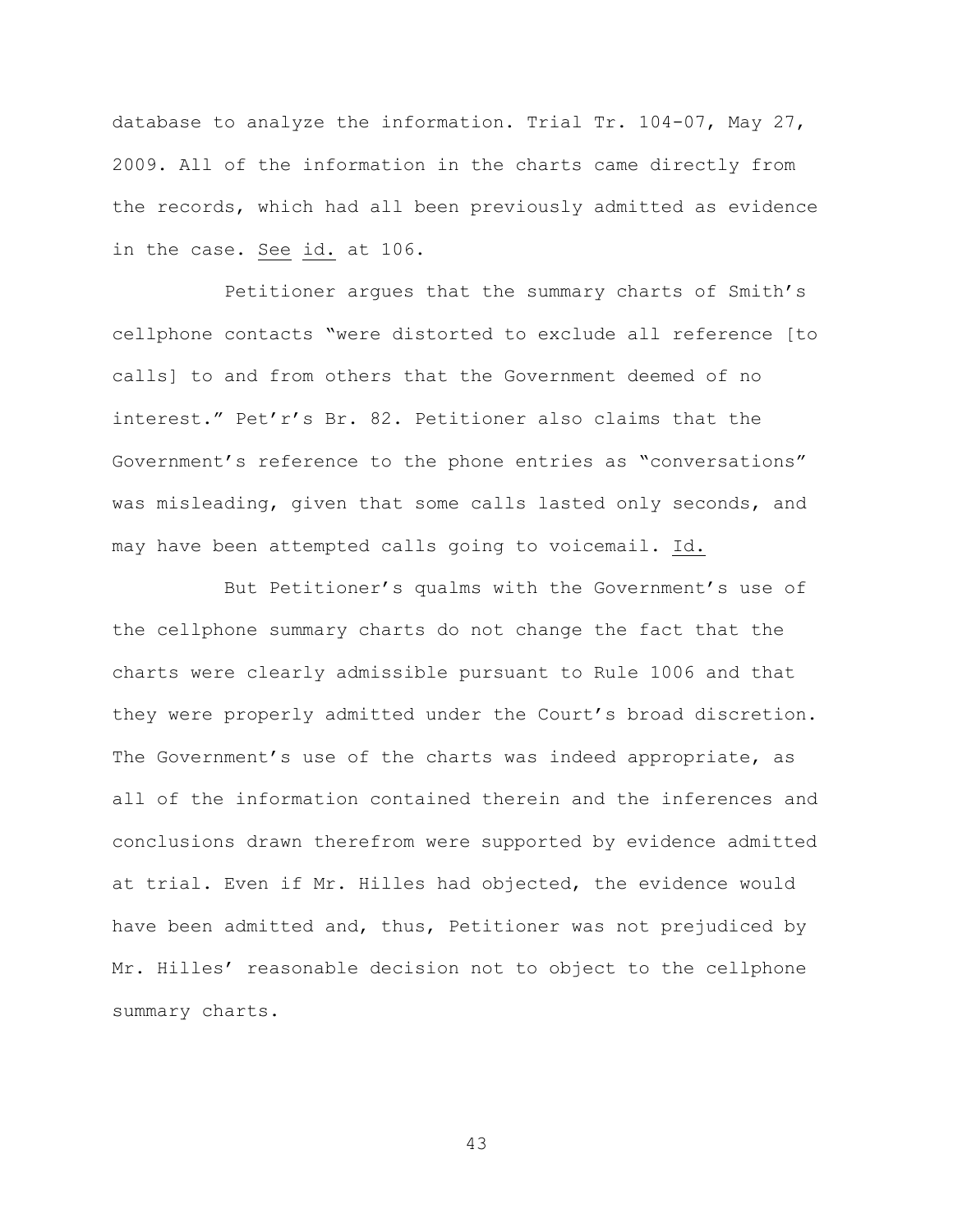Petitioner also complains about the Government's use of a chart titled "Smith cocaine gang" in its closing argument. The chart contained photographs of the defendants whom the Government argued were members of the charged conspiracy. Pet'r's Br. 82. But there was nothing improper about the use of such an exhibit. A district court has discretion to permit a party to use a demonstrative exhibit or visual aid during opening and closing arguments. See, e.g., United States v. De Peri, 778 F.2d 963, 979 (3d Cir. 1985); United States v. Garvin, 88 F. App'x 542, 544 (3d Cir. 2004) (non-precedential). Here, the information contained in the chart was supported by the evidence, and the Court appropriately exercised its discretion in allowing the Government to use the chart. Accordingly, Mr. Hilles' decision not to object to the chart was not in error.

\* \* \*

Overall, Petitioner has failed to show a sufficient quantum of cumulative trial errors--if he has shown any--that amount to a critical mass that "can no longer be determined to be harmless." Albrecht v. Horn, 485 F.3d 103, 139 (3d Cir. 2007) (citation and internal quotation marks omitted). Moreover, Petitioner is "not entitled to relief based on cumulative errors unless he can establish 'actual prejudice,'" and he has utterly failed to show prejudice for these supposed errors. Id. (quoting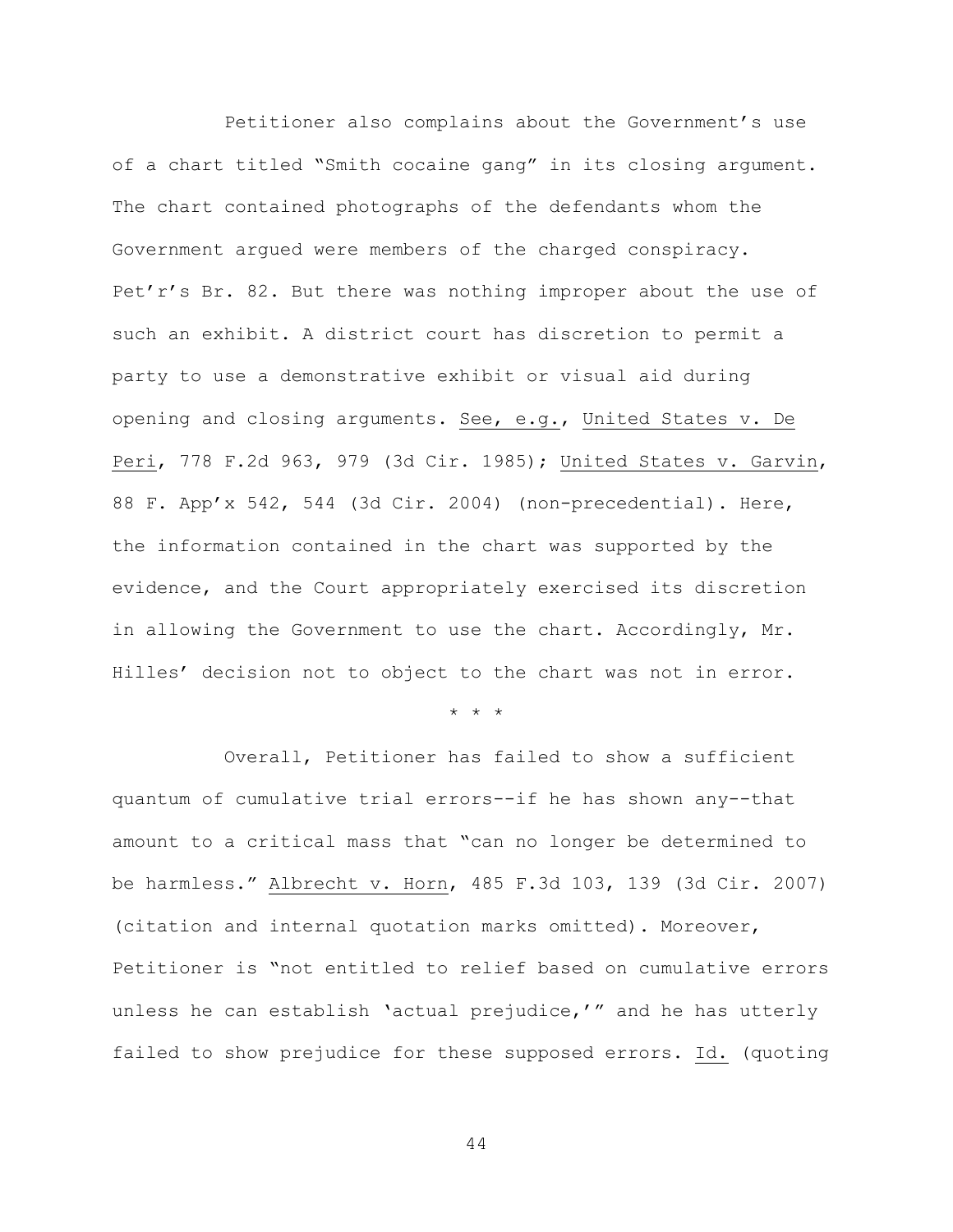Brecht v. Abrahamson, 507 U.S. 619, 637 (1993)). Accordingly, Petitioner's claim of cumulative error must fail.

# E. Ground 5: Failure to Object to the Government's

#### Statements

Petitioner next argues that a number of the Government's statements were improper in several respects and that Mr. Hilles' failure to object constitutes ineffectiveness. Pet'r's Br. 86. Specifically, Petitioner asserts that counsel for the Government (1) vouched for its witnesses, (2) misstated the record, (3) attacked defense counsel, and (4) "[a]rtificially bolstered the Government's case by referencing the social benefits of the conspiracy statute." Id. The Court will take each claim in turn.

## 1. Vouching for Witnesses

The Third Circuit has established that "[v]ouching occurs when two criteria are met: '(1) the prosecutor must assure the jury that testimony of a Government witness is credible; and (2) this assurance is based on either the prosecutor's personal knowledge, or other information not contained in the record.'" United States v. Lee, 612 F.3d 170, 195 (3d Cir. 2010) (quoting United States v. Walker, 155 F.3d 180, 187 (3d Cir. 1998)). Despite Petitioner's claims to the contrary, these factors are simply not present here.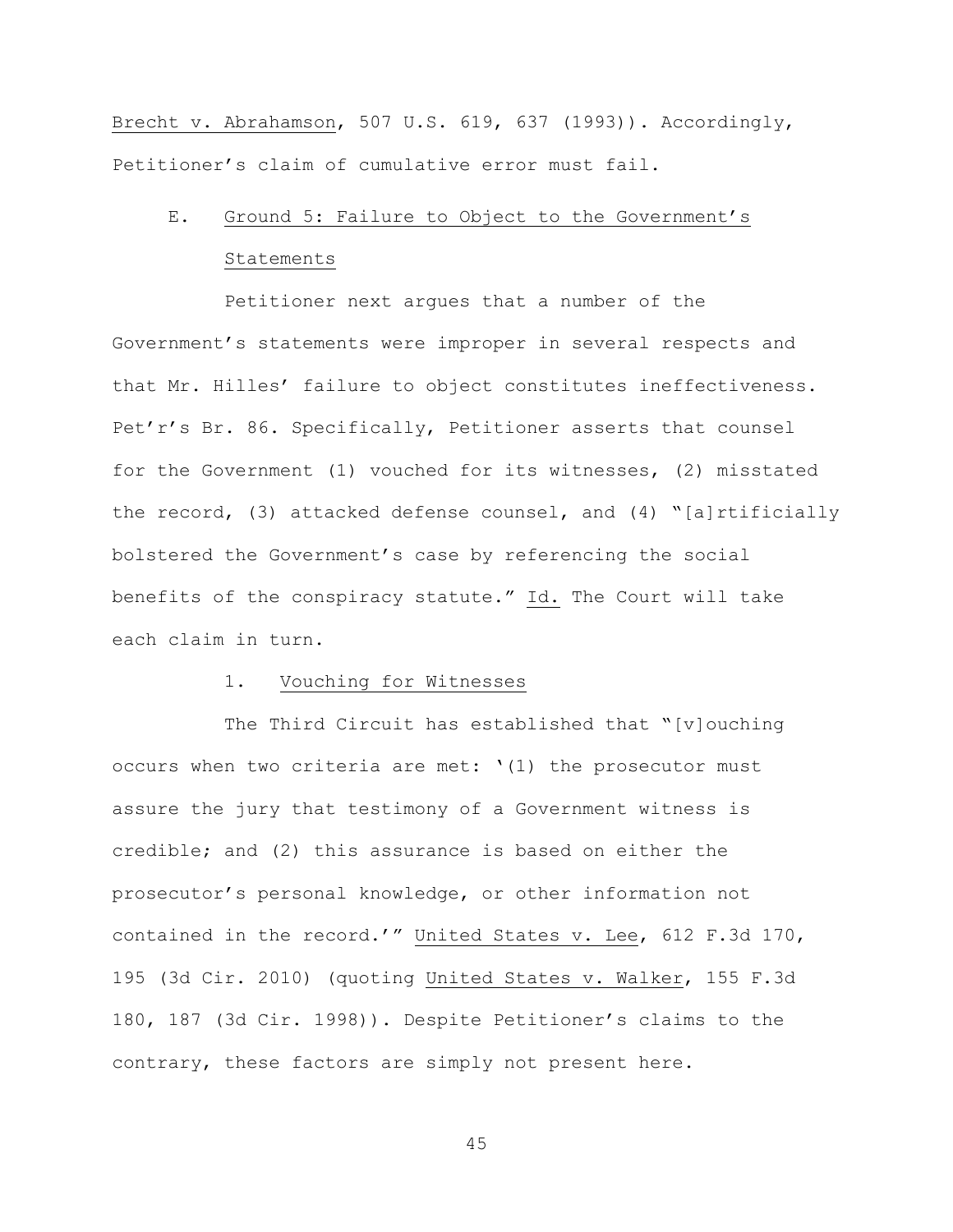Petitioner avers that vouching occurred $9$  in the Government's closing argument when the prosecutor stated the following: "I submit to you that if the co-conspirators just made up stories about these four people being in this conspiracy, then why are there certain little things that happen[ed] during this trial? . . . They're telling you the truth about what happened." Trial Tr. 98-99, May 28, 2009. On their face, however, these comments are not inappropriate--as is made even more obvious when they are placed in their proper context.

To determine whether vouching occurred here, the Court will consider the Government's argument in its entirety. After discussing the Government's evidence at length, including the

a<br>B

Mr. Narcisi came up and he is a very good speaker, and he said I have been very straight with you ladies and gentlemen, I conceded that Mr. Williams made that delivery of the sixty-two grams of cocaine.

So, I have been straight with you. Then, he proceeds to spend the rest of his closing talking out both sides of his mouth.

Id. Contrary to Petitioner's claim, these comments were proper.

Petitioner also claims that the prosecutor improperly "attested to the honesty of her argument," Pet'r's Br. 87, when she stated, "[s]o, I have been straight with you." Trial Tr. 58, May 29, 2009. However, Petitioner misreads the record, which makes it clear that, rather than attesting to her own honesty, the prosecutor was responding to and repeating a portion of Mr. Narcisi's argument. Thus, in context, she stated the following: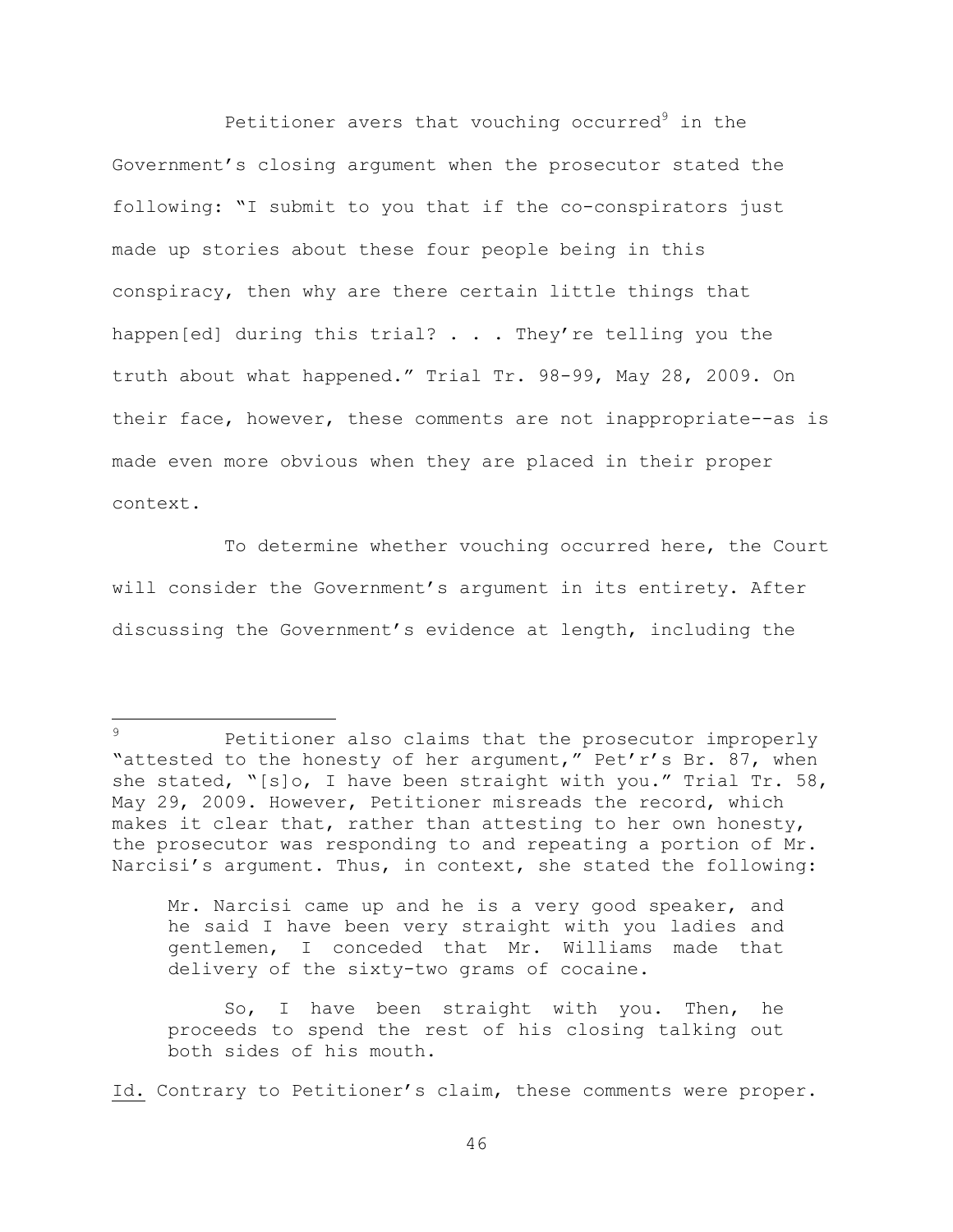testimony of the cooperating witnesses and other corroborating evidence, Government's counsel stated the following:

I submit to you that if the co-conspirators just made up stories about these four people being in this conspiracy, then why are there certain little things that happen[ed] during this trial? Why does Darryle Dunbar testify that he knows Twan is a source, that he knows 5235 Rhinehart, and he knew no other source? And then, when Steven Bernard took the stand, he was asked on cross-examination, well, didn't you take Darryle Dunbar to see Robert Williams, and Bernard said, no. No, we never went to see Williams when I was with Darryle Dunbar.

They're telling you the truth about what happened. Why did Mike Martin know 4508 Old York Road and the Korman Suite only, unless he's telling you what happened when he drove from Maryland to Philadelphia? And see if they can explain to you some of this hard evidence that we've looked at this morning.

Why is Kareem Smith on the phone with Robert Williams and Antoine Alicea at the exact same times that the cocaine is being obtained that he's then cooking, and it's getting seized by law enforcement. And why do those phone records look so much like the one where Kareem Smith is talking to James Robinson, and James Robinson then tells you, yeah, I was delivering, I was delivering this many ounces of crack--or cocaine which was supposed to go to Kareem Smith except I got stopped by the police.

If Jamal Turnquest, ladies and gentlemen, is nothing more than a flunky, then see if they can adequately explain to you why he's always there? When the Maryland Police finally got close enough to start arresting Kareem Smith, where they started finding their target, why was it that Jamal Turnquest was always standing there right next to him, and damn, if he didn't have the coke right there in his pocket. Why is his fingerprint on the plate that they were using to bag it up, if all he is is just the little guy that tags along? See if they can explain those things to you.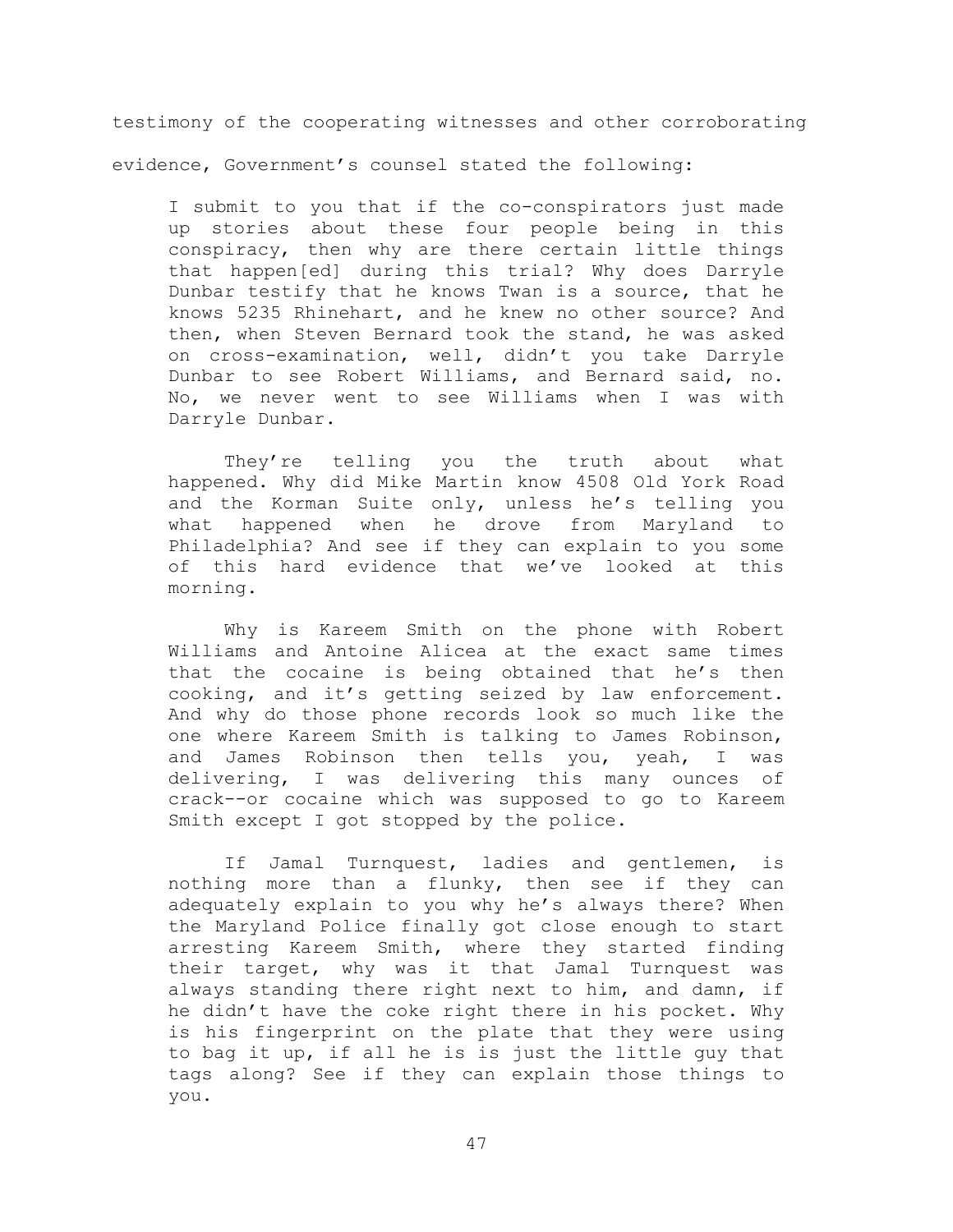We've had two and a half weeks of hard evidence in this case . .

# Id. at 98-100.

These statements, taken as a whole, reveal that Government's counsel was not personally vouching for said witnesses, but was pointing out to the jury that their reliability was supported by physical evidence seized by police, phone records, observations made by police, as well as other evidence presented over the course of the two-and-a-half-week trial. Government's counsel never made assurances based on her personal knowledge--rather, she simply argued for her view of what the evidence showed. These statements did not constitute improper vouching by the Government, and Mr. Hilles was not ineffective for failing to make a baseless objection to them.

Petitioner also asserts that the following comment made during the Government's opening statement was inappropriate: "Well, they also have a tremendous incentive to tell the truth because, for them to think that they're going to get over on the Government and lie and get away with it, is ridiculous." Trial Tr. 81, May 12, 2009. To support his argument, Petitioner relies on United States v. Dispoz-O-Plastics, Inc., 172 F.3d 275 (3d Cir. 1998), in which the Third Circuit found that it was improper for a prosecutor to comment in his closing rebuttal argument that he could personally "guarantee" that "the Justice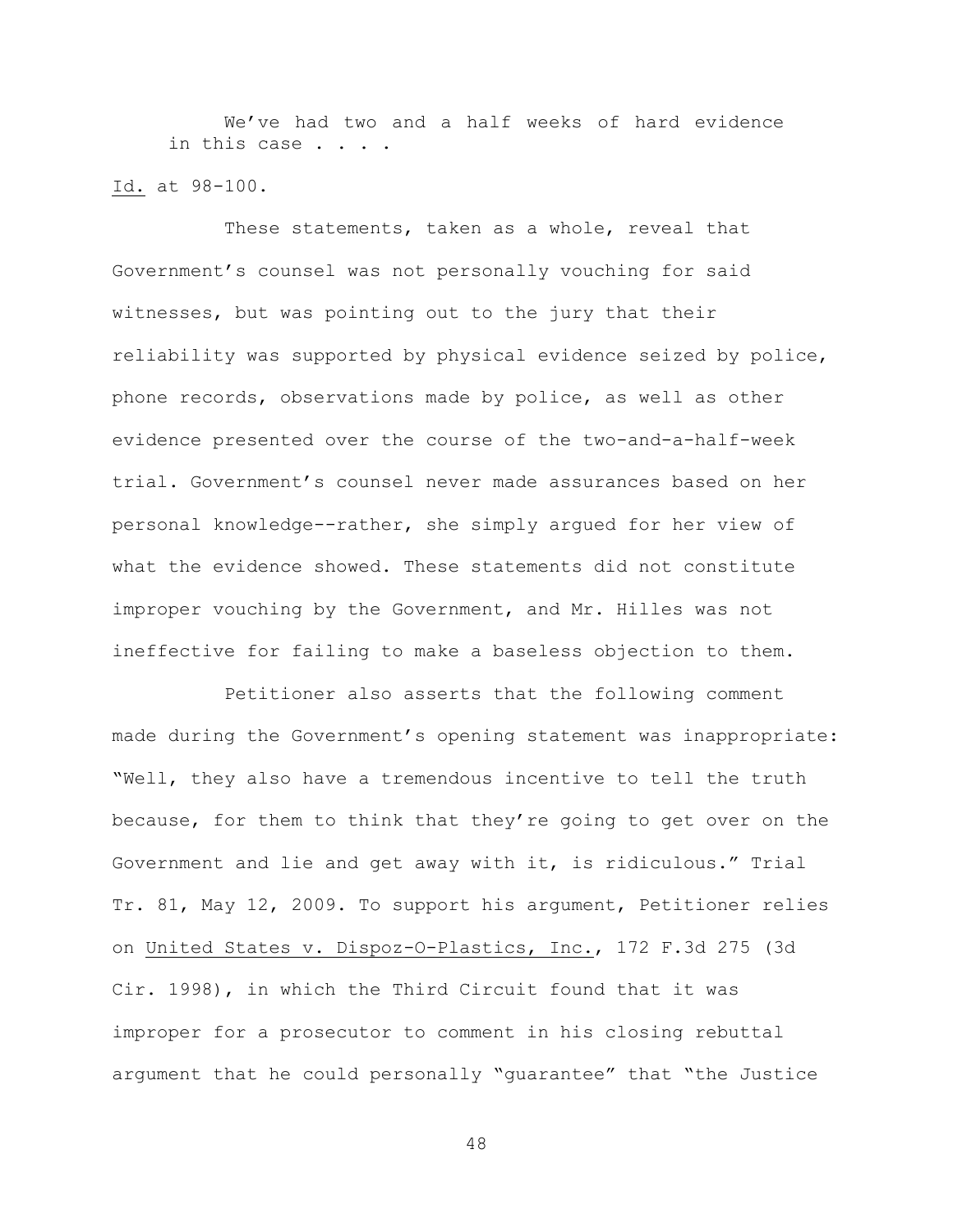Department doesn't give two for one deals." Id. at 280. The court reasoned that because the prosecutor's comment was not based on any evidence in the record and the comment left the jury to infer that "other information existed, which the government used to verify the credibility of its witnesses." Id. at 284 (quoting United States v. DiLoreto, 888 F.2d 996, 998 (3d Cir. 1989)) (internal quotation marks omitted). But that did not occur here.

Here, the statement was made during Government counsel's discussion about the evidence that would be offered at trial. Before making the comment, the prosecutor spoke at length about the cooperating witnesses who would testify. See Trial Tr. 79-81, May 12, 2009. The prosecutor discussed their involvement in the charged crimes, the fact that they would be testifying pursuant to guilty plea agreements, and their obligations under the guilty plea agreements--including their obligation to tell the truth, the ramifications of failing to tell the truth or otherwise violating their guilty plea agreements, the possible benefit they might receive for their cooperation, and evidence that would corroborate their testimony. Id.

Importantly, the prosecutor never referred to any extraneous Department of Justice policy or other extrinsic evidence, nor did the prosecutor make any "guarantee[s]". See Dispoz-O-Plastics, 172 F.3d at 280. Rather, the prosecutor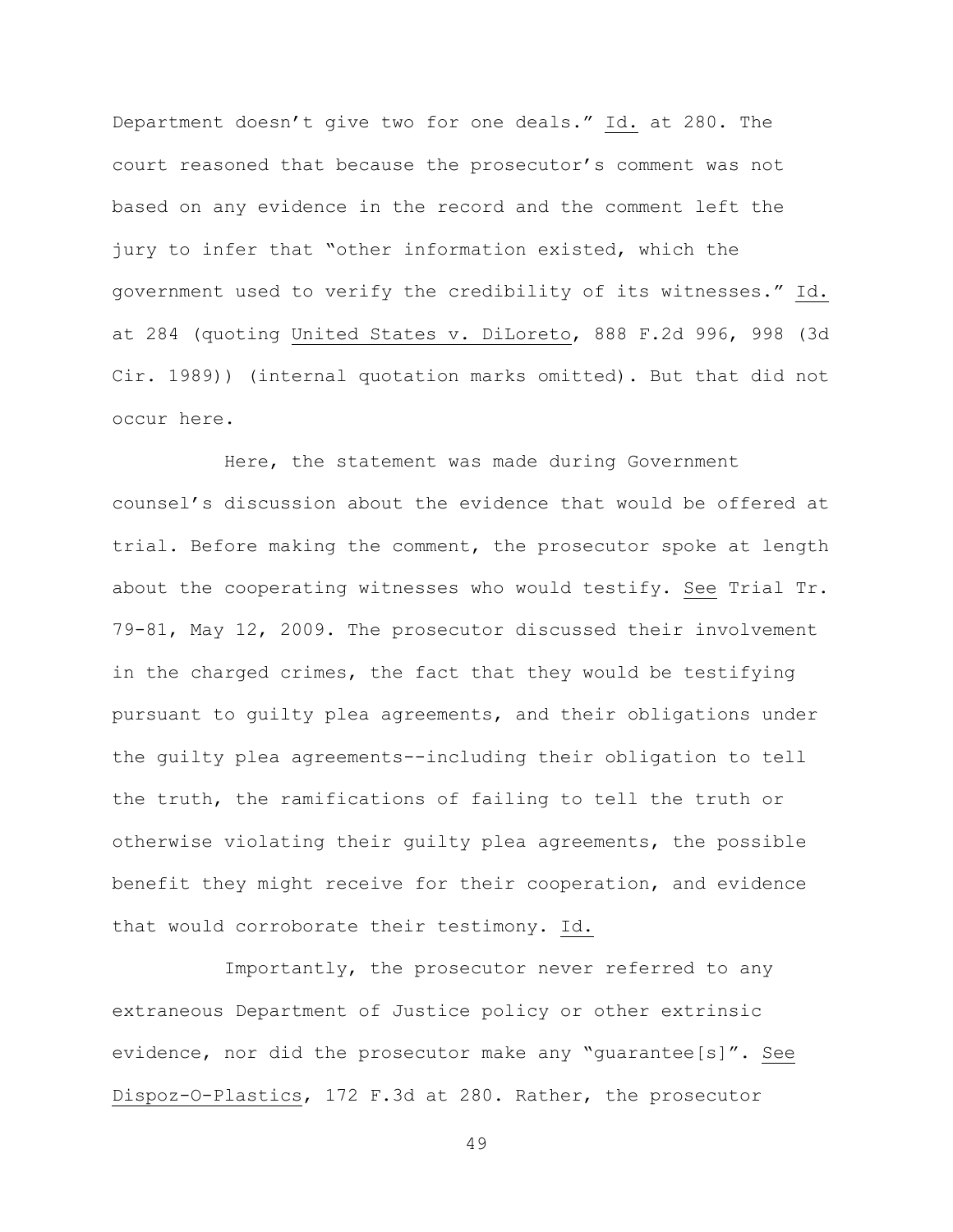properly observed that the cooperating witnesses were strictly bound by agreements with the Government to tell the truth, and that violation of those agreements would result in severe consequences. When the cooperating witnesses testified at trial, the Government elicited testimony about their guilty plea agreements, including, in some instances, the witnesses' obligation to tell the truth. See Trial Tr. 76-77, May 14, 2009; 132-33, May 15, 2009; 199-200, May 18, 2009; 60-61, 131-32, May 19, 2013; 135, May 20, 2009; 215-16, May 21, 2009; 11, May 22, 2009; 143-44, May 26, 2009.

Unlike in Dispoz-O-Plastics, the record here is awash with evidence that supported the prosecutor's opening remarks about how the cooperating witnesses were bound to tell the truth under their plea agreements. The Government's statement did not refer to any evidence that was not introduced at trial and, contrary to Petitioner's claim, it did not "suggest[] some extrinsic policy or procedure by the Department of Justice to which the jury did not have access." Pet'r's Br. 87. Once again, there was nothing improper about the prosecutor's comments, and therefore Mr. Hilles' decision not to object did not render his performance deficient.

# 2. Misstating the Record

Next, Petitioner complains that the prosecutor misrepresented evidence in her closing argument regarding the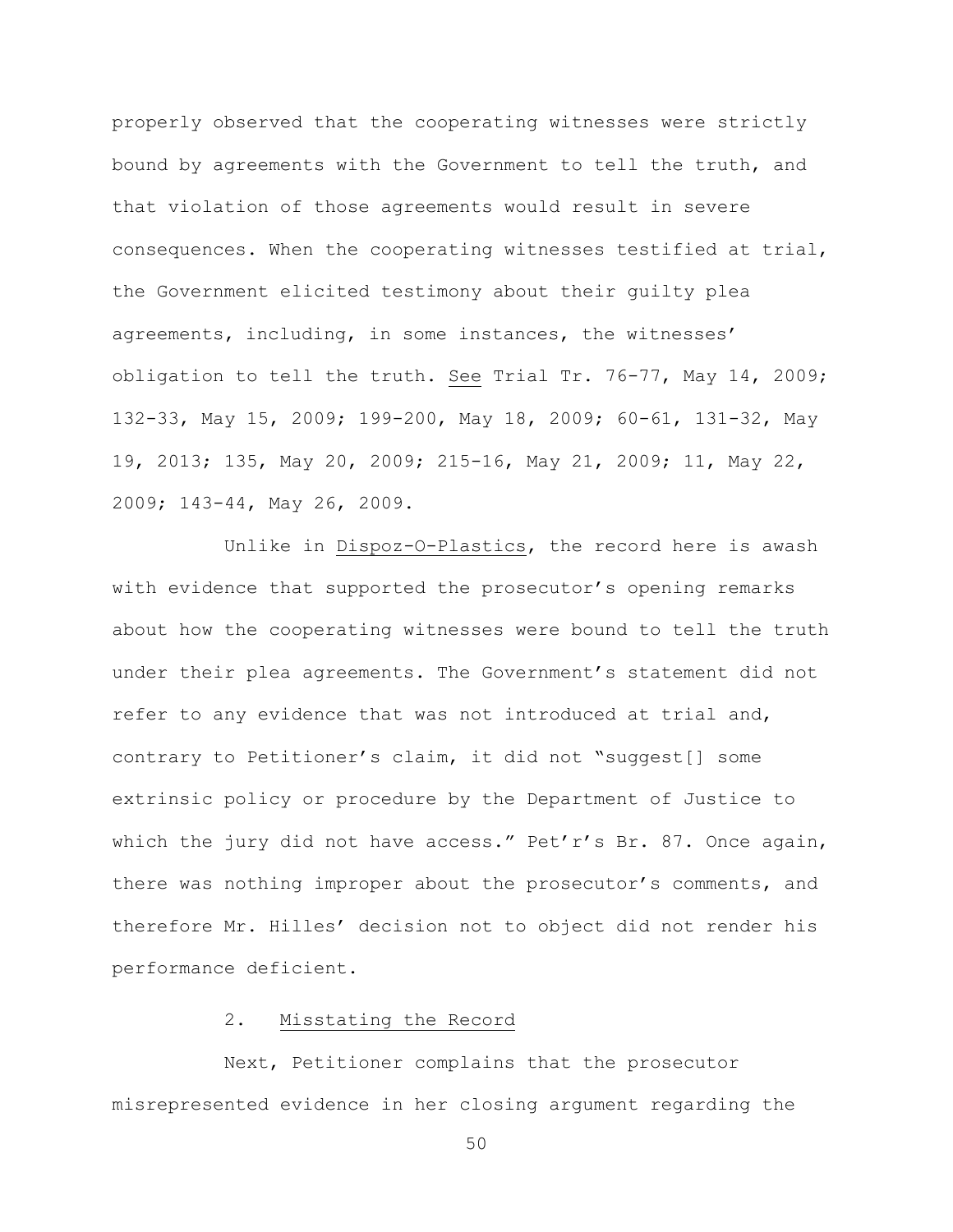movement of a gun among the coconspirators. The prosecutor's statement reads as follows:

Ladies and gentlemen, what better evidence of these men working together to conduct a long-term cocaine business do you need than this? Alicea wanted a gun. He told Kareem Smith. Kareem Smith told David Spratt. Spratt gets the gun. Smith brings the gun to Alicea, who gives him the cocaine powder. Is this some arm's length buyer/seller relationship between these two individuals? Of course not. Alicea is in for a penny and in for a pound.

Trial Tr. 95, May 28, 2009. Thus, the prosecutor argued that this is was good evidence of a conspiracy. Although Petitioner objects on the ground that "[n]o witness testified that Kareem Smith told David Spratt that Petitioner Alicea wanted a gun," Pet'r's Br. 88, the prosecutor simply drew logical inferences supported by the testimony of four separate witnesses who provided testimony concerning said gun. There is nothing improper about this. Also, the Court in its final charge instructed the jury that even though an attorney may have called attention to certain facts, the lawyers' comments were not evidence, and it was the jury's own recollection that controls. Trial Tr. 74, May 29, 2009. Accordingly, Mr. Hilles was not remiss for not objecting to the prosecutor's comments.

# 3. Attacking Defense Counsel

Petitioner next argues that the Government improperly attacked defense counsel by stating that Mr. Caglia insulted the Government, by referring to one of Mr. Narcisi's arguments as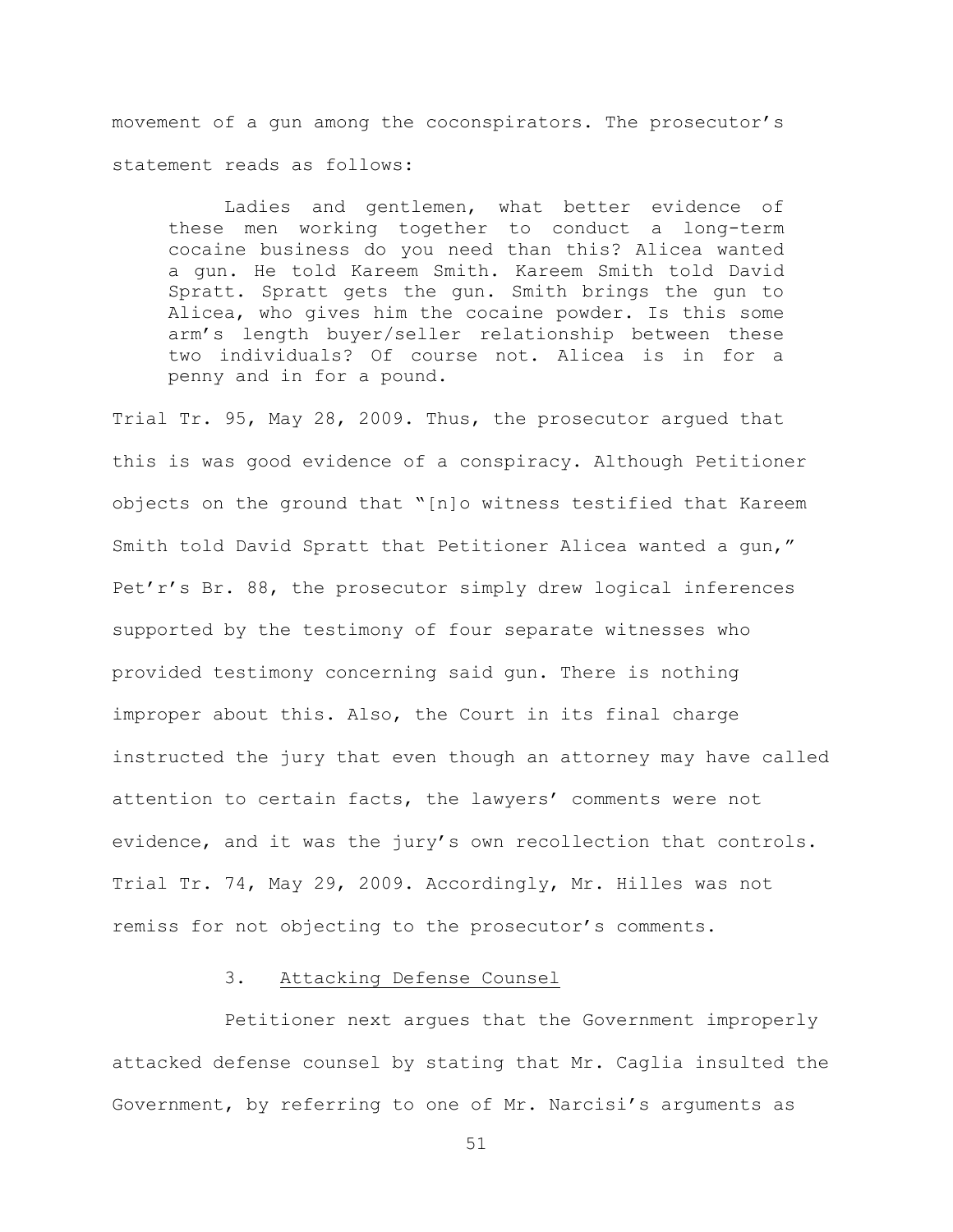"inappropriate," and by quipping that Smith did not have the benefit of careful accounting by "Lawrence Narcisi, CPA." Pet'r's Br. 89; Trial Tr. 52, 55, 59, May 29, 2009. But each of the Government's comments were made in response to comments made by defense counsel in their closing arguments, and "[t]he invited response doctrine protects comments made in reasonable response to improper attacks by defense counsel." United States v. Wood, 486 F.3d 781, 788 (3d Cir. 2007) (quoting United States v. Walker, 155 F.3d 180, 186 n.5 (3d Cir. 1998)) (internal quotation marks omitted). The doctrine's rationale is that any "unfair prejudice flowing from the two arguments may balance each other out, thus obviating the need for a new trial." Walker, 155 F.3d at 186 n.5 (quoting United States v. Pungitore, 910 F.2d 1084, 1126 (3d Cir. 1990)) (internal quotation marks omitted). A prosecutor may use the doctrine defensively, but not "as a springboard for the launching of affirmative attacks upon . . . defendants." Id.

In his closing argument, defense attorney Caglia claimed that the Government coached a witness on a break during that witness's trial testimony, even though that witness denied being coached when asked by Mr. Caglia on cross-examination. See Trial Tr. 52, May 29, 2009. Understandably, the prosecutor argued that this was insulting to the Government. Id. The prosecutor then commented on Mr. Narcisi's taking issue with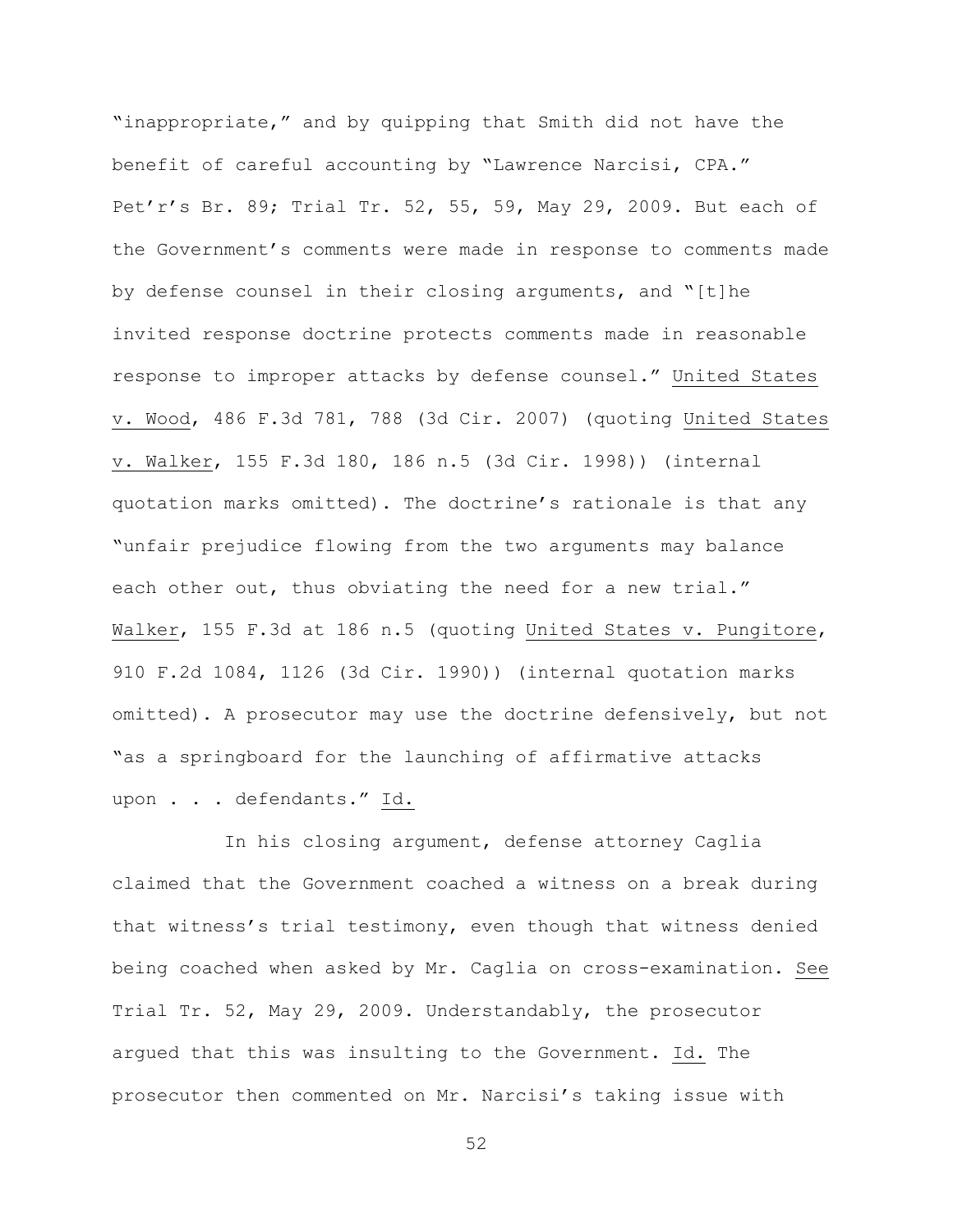Smith's computations of drug profits, and she quipped that the organization did not have the help of "Laurence Narcisi, CPA" doing accounting work for their drug business. Id. at 55. Finally, the prosecutor also responded to Mr. Narcisi's comment to the jury that the Government brought in "fifty witnesses to numb your senses," id. at 60, and she asserted that it was "an incorrect argument" and "not appropriate." Id. at 59. Once again, this was a fair response to defense counsel's inflammatory comments. Accordingly, Mr. Hilles cannot be faulted for failing to object to the prosecutor's proper statements.

When viewed in context, the challenged statements were brief and limited in scope, were related to the evidence presented at trial, and were fair responses to arguments made by defense counsel in their closing arguments. Even so, the district court properly instructed the jury that the statements of counsel were not evidence, see Trial Tr. 4-5, May 12, 2009; Trial Tr. 71-74, May 29, 2009, thus eliminating any prejudicial effect of the prosecutor's comments. See United States v. Retos, 25 F.3d 1220, 1224 (3d Cir. 1994) ("Even if a prosecutor does make an offending statement, the district court can neutralize any prejudicial effect by carefully instructing the jury to treat the arguments of counsel as devoid of evidentiary content." (internal quotation marks omitted)). Thus, even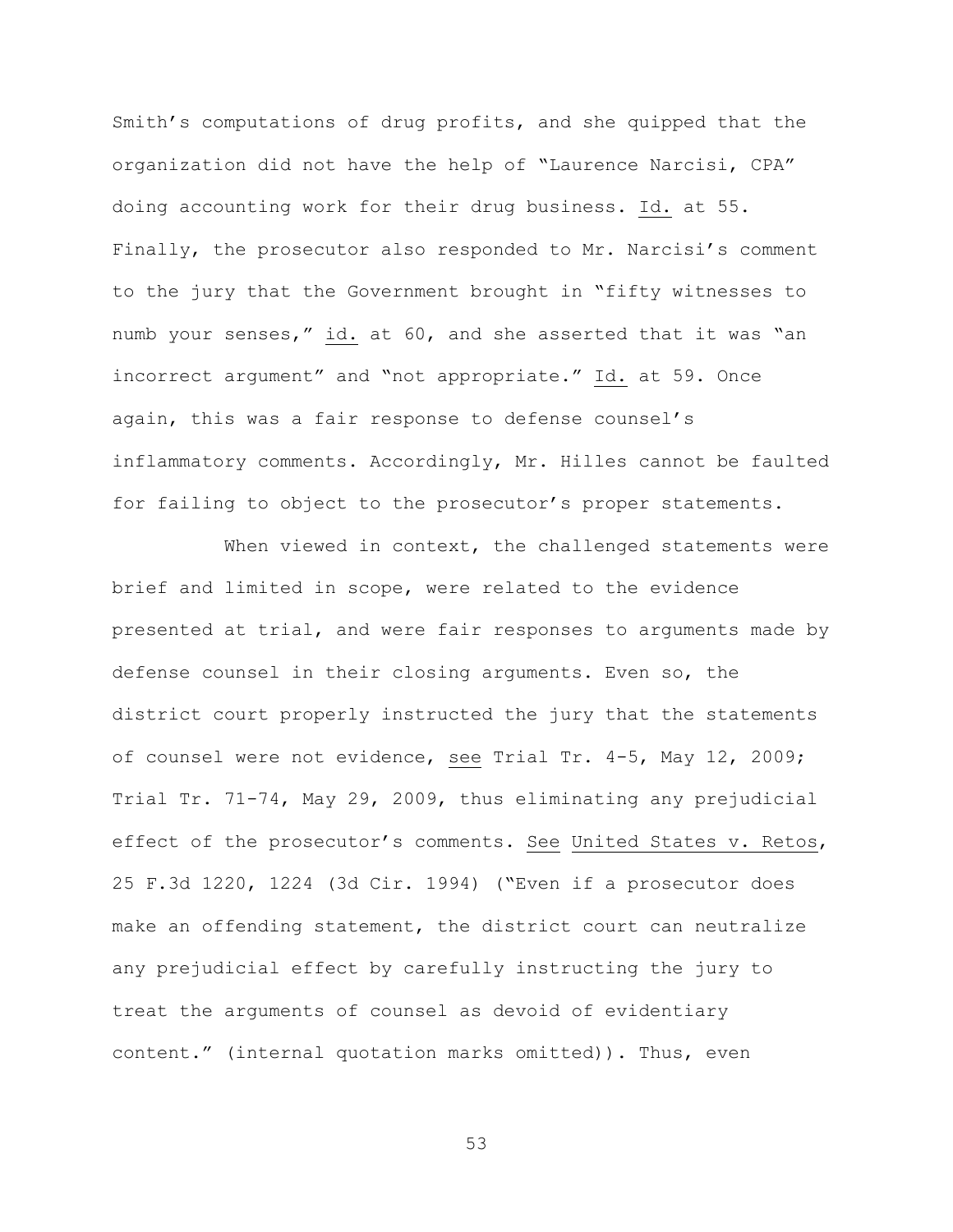assuming, arguendo, that the prosecutor's statements were at all untoward, the instructions cured any potential prejudice.

### 4. Referencing the Social Benefits of Conspiracy Law

Petitioner also claims that the Government improperly bolstered its case by referring to "the social benefits of the federal conspiracy law." Pet'r's Br. 90. But he cites no authority in support of his argument and instead merely claims that it was a "clear invitation to convict." Id. Again, Petitioner takes the prosecutor's statement out of context. The prosecutor was commenting on the testimony of a Philadelphia Police Officer who testified about how the police could arrest someone inside a drug house and "ten minutes later the organization is back up and running." Trial Tr. 66, May 29, 2009. The prosecutor gave several examples of how members of this organization were arrested selling drugs inside homes that the organization controlled, and how other members stepped in and picked up where those arrested had left off. Id. at 65-67. She also explained how it takes agents years to piece together these types of cases, and stressed the importance of the federal drug conspiracy laws in helping the agents do their jobs to curb this activity. Id. Simply put, there is nothing improper with this argument. It was based on the evidence presented during trial, it described how the investigation unfolded, and it explained the law which enabled the Government to bring an end to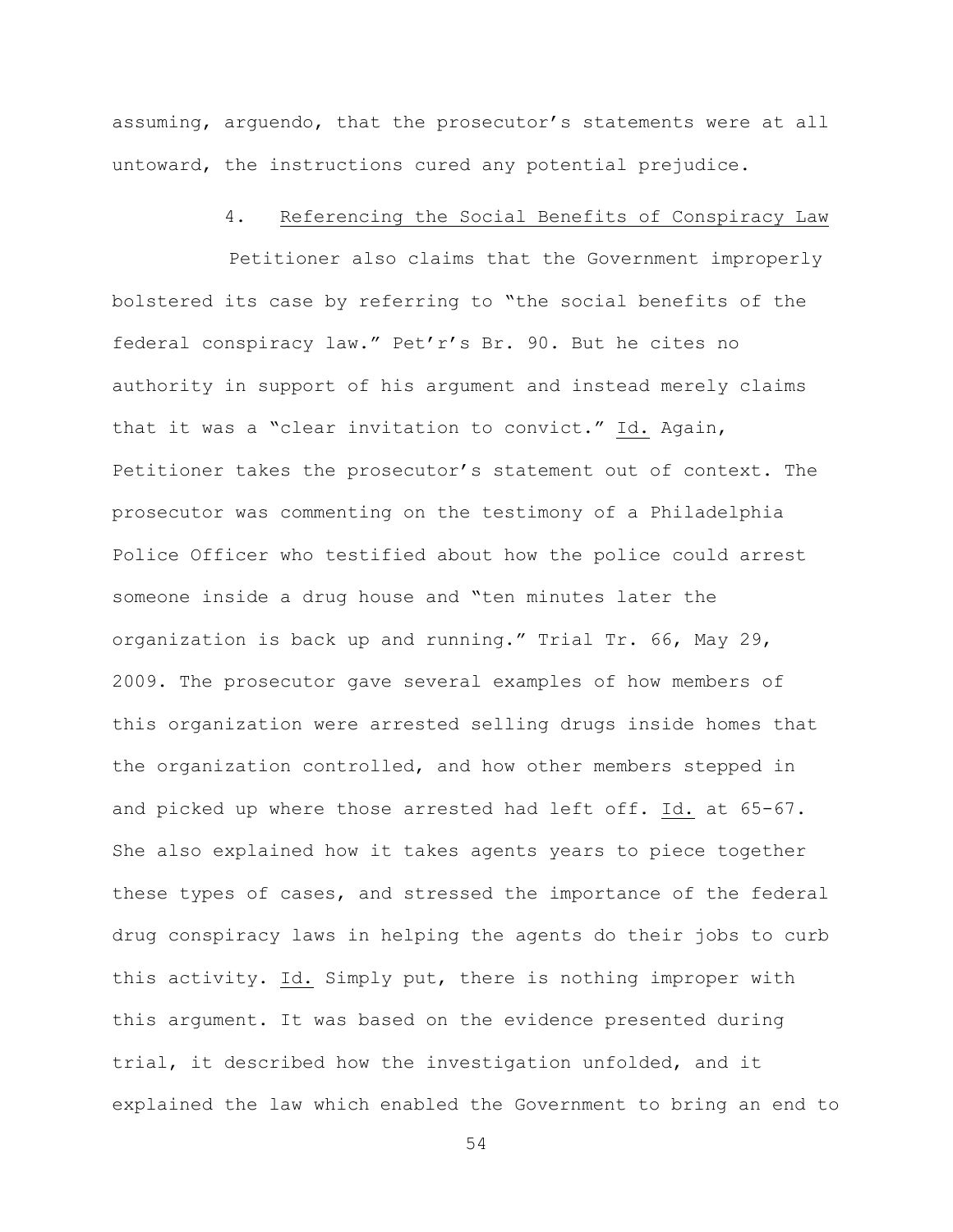this organization's reign. Thus, Mr. Hilles did not err in not objecting to these statements.

\* \* \*

Again, Petitioner has not shown any trial errors to which Mr. Hilles failed to object--much less cumulative trial errors amounting to prejudicial harm. See Albrecht, 485 F.3d at 139. Therefore, Petitioner's claims as to the Government's closing remarks must fail.

# F. Ground 6: Failure to Object to Jury Instruction

Petitioner next claims that Mr. Hilles was ineffective for failing to object to the Court's instruction concerning the buyer/seller relationship. Pet'r's Br. 92. Petitioner argues that the following instruction incorrectly stated the law:

In considering whether a conspiracy or a buyer/seller relationship existed, you should consider all of the evidence including the following factors. Whether the transaction involved large quantities of a controlled substance. Whether the parties had a standardized way of doing business over time. Whether the sales were on credit or consignment. Whether the parties had a continuing relationship. Whether the seller had a financial stake in the resale of the buyer, and whether the parties had an understanding that the controlled substance would be resold. No single factor necessarily indicates by itself that a defendant was or was not engaged in a buyer/seller relationship.

Trial Tr. 109, May 29, 2009. Petitioner's position is incorrect, as the Court's instructions fully and properly addressed the applicable law of conspiracy as well as the buyer/seller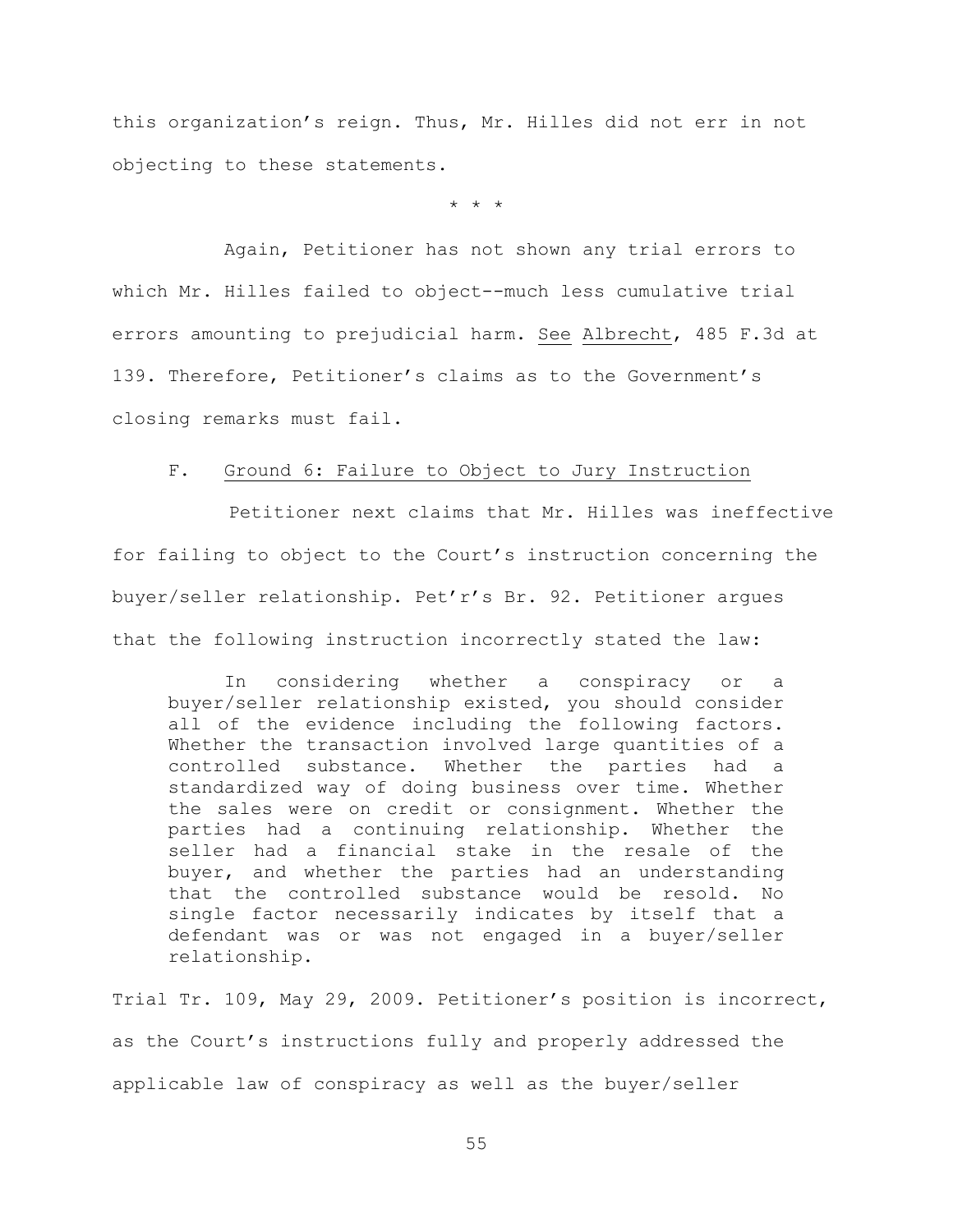relationship, and Mr. Hilles was not ineffective for failing to object to a proper jury instruction.

In United States v. Gibbs, 190 F.3d 188 (3rd Cir. 1999), the Third Circuit identified a number of factors that courts may consider in determining whether a defendant is a member of a conspiracy: "the length of affiliation between the defendant and the conspiracy; whether there is an established method of payment; the extent to which transactions are standardized; . . . whether there is a demonstrated level of mutual trust; . . . whether the buyer's transactions involved a large amount of drugs[;] . . . [and w] hether the buyer purchased his drugs on credit." Gibbs, 190 F.3d at 199 (citations omitted). These factors are not mandatory, nor are they "necessarily dispositive of the issue," id., but they are among the many things that juries may consider in determining whether a particular defendant is guilty of drug conspiracy. "[T]he presence of one or more of these factors furthers the inference that the buyer knew that he was part of a larger operation and hence can be held responsible as a co-conspirator." Id. at 200.

Petitioner asserts that the Court improperly excluded two of the factors from the instructions: (1) "if there was an established method of payment," and (2) "whether there was a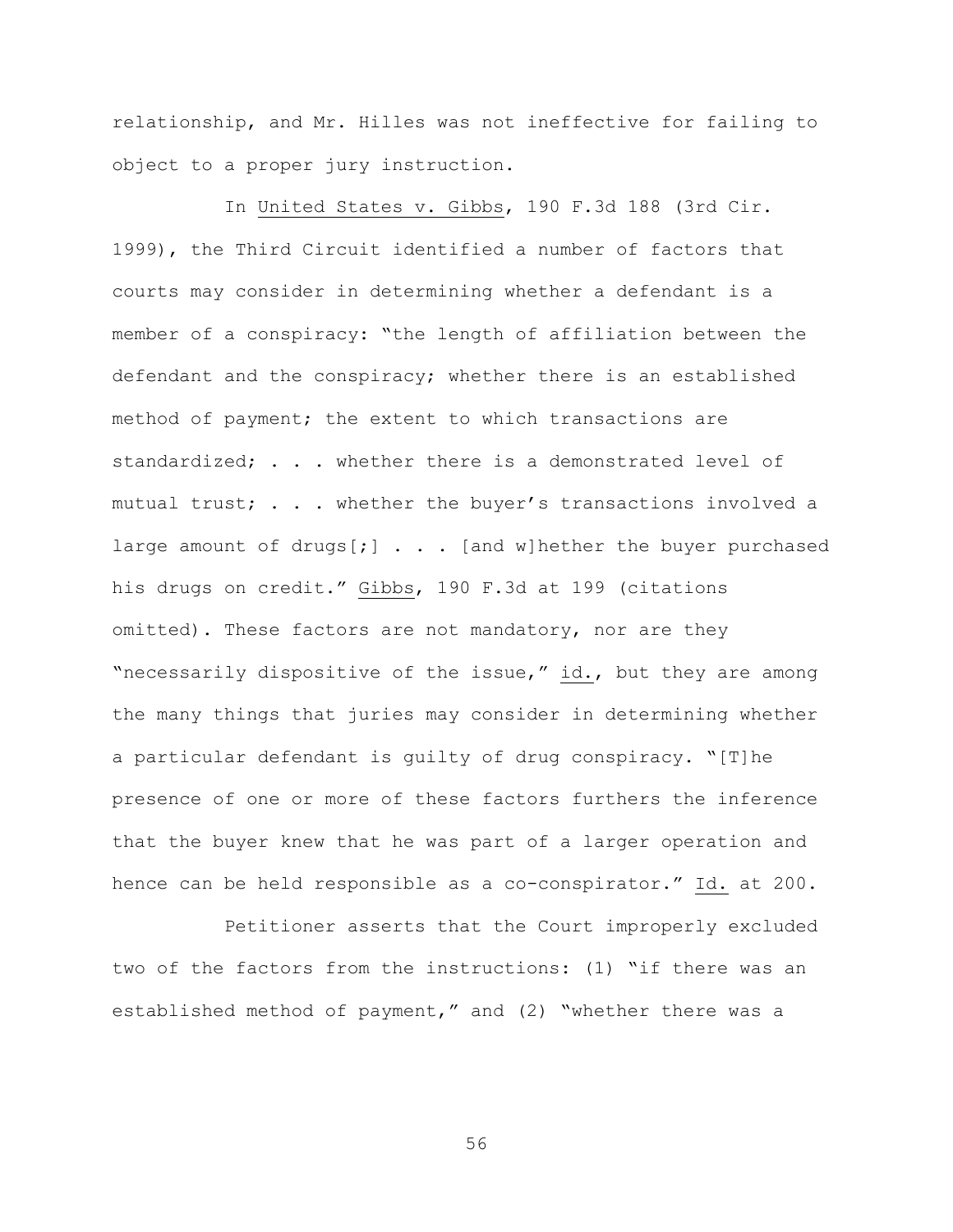demonstrated level of mutual trust." Pet'r's Br.  $91.^{10}$  But the Court did not err in its instructions--particularly given the fact that the Gibbs factors are neither mandatory nor exclusive. See Gibbs, 190 F.3d at 199 (using permissive phrases such as "[a]mong the factors courts have considered" and "may also be relevant" (emphasis added)).

The Court's instructions correctly stated the law of conspiracy. The Court advised the jury that it must find both that the conspiracy existed and that each defendant knew the purpose of the agreement and deliberately joined it with the intent to further its purpose. Trial Tr. 95-103, May 29, 2009. The Court further explained that mere association with others and discussion of common goals, or similarity of conduct, or knowing about criminal conduct, does not make someone a member of a conspiracy, nor does a person's doing something that inadvertently advances the conspiracy. Id. at 101.

Petitioner's quibbling about the precise language of the Gibbs factors does not avail him, particularly given the fact that a "trial judge retains discretion to determine the

a<br>B

<sup>10</sup> Even if the Court did not use the precise language of the two factors cited by Petitioner, the determination of "[w]hether the parties had a standardized way of doing business over time" arguably encompasses an inquiry into whether "there was an established method of payment," and the determination of "[w]hether the parties had a continuing relationship" may well involve questioning "whether there was a demonstrated level of mutual trust." See Pet'r's Br. 91.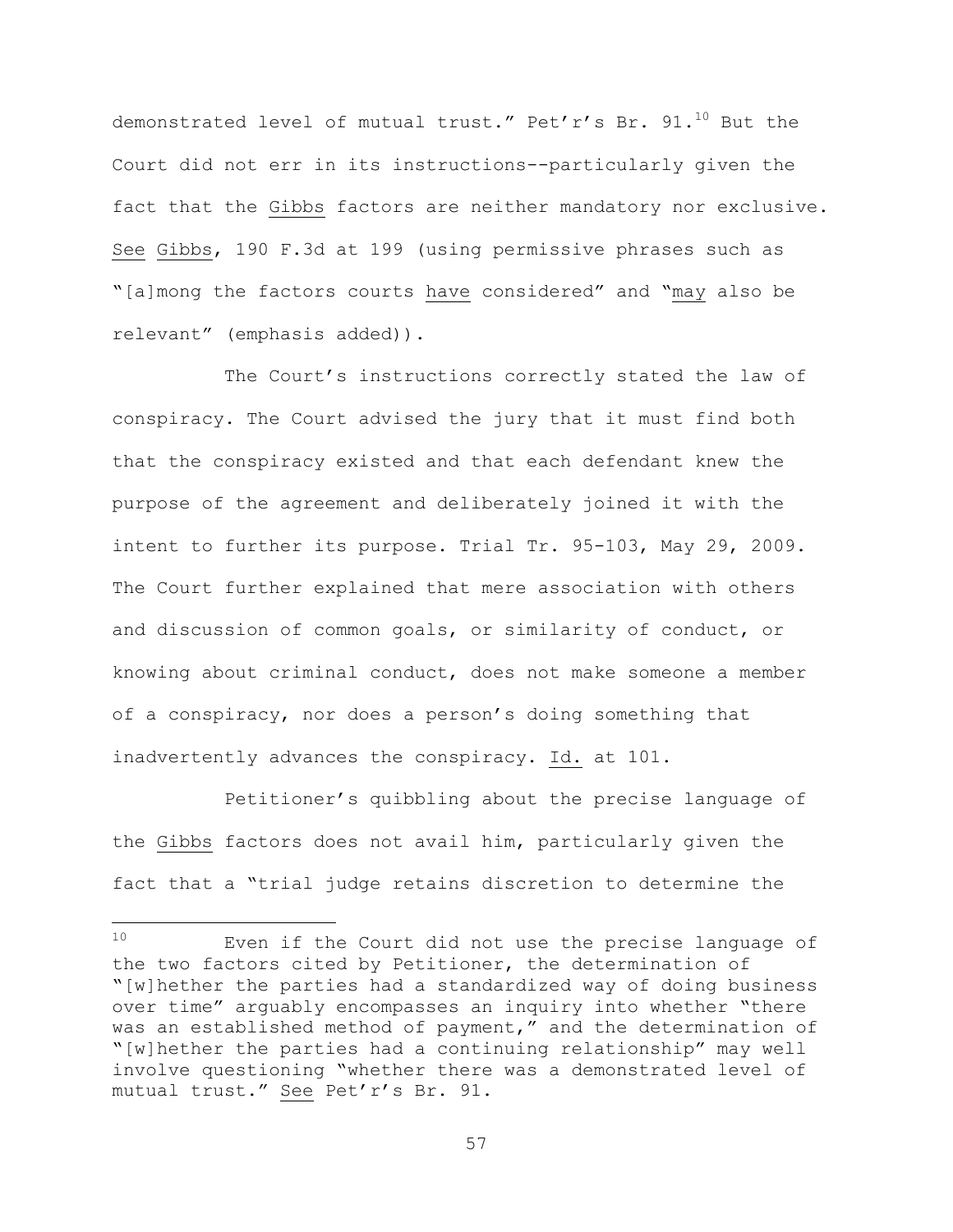language of the jury charge. . . . So long as the court conveys the required meaning, the particular words used are irrelevant." United States v. Flores, 454 F.3d 149, 161 (3d Cir. 2006). And because the charge was proper, Mr. Hilles' performance cannot be found to be deficient for his failure to object.

# G. Ground 7: Ineffectiveness at Bifurcated Sentencing Hearing

Petitioner next argues that Mr. Hilles' representation at his bifurcated sentencing hearing was ineffective. As with his claim regarding his direct appeal, Petitioner argues that the methodology used by the Court in its quantity attribution analysis was flawed in that the Court failed to conduct a "searching and individualized inquiry." Pet'r's Br. 93. Petitioner further asserts that there was "no legal or factual support" for the Court's decision to hold him responsible for cocaine supplied by other coconspirators, or for the Court's conclusion that he was involved in the conspiracy from the beginning to the end. Id. at 94-95. Finally, Petitioner again contends that the Court's determination of the quantity of cocaine distributed during the life of the conspiracy "was anything but conservative." Id. at 96. Accordingly, Petitioner blames all of this on Mr. Hilles' failure to present evidence and proper legal argument at the hearings. Id. at 93.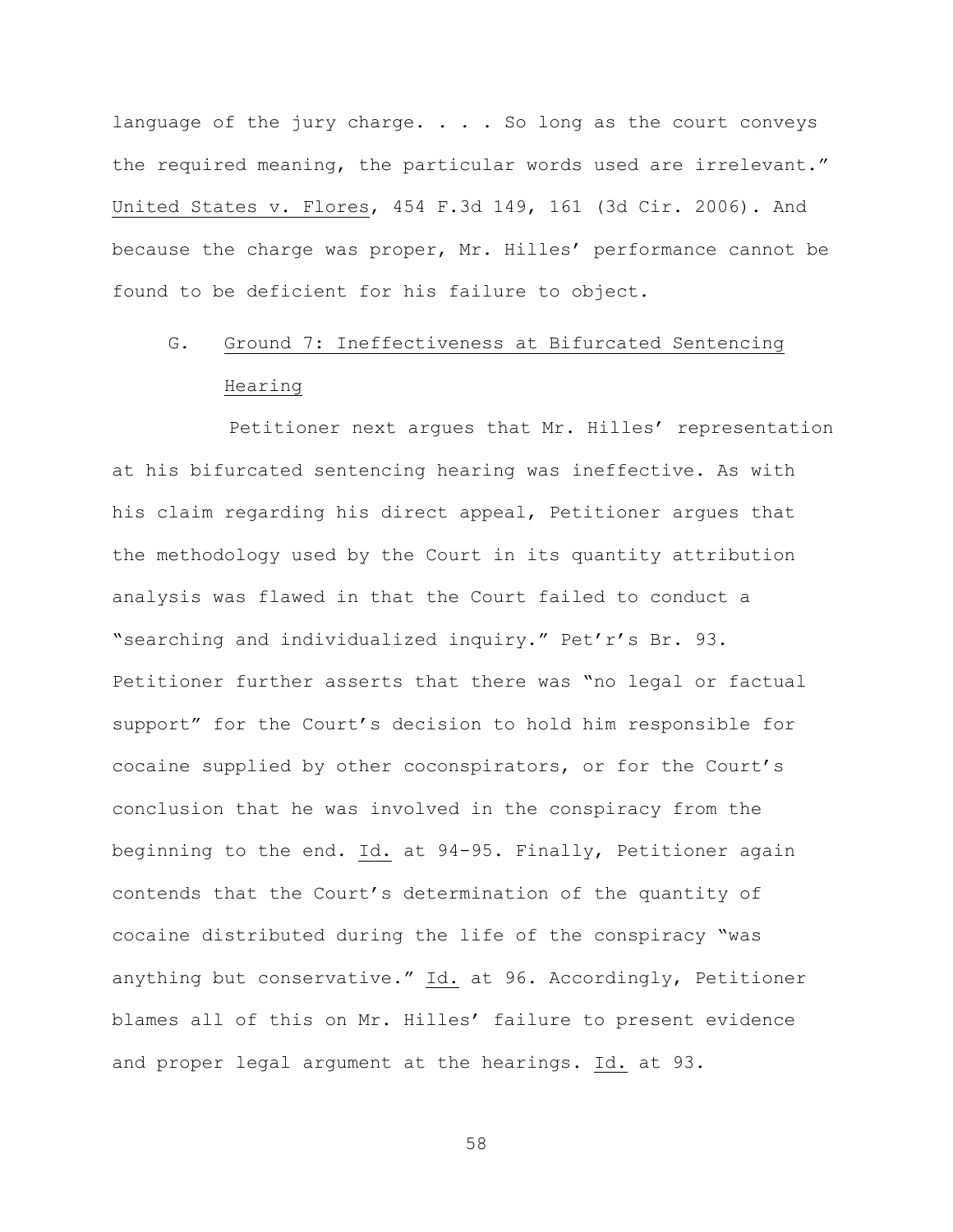To begin with, Petitioner fails to recognize that the Third Circuit has already approved every aspect of the Court's quantity attribution analysis. The Court of Appeals affirmed the Court's determinations of the length of time Petitioner was involved in the conspiracy, the quantity of cocaine that Petitioner was held accountable for, and the Petitioner's accountability--on account of the reasonable foreseeability to Petitioner--for the quantities of cocaine distributed by other suppliers to the organization. See United States v. Alicea, 496 F. App'x 192, 196. (3d Cir. 2012). To the extent that Petitioner's claim suggests that the Court erred in its analysis at sentencing, his claim must fail.

Moreover, an examination of Hilles' performance demonstrates that he was diligent in his efforts to undermine the Government's evidence. At the post-trial motion hearing Mr. Hilles again challenged the evidence presented at trial and continued to argue that Petitioner was only engaged in a buyer/seller relationship with Smith. Mot. Hr'g Tr. 4-9, March 5, 2010, ECF No. 851. At the bifurcated sentencing hearing, Mr. Hilles reiterated his argument concerning the buyer/seller relationship and also challenged the methodology employed by the Court in arriving at the amount of cocaine attributable to Petitioner. Hr'g Tr. 17-27, June 28, 2010, ECF No. 842. Mr. Hilles argued that Petitioner should only be held accountable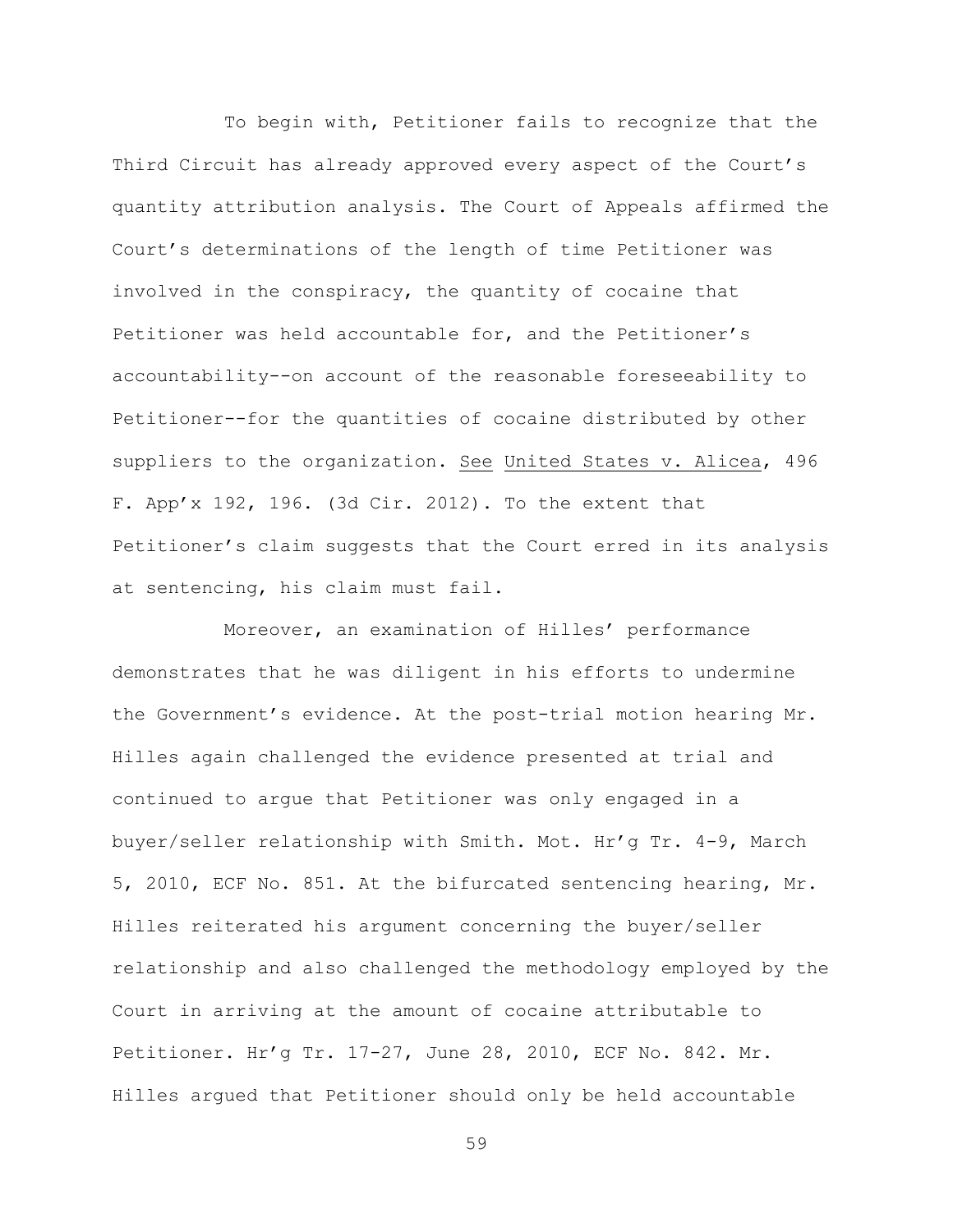for the quantity found by the jury, that is, 5 kilograms of cocaine and 50 grams of crack. Id. at 21-22. He further argued that the trial testimony concerning quantity and length of time in the conspiracy was uncertain, unreliable, and contradictory. Id. at 20-21. At sentencing, in support of his argument for a downward variance, Mr. Hilles reasserted his arguments that the trial evidence was unreliable and did not support a finding that Petitioner knew what the other coconspirators were doing and that his role was much less significant than those of his coconspirators. Sent. Hr'g Tr. 27-29, August 19, 2010, ECF No. 840. The record shows that throughout the process, Mr. Hilles put forth persistent effort on behalf of his client to minimize the impact of his conviction at sentencing.

As mentioned previously, the Third Circuit has found that the Court's sentence in this case was supported by the evidence and was arrived at using the appropriate legal standard. Contrary to Petitioner's claim, Mr. Hilles cannot be found ineffective for failing to object when Petitioner's sentence was properly determined and sufficiently supported.

# H. Ground 8: Ineffectiveness at Appellate Stage

Finally, Petitioner claims that Mr. Hilles was ineffective at the appellate stage because he failed to raise several of the grounds previously addressed in this opinion. Pet'r's Br. 98. But each one of those claims clearly lacks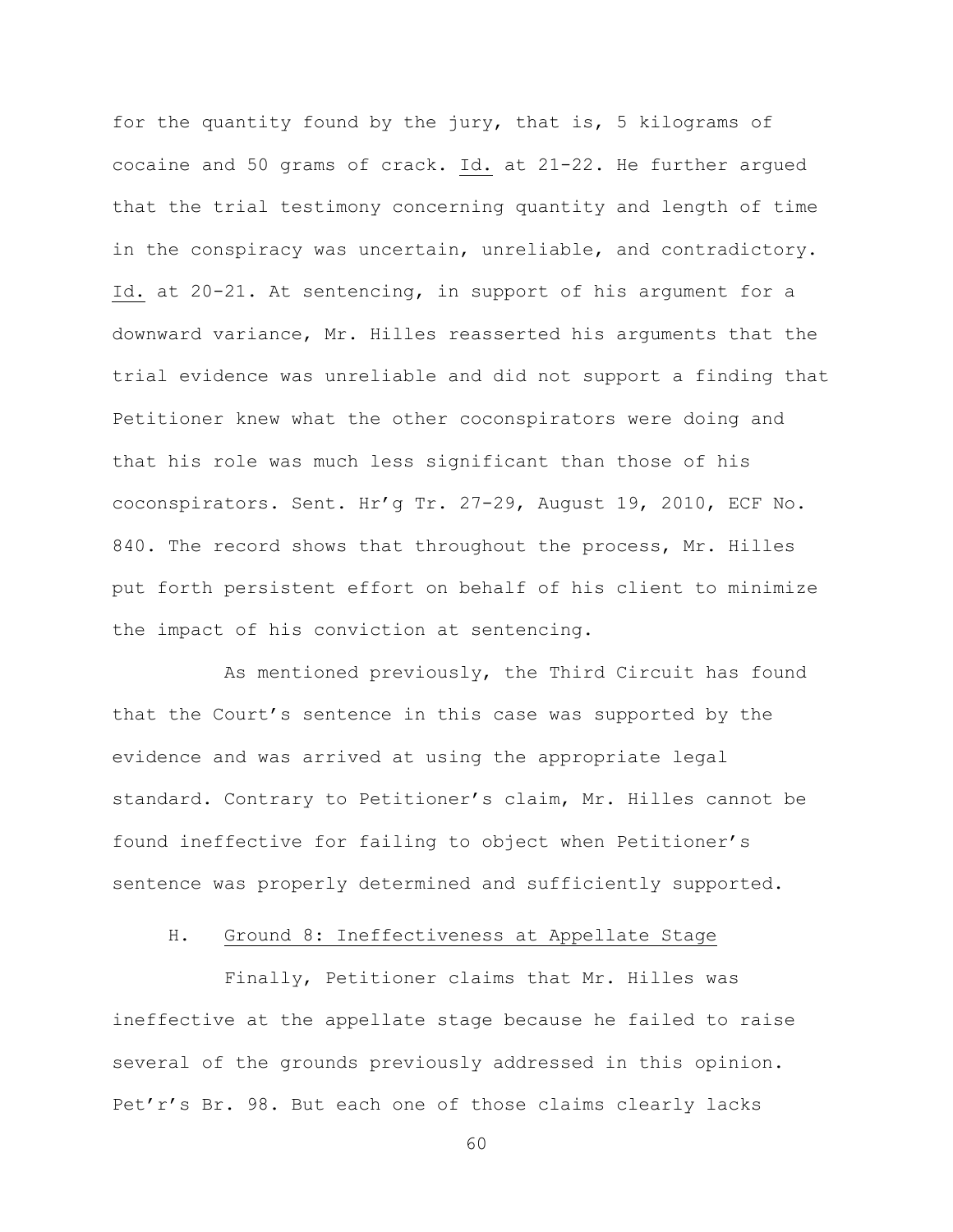merit--and failure to raise an unmeritorious claim on appeal does not amount to ineffectiveness. See United States v. Turner, 677 F.3d 570, 576-77 (3d Cir. 2012).

In his argument, Petitioner refers to the fact that his coconspirator's case was remanded for resentencing because the Third Circuit determined that Malik Bland was held accountable for a quantity of cocaine during a period for which the Government failed to show that he was involved in the conspiracy--specifically, a period when Bland was incarcerated. Pet'r's Br. 98-99; see United States v. Bland, 502 F. App'x 143, 146-47 (3d Cir. 2012). Although he was never incarcerated during the relevant period of the conspiracy, Petitioner believes that somehow the Bland decision shows that his appellate counsel should have raised the same argument. But Petitioner is incorrect, and--apart from his conclusory allegations--he has pointed to no evidence that undermines the Court's factual determination that he participated throughout the life the conspiracy. As recognized by the Court of Appeals, "Smith's trial testimony supported th[e] determination" that Petitioner "was a member of the SCCG from its beginning (November 2002) to its end (September 2007), and thus, he was involved for 58 months, which conservatively equates to 232 weeks." Alicea, 496 F. App'x at 196. Once more, Petitioner has failed to show trial error, deficient representation, or prejudice.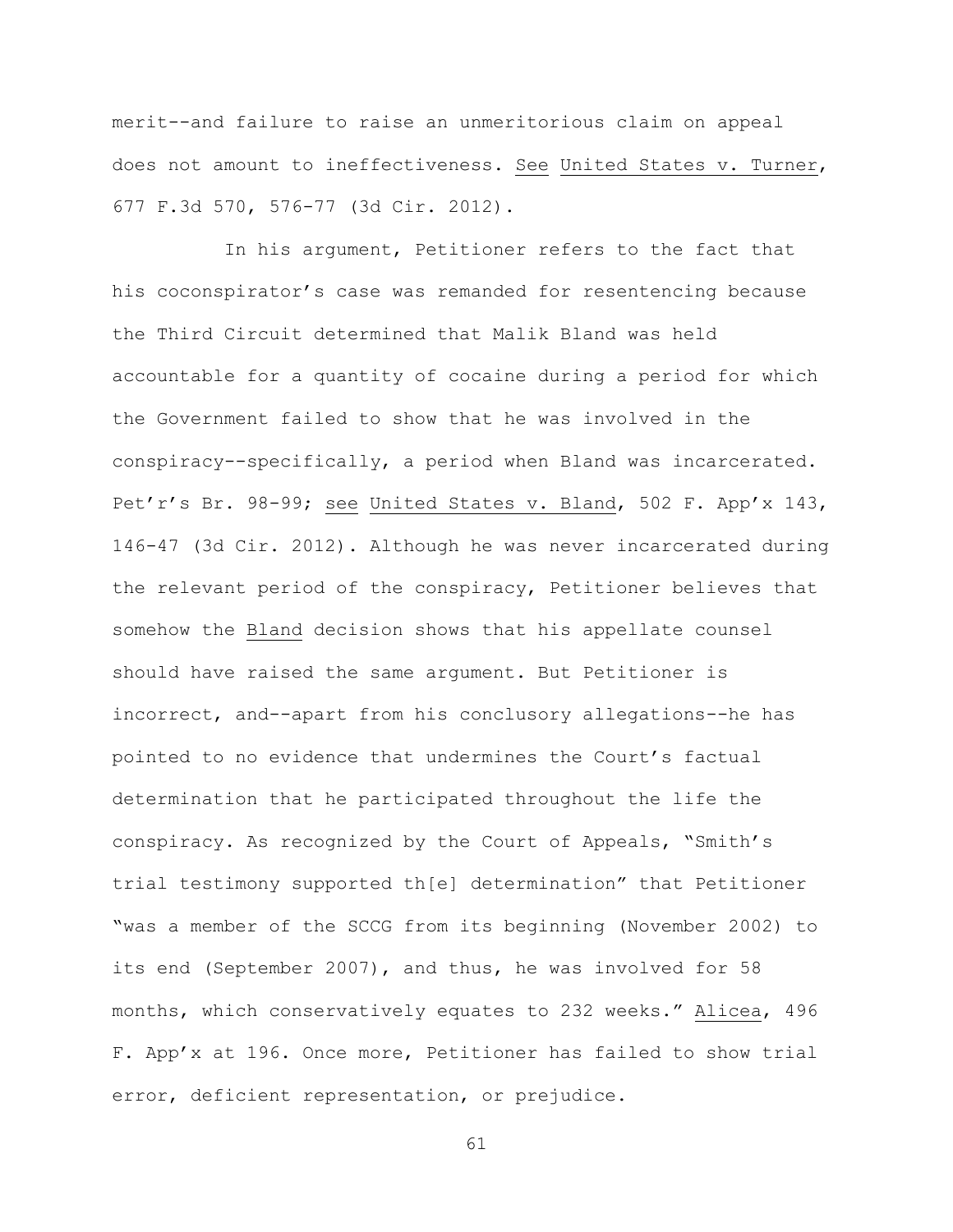## **IV. CERTIFICATE OF APPEALABILITY**

When a court issues a final order denying a \$ 2255 petition, it must also decide whether to issue a certificate of appealability. Such a certificate "may issue . . . only if the applicant has made a substantial showing of the denial of a constitutional right." 28 U.S.C. § 2253(c)(2). "A petitioner satisfies this standard by demonstrating that jurists of reason could disagree with the district court's resolution of his constitutional claims or that jurists could conclude the issues presented are adequate to deserve encouragement to proceed further." Pabon v. Mahanoy, 654 F.3d 385, 393 (3d Cir. 2011) (quoting Miller-El v. Cockrell, 537 U.S. 322, 327 (2003)). Here, Petitioner has made no such showing for any of the claims raised in his petition. The Court therefore declines to issue a certificate of appealability.

### **V. CONCLUSION**

For the foregoing reasons, the Court will deny Petitioner's § 2255 petition to vacate, set aside, or correct his sentence. An appropriate order follows.